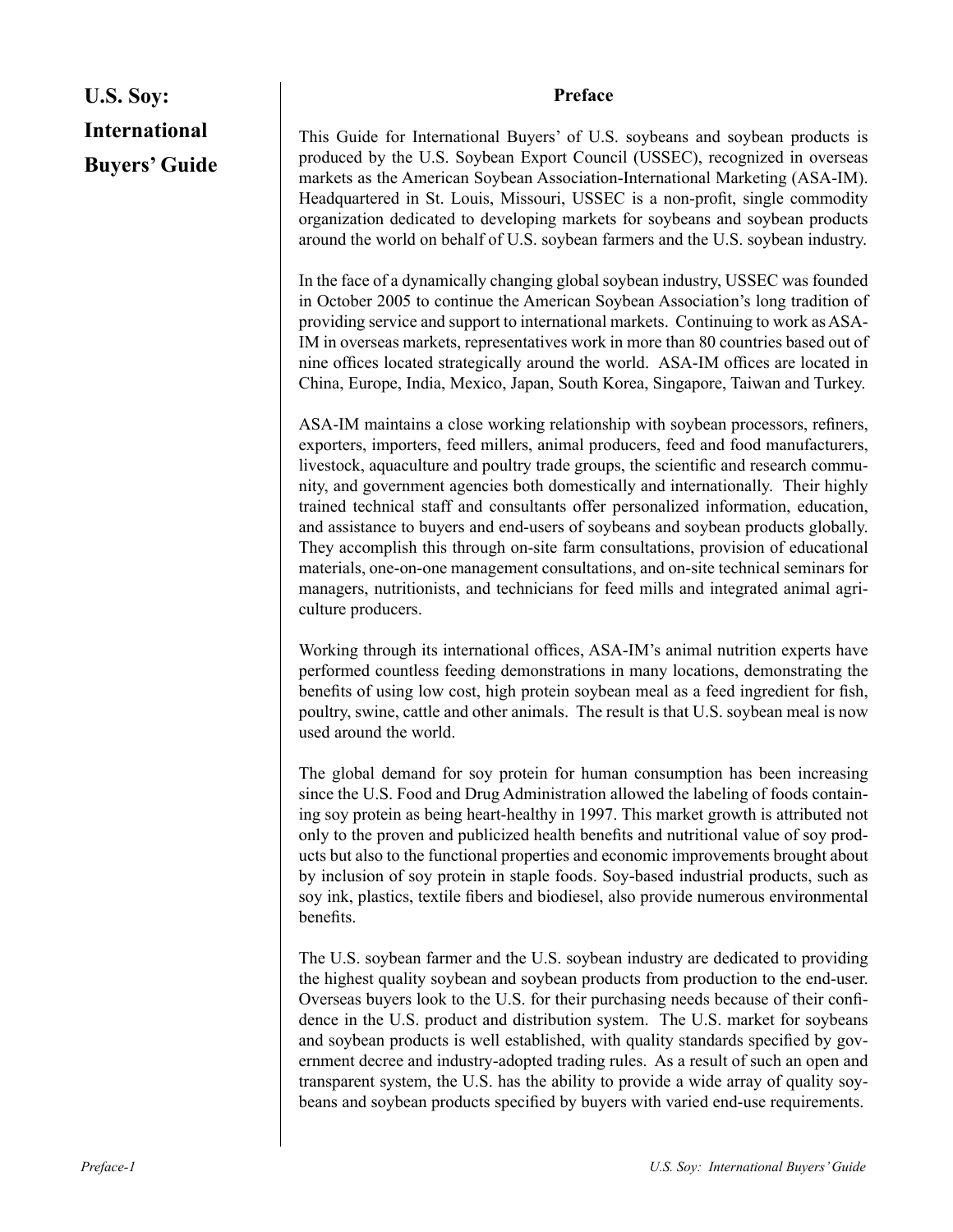This guide will provide the buyer of U.S. soybeans and soybean products with the tools needed to reach an educated and knowledgeable conclusion when making their buying decisions. As further information is needed, please contact the USSEC world headquarters office or refer to the specific ASA-IM overseas office listed in the appendix.

> U.S. Soybean Export Council 12125 Woodcrest Executive Drive, Suite 140 St. Louis, MO – USA 63141 314-985-0988 ∙ 1-800-408-4993 E-mail: info@ussoyexports.org Website: www.ussoyexports.org

> > June 2006

The activities of the U.S. Soybean Export Council to expand international markets for U.S. soybeans and soybean products are made possible by producer checkoff dollars invested by the United Soybean Board and State Soybean Councils, support from cooperating industry, and through the American Soybean Association's investment of cost-share funding provided by USDA's Foreign Agriculture Service.

> This material may be duplicated as long as credits are given to the U.S. Soybean Export Council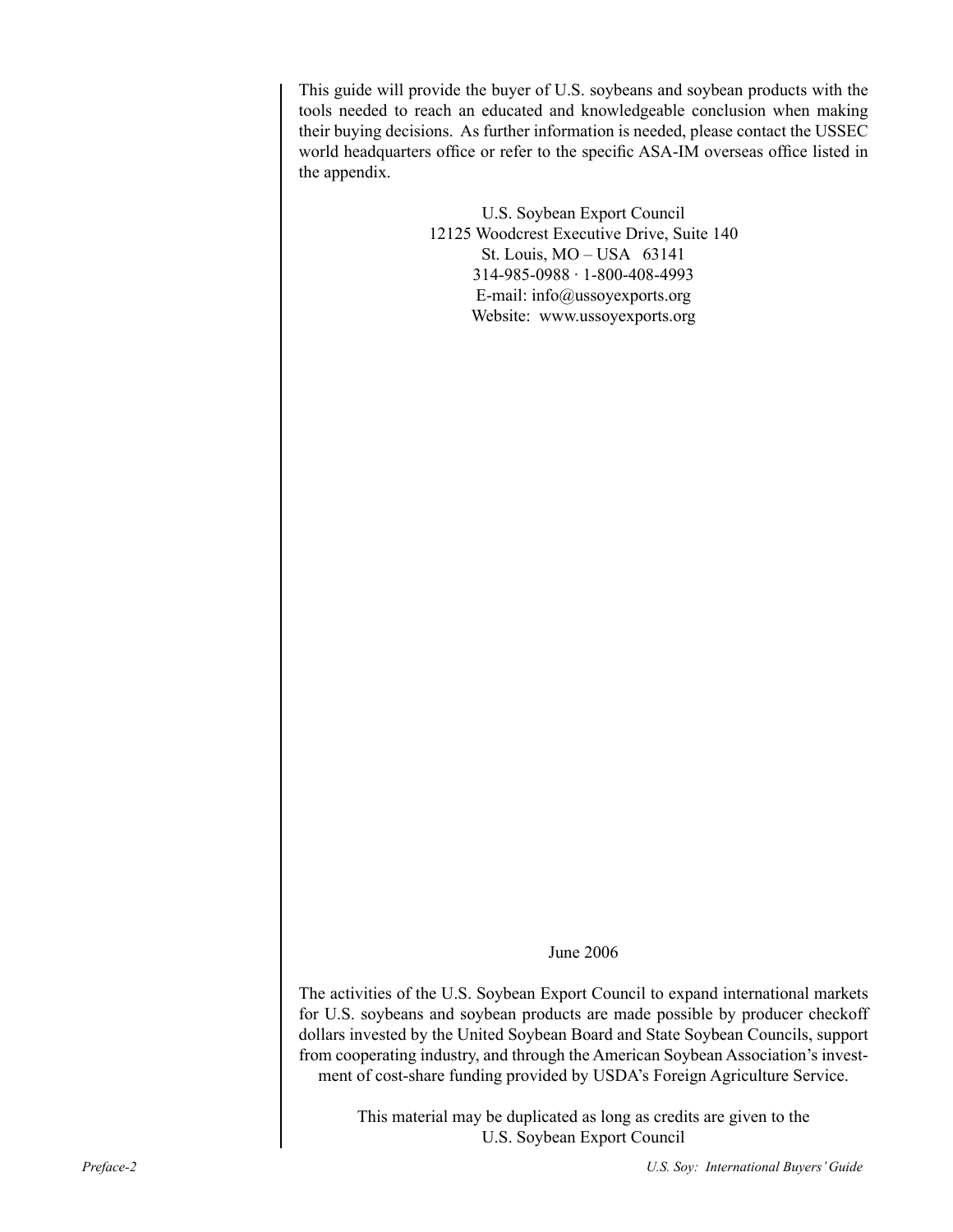**Chapter One: The Soybean, It's History, and It's Opportunities**

## **Soybeans….The Miracle Crop**

Soybeans are often called the "miracle crop." They are the world's foremost provider of vegetable protein and oil. The bushy, green soybean plant is a legume related to peas, groundnuts (peanuts) and alfalfa. Soybeans are included in the category of oilseed, which is a generic reference to crops with seeds that can produce edible and/or non-edible oil in economic quantities. The most versatile of the world's major crops, soybeans can be grown in a wider variety of soil and climatic conditions than any other major world crop. Consequently, soybeans are the most widely grown oilseed in the world. In the last 20 years, scientists have learned how to extract a much wider variety of byproducts from soybeans that are proving beneficial in animal feed, human food and industrial applications.

As early as 5,000 years ago, farmers in China grew soybeans. In 1804, a Yankee clipper ship from China brought soybeans to the U.S. And in 1829, U.S. farmers first grew soybeans. They raised a variety for soy sauce. During the Civil War, soldiers used soybeans as "coffee berries" to brew "coffee" when real coffee was scarce. In the late 1800s, significant numbers of farmers began to grow soybeans as forage for cattle.

In 1904, at the Tuskegee Institute in Tuskegee, Alabama, George Washington Carver began studying the soybean. His discoveries changed the way people thought about the soybean; no longer was it just a forage crop. Now its beans provided valuable protein and oil.

By 1929, U.S. soybean production had grown to 9 million bushels. That year, soybean pioneer William J. "Bill" Morse left on a two-year odyssey to China during which he gathered more than 10,000 soybean varieties for U.S. researchers to study. Some of these varieties laid the foundation for the rapid ascension of the U.S. as the world leader in soybean production.

Prior to World War II, the United States imported 40 percent of its edible fats and oil. At the start of the war, this oil supply was cut. Processors in the U.S. turned to soybean oil for their supply. By 1940, the U.S. soybean crop had grown to 78 million bushels harvested on 5 million acres.

In the early 1950s, soybean meal became available as a low-cost, high protein feed ingredient, triggering an explosion in U.S. livestock and poultry production. The U.S. soybean industry began to look at ways to expand export markets. In 1956, the American Soybean Association (ASA), in cooperation with the USDA-Foreign Agricultural Service, opened its first international office in Japan. Today, ASA-International Marketing promotes U.S. soybean and soy product exports in more than 80 countries.

In the past 30 years, the geography of U.S. soybean production and processing has changed. Production in the southern U.S. has declined due to a history of lower than average yields and competition from more profitable crops. This decline has been more than made up by expansion northward and westward, as new seed varieties requiring less growing time and tolerant of drier conditions were developed. Illinois and Iowa are the largest producing states. Northern states such as Minnesota, Nebraska, South Dakota and North Dakota, once considered too far north for soybean production, are now among the top 10 producing states.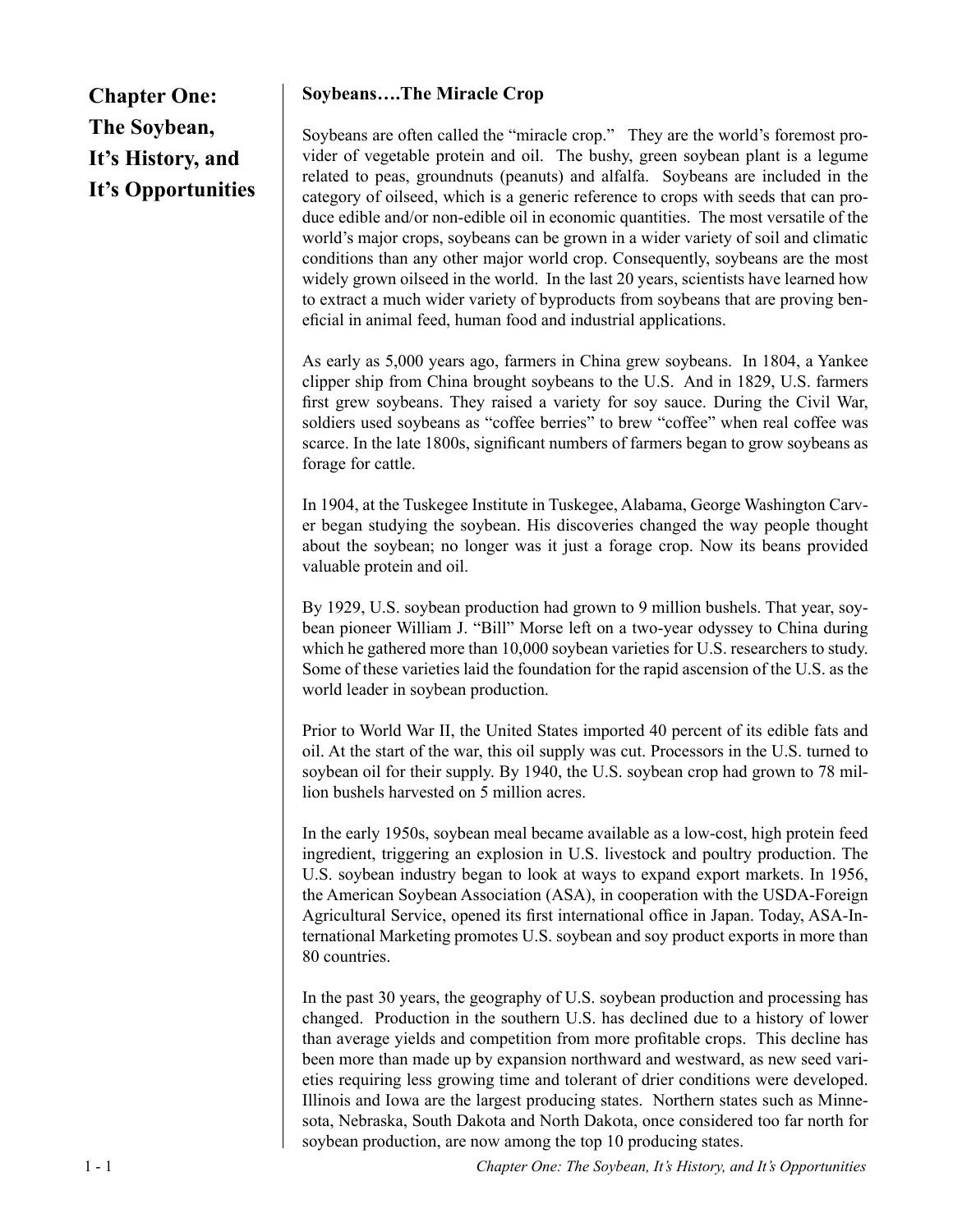Between 1976 and 2005, soybean plantings in the U.S. increased by 50 percent and national average soybean yields increased almost as much. Yield growth is attributed to improved seed varieties, new agronomic practices such as no-till farming and the impact of biotechnology-enhanced seeds that are tolerant of key herbicides.

The market for soybeans has gone global. Soybeans have long been used in food products in Japan. By the 1960s, a small but growing livestock industry in Japan began to use soybean meal as a protein and energy source. Rather than pay relatively higher ocean freight costs for the meal and soybean oil, a Japanese soy processing industry began to expand with imports of whole soybeans from the U.S.

Soybean use in Europe grew slowly in the 1960s and 1970s, but by the 1980s demand for soy meal and soy oil pushed growth in processing capacity. The largest concentration of capacity sprang up in the Rotterdam/Amsterdam/Ghent range that is the downstream terminus of Europe's inland waterway and river system. Products could move upstream by barge to feed manufacturers and edible oil users.

One characteristic of developing economies is that consumer demand for meat and poultry goes up as the population benefits from economic growth. So in the 1980s and 1990s, meat and poultry consumption in countries like China, South Korea, Mexico, Indonesia, Turkey and the Philippines climbed. And as local meat production struggled to keep up with the new consumers, demand for soybean products and capacity to produce them soared as well. Now, a thriving soybean processing industry has arisen throughout Asia and has spread to the Middle East, North Africa and throughout the Americas.

The use of soybean products for feed and food has continued to expand worldwide. China quadrupled its soybean processing capacity in just five years, beginning in 1998. Recent years have seen the increases in world soybean production and world soybean demand keep pace with one another.

## **Production and Processing Cycle of the Soybean**

Production begins in the field with the soybean seed planted as early as April 15th or as late as July 15th. Planting dates vary depending on the latitude and geographic region. Classifications of soybean cultivars into maturity groups help U.S. farmers choose correct varieties for their regions. Farmers can potentially plant 6 to 10 different varieties of soybeans each growing season. Seeds develop in pods with each pod containing 1-5 seeds, but the most common varieties contain 2-3 seeds per pod.

Soybeans are considered mature when seed moisture reduces to less than 14% in the field. Harvesting date depends on the variety, growing regions, planting date, and local weather conditions. The most active harvest periods are during the months of October and November. In the United States, almost all soybeans are harvested by combines. The seeds are threshed out from pods into a hopper and moved into a transport truck. If moisture content is more than 14%, soybeans need to be dried. Once dried to the appropriate moisture content, seeds are transferred to storage facilities. Proper handling of the soybeans during harvest and storage is critical to protect the beans from damage.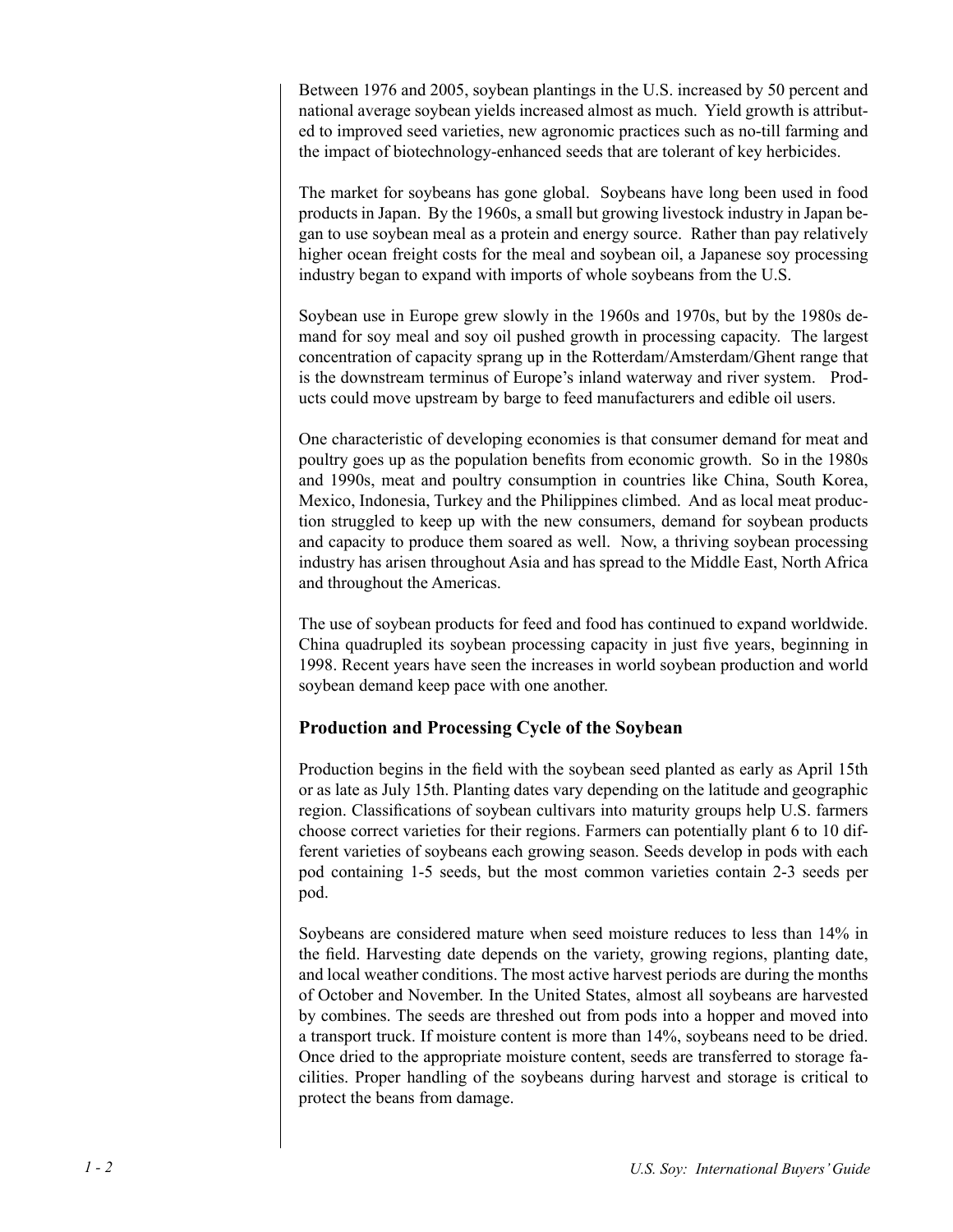Soybeans are stored at farms, elevators, and processing plants in various types of storage facilities before being channeled to the next destination. Local elevators will store and maintain dry conditions for the soybeans before selling and shipping to a soybean processor or export terminal. Farmers may also transport soybeans by truck to a regional transport facility such as a railroad or river terminal for shipment directly to a grain buying station, processing plant, or harbor facility for shipment overseas.

Once the soybeans are sold to local, national or international processors, they are crushed and refined into various products. The process of taking soybeans and turning them into their byproducts has changed over the years as technology has given processors more efficient methods of extraction. Oil and meal were originally extracted from soybeans by hydraulic crushing, a method that left from 4 to15 percent of the oil in the processed flakes. Today, nearly all U.S. and foreign processing plants use a solvent extraction method that leaves around 1 percent of the oil in the flakes.

The basic soybean processing plant has four primary structures: the elevator, preparation, extraction, and product load out. Some plants also have soybean oil refineries that further process the crude soybean oil into either industrial grade oil or edible oil products.

The elevator is where soybeans are unloaded from trucks, rail cars, and/or barges. They are stored until it is time for processing, and if necessary the soybeans can be dried further to reduce moisture content.

In the preparation phase, the soybeans are prepared for extraction by breaking them into small pieces, removing the hull (outer skin), heating, and rolling the bean into a thin flake.

In the extraction phase, the oil is separated or extracted from the flake by washing it with a hexane solvent. A distillation process removes the solvent and it is reclaimed for reuse. The resulting crude soybean oil can be processed by degumming, deodorizing and bleaching for edible use. The remaining material is referred to as defatted flakes.

The defatted soybean flakes that remain after the extraction of the oil and solvent is toasted and ground into soybean meal containing approximately 44% protein. Removal of the soybean's hull prior to processing produces approximately 48% protein soybean meal, and is referred to as dehulled soybean meal (DHSBM). The soybean hull, essentially the skin of the soybean, is used as ruminant feed with a high energy and residual protein level of approximately 14%. The defatted soybean flakes can also be further processed into soy protein concentrate and other enhanced-value soy products.

In the final phase, product load out, the finished soybean meal, soybean oil and soybean products are temporarily stored, weighed, and loaded into trucks or rail cars for shipment.

Soybean processing has developed into a complex, efficient industrial process that draws on the benefits of economies of scale. A small soybean processing plant will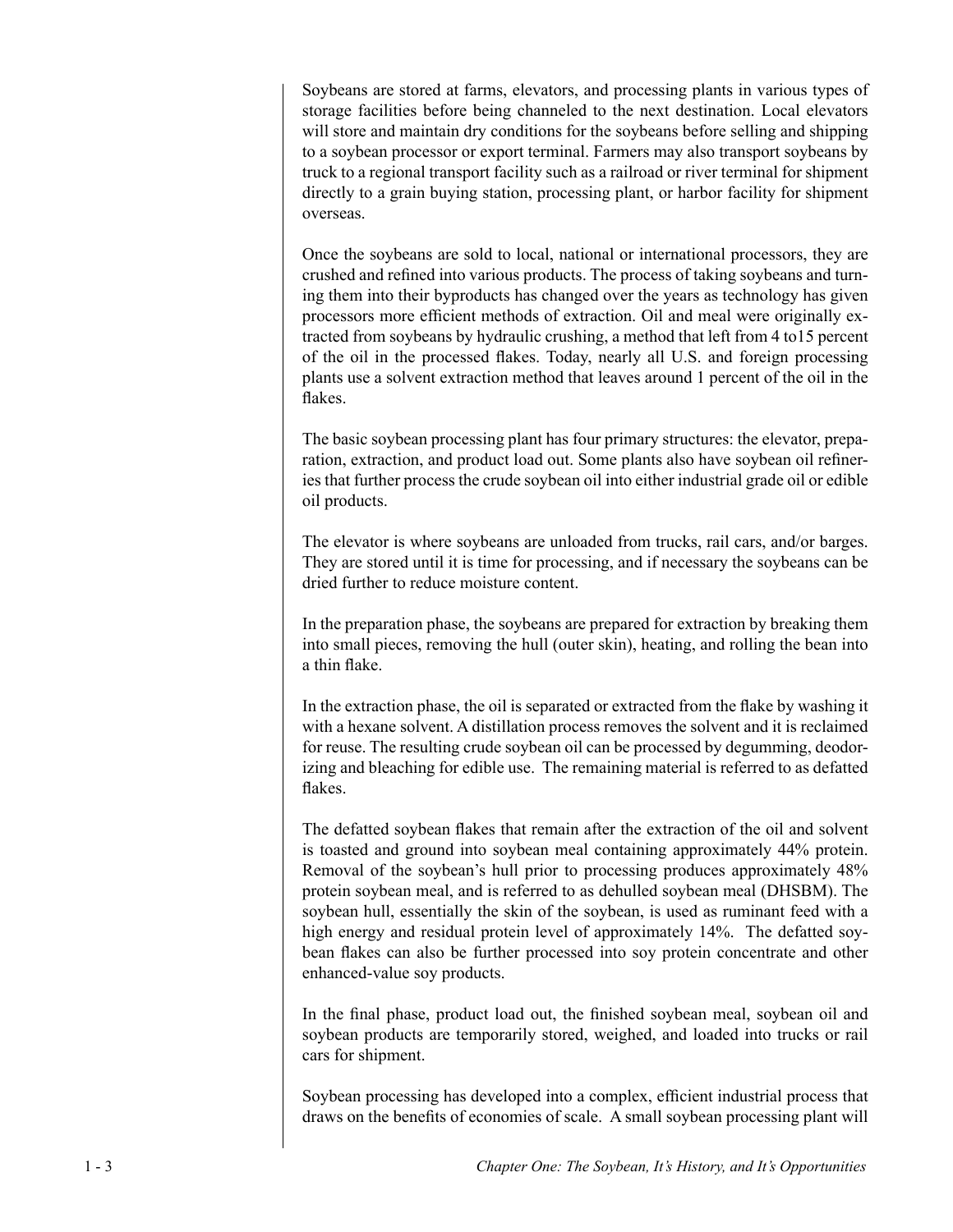process at least 1,000 tons of soybeans each day. Average plants process 2,000 tons or more and some of the newest facilities have capacity approaching 5,000 tons of soybeans per day.

Soybean processing plants do more than simply separate the oil from the meal. They also function as a grain elevator that can rapidly unload trucks and rail cars, as well as barges if a plant is located on the U.S. Inland Waterway System. A plant should have soybean storage capacity for at least one or two weeks' worth of its crushing capacity, and the space and equipment to prepare soybeans for processing. A soybean plant must also have the capability to store at least several days' worth of meal and oil production, as well as facilities to load out the products to whatever type of transport conveyance is required to move products to customers.

## **Soybean Products and Their Uses**

The best-known and most widely used products from soybeans are soybean oil and soybean meal. Soybean oil is the most widely used edible oil in the world and soybean meal is the leading protein and energy source for animal feeds.

Soybean oil is used as cooking oil and as the base for shortening, margarine, salad dressings and mayonnaise. Lecithin extracted from soy oil during the refining process performs as an emulsifying agent and when further processed is an important ingredient in confections, baked foods, dairy products and instant foods. Lecithin is also used in animal feed, health and nutrition products, cosmetics and industrial coatings.

A rapidly growing market for soybean oil is found in the manufacture of a variety of pharmaceuticals, such as vitamin E and other anti-oxidants, as inexpensive aids to good health. Soybean oil is also used for industrial applications such as a basic carrier in inks, varnishes, and paints. Many soaps, lubricants and sealants contain soybean oil. Soybean oil shows great potential as an environmentally friendly substitute for petroleum-based diesel fuel, referred to as biodiesel. For more information about biodiesel, refer to the National Biodiesel Board website at: www.biodiesel.org.

Soybean meal is considered a premium product because of its high digestibility, high energy content and consistency. Over 80% of the soybean meal produced in the U.S. is dehulled. Properly processed dehulled soybean meal is an excellent source of protein and is used extensively in feed for swine, poultry, fish, beef and dairy cattle, and specialty animals including pet food. Such feeds must be formulated to fit exact nutritional requirements for each stage of the life cycle.

Soybean meal is also used as the basis for a variety of soy protein products including soy flour, soy concentrate, soy isolates, and textured soy protein. Soy protein not only provides nutritional value and health benefits, but also offers many functional properties including emulsification, gelation, forming, and water holding capacity.

Soy flour is made from roasted soybeans ground into a fine powder containing 50 percent protein by weight. Soy flour comes in three forms: natural or full fat, defatted, and lecithinated. Natural or full fat contains natural oils found in the soybean. Defatted has the oils removed during processing. Lecithinated has lecithin added. Soy flour is gluten-free, so yeast-raised breads made with soy flour are dense in tex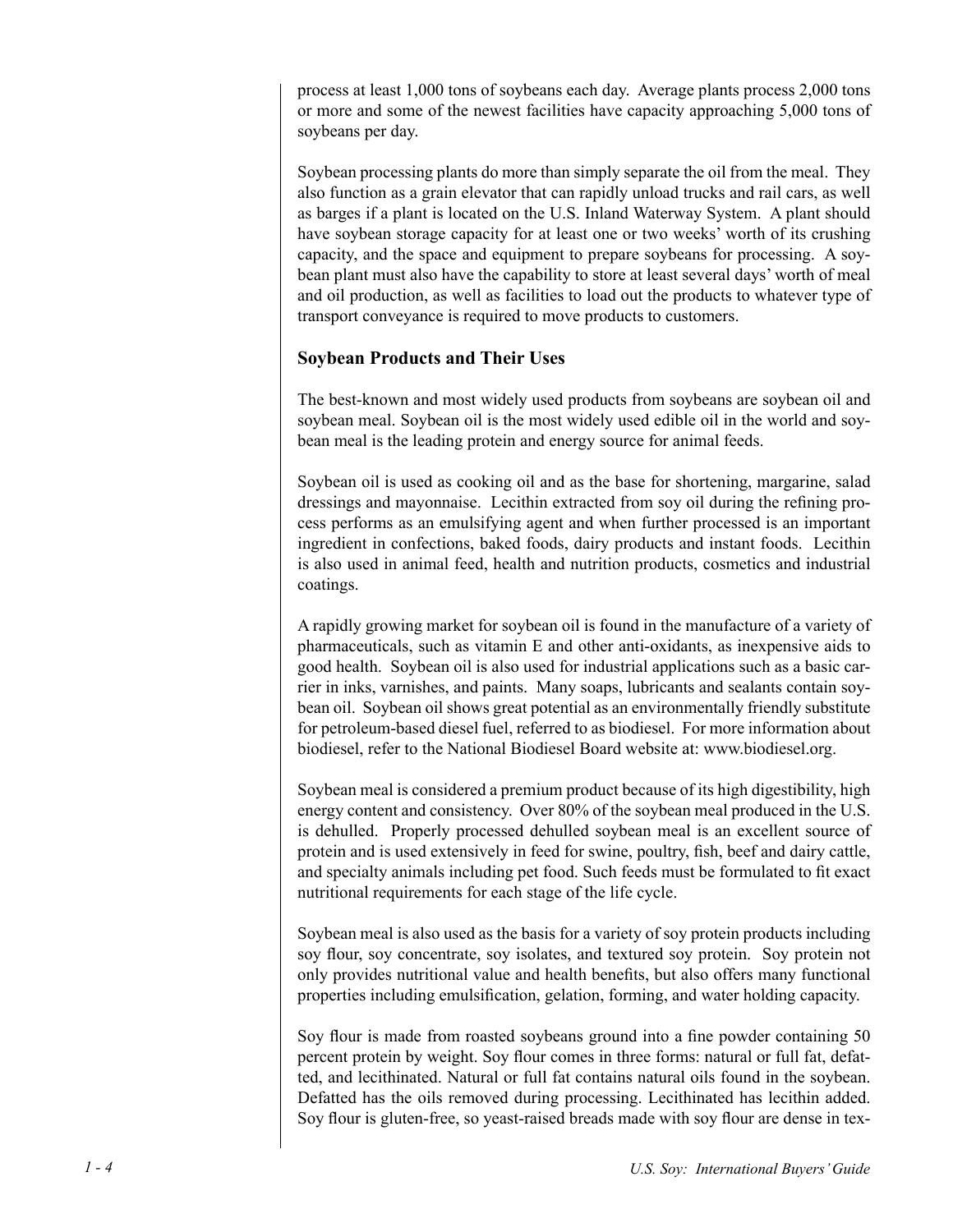ture. Soy grits are similar to soy flour except that the soybeans have been toasted and cracked into coarse pieces.

Soy protein concentrates are made by removing a portion of the carbohydrates from defatted and dehulled soy flakes. Concentrates are a highly digestible source of amino acids that retain most of the beans' dietary fiber. By definition, it must contain at least 65 percent protein.

Soy protein isolates are prepared through a process using water extraction and minimum heat on soy flakes. The end product is nearly carbohydrate and fat-free, with no characteristic "beany" flavor. Soy protein isolates prepared this way are 90 percent protein by dry-weight, possessing the greatest amount of protein of all soy products. They are a highly digestible source of amino acids and because of the bland taste can be added to foods without jeopardizing flavor characteristics. Isolated soy proteins are widely used as a nutritional, functional or economic alternative to traditional proteins.

Textured soy protein (TSP) usually refers to products made from textured soy flour and textured soy protein concentrates. It is used as a meat extender or analog and can be added to a meal to increase its protein content. TSP has a texture similar to ground beef or other meat products and must be rehydrated with boiling water before use.

Textured soy flour is made by running defatted soy flour through an extrusion cooker. This allows for many different forms and sizes. It contains 50 percent protein as well as the dietary fiber and soluble carbohydrates from the soybean. When hydrated, it has a chewy texture and is widely used as a meat extender. Textured soy flour is sold dried in granular and chunk form and is bland in flavor.

Textured soy protein concentrates are made by extrusion and are found in many different forms and sizes. Textured soy protein concentrates typically contain 70 percent protein as well as the dietary fiber from the soybean. When hydrated, they have a chewy texture and contribute to the texture of meat products.

Soybeans do not always have to be cracked and flaked to have useful value, nor are they used the same way in all countries. Consumers enjoy roasted and flavored whole soynuts, soy-based milk, yogurt, cheese, protein bars, and cereals. Whole soybeans are used for traditional foods like tofu, miso, natto, tempeh, and edamame.

To learn more about food products developed from soy, refer to the U.S. Soyfoods Guide, available on the Internet at: www.soyfoods.com or contact the Soyfoods Association of North America at 202-659-3520 or visit www.soyfoods.org. In addition, the Soyfoods Council, whose membership represents all facets of the food industry, can be reached at 515-727-0796 or visit www.thesoyfoodscouncil.org.

## **Advantages of U.S Soybeans**

Soybeans first achieved true commercial importance after the oilseed arrived in the U.S. This was due to the combination of available land, modern farming practices, a growing affluent population, large livestock and poultry populations that provided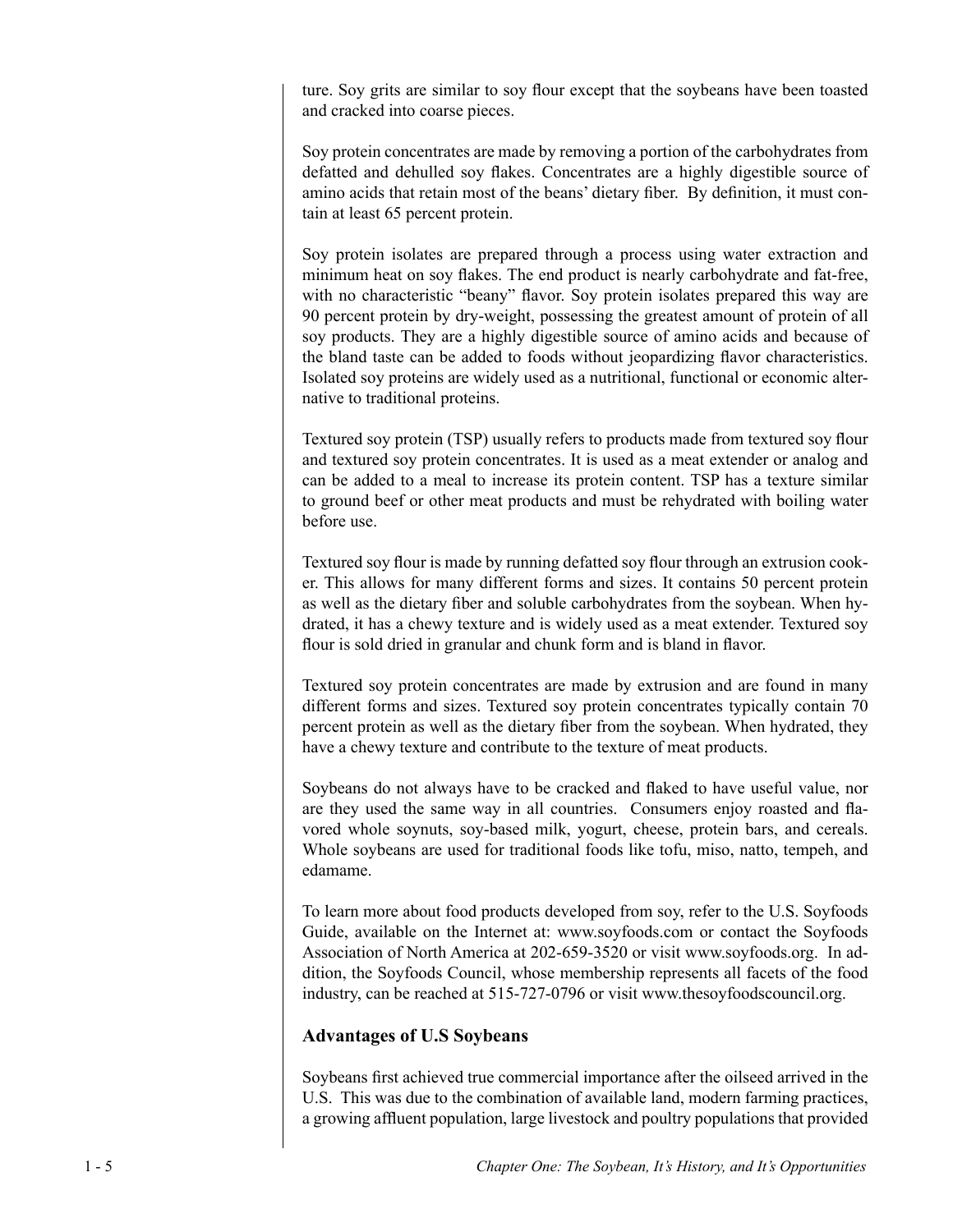demand, absence of any other competing and widely grown oilseed, a modern transportation and handling infrastructure and abundant natural resources.

All of these advantages are still actively in place. The U.S. system of handling and transporting soybeans from the point of production to domestic or international markets is emulated by the grain-producing world. An efficient and model rail system, combined with an extensive barge infrastructure and the world's most extensive highway system provide buyers and consumers easy and economical access to U.S. soybeans and soybean products. Soybeans are harvested, stored, handled and transported quickly, safely, efficiently and at a fraction of the cost required in most other producing countries. Modern infrastructure, both on the farm and in processing plants, ensures U.S. soybeans and soybean products are stored at low moisture levels to limit mold attack, heat and insect damage.

The U.S. market for soybeans and soybean products is well established with quality standards specified by either government decree or industry adopted trading rules. These U.S. quality standards are applied with consistency by the U.S. Department of Agriculture, Federal Grain Inspection Service (FGIS) to assure buyers know they are getting the quality for which they both contracted and paid. These quality standards are explained in detail in Chapter 2.

Commercial feed customers and integrated operations appreciate having U.S. dehulled soybean meal in their feed. A consistently improved animal growth rate and feed conversion efficiency will enhance the animal producers' profitability. Reduced susceptibility to disease is another real benefit of U.S. dehulled soybean meal as the meal is made from clean, dry, mold and mycotoxin- free U.S. soybeans. The higher digestibility of nutrients in U.S. dehulled soybean meal when compared to competitive meals enhances the ability of the animal to fend off disease. U.S. dehulled meal is available in any season and can be shipped anywhere in the world.

As the leader of the global soybean industry, it is hardly surprising that most of the technical innovations and advances in soybean production, such as no-till planting and biotechnology, have been developed in the U.S. In the 1990s, privately funded U.S. research led to the discovery that biotechnology could alter characteristics of soybean seeds by gene manipulation. Late in the 1990s, this process produced commercially available seed for soybeans capable of tolerating the most widely used benign and effective herbicide used to control weeds. These biotechnology-derived soybeans quickly became popular with U.S. farmers. From 1996 to 2004, plantings of biotech herbicide-tolerant soybeans rose from zero to 86 percent. After strenuous testing and scientific analysis, the U.S. Food and Drug Administration in cooperation with USDA determined that currently used biotechnology-enhanced crops were perfectly safe and foods made from them were equally safe. This is explained in more detail in Chapter 6 of this Guide.

It is important to understand that seed companies in the U.S. are not free to develop and release any biotechnology-derived soybean seed they choose. The U.S. government strictly regulates all biotechnology-derived seeds. New varieties are released only if the developing companies can prove that the new variety poses no risk to human or animal health or to the environment.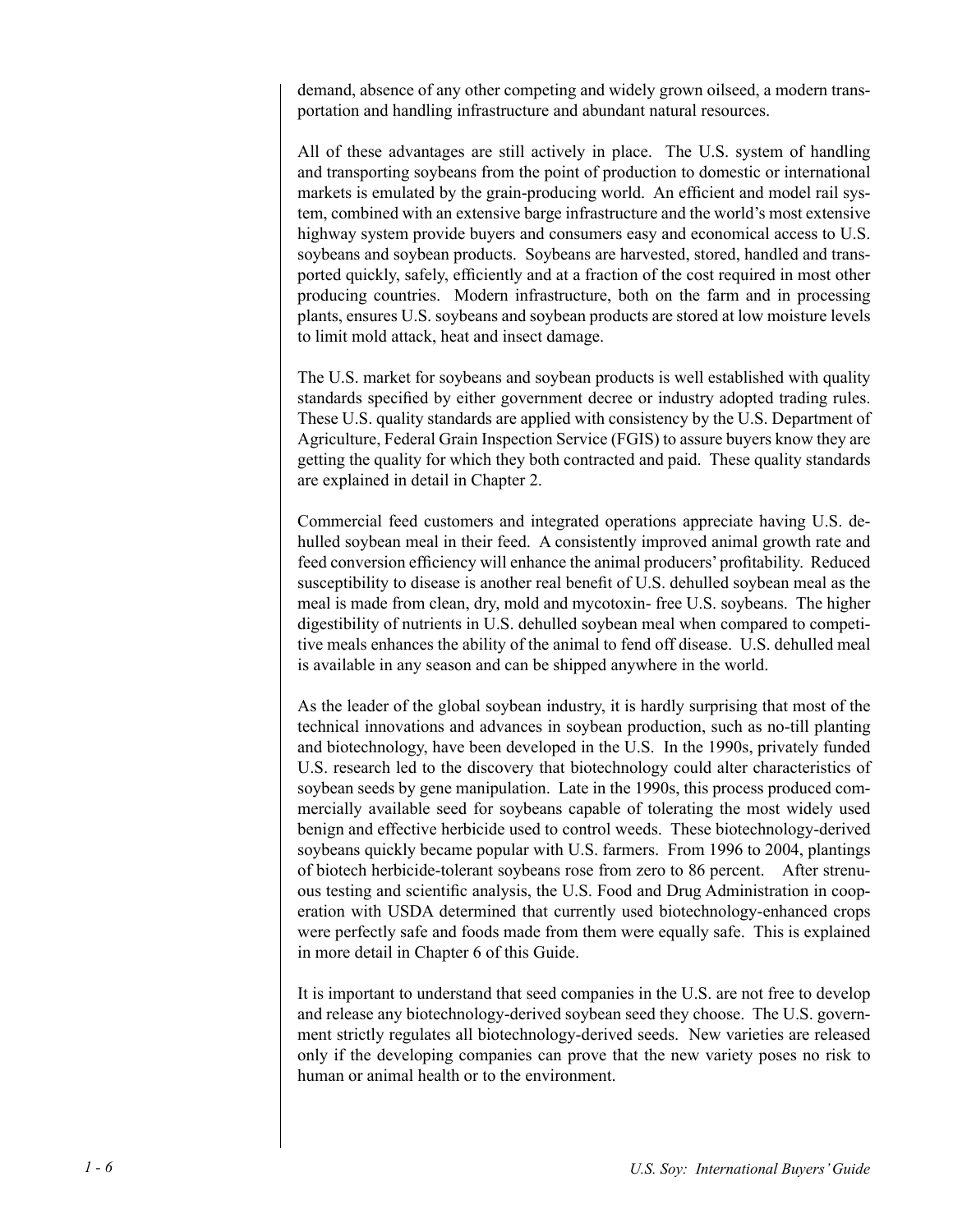U.S. soybean growers have long practiced the best and most effective crop management systems available to them. Biotechnology-enhanced, herbicide-resistant soybeans provide yet another tool in crop management systems. This technology not only provides improved production, but does so in a proven and sustainable way that helps U.S. growers enhance both the value of their farmland, and the environment in which they work and live.

To meet ongoing customers' demands, the U.S. soybean industry is focused on developing new varieties of soybeans for niche markets. An identity-preserved (IP) system has been developed to assure buyers that the specialty beans they order are distinguished from the commodity bean flow. U.S. soybean farmers and grain handlers have become highly skilled in the IP process. Preferred products are delivered within very tight tolerances, complete with sufficient documentation to trace it back to the producing farm and seed supplier. The IP system will be explained in more detail in Chapter 6 of this Guide.

This industry-wide drive for efficiency and improvement from the farm field to the dinner table is keeping U.S. soybeans and soy products in the forefront of the world market place. It also explains why soybean users around the world prefer to buy and use U.S. soybeans.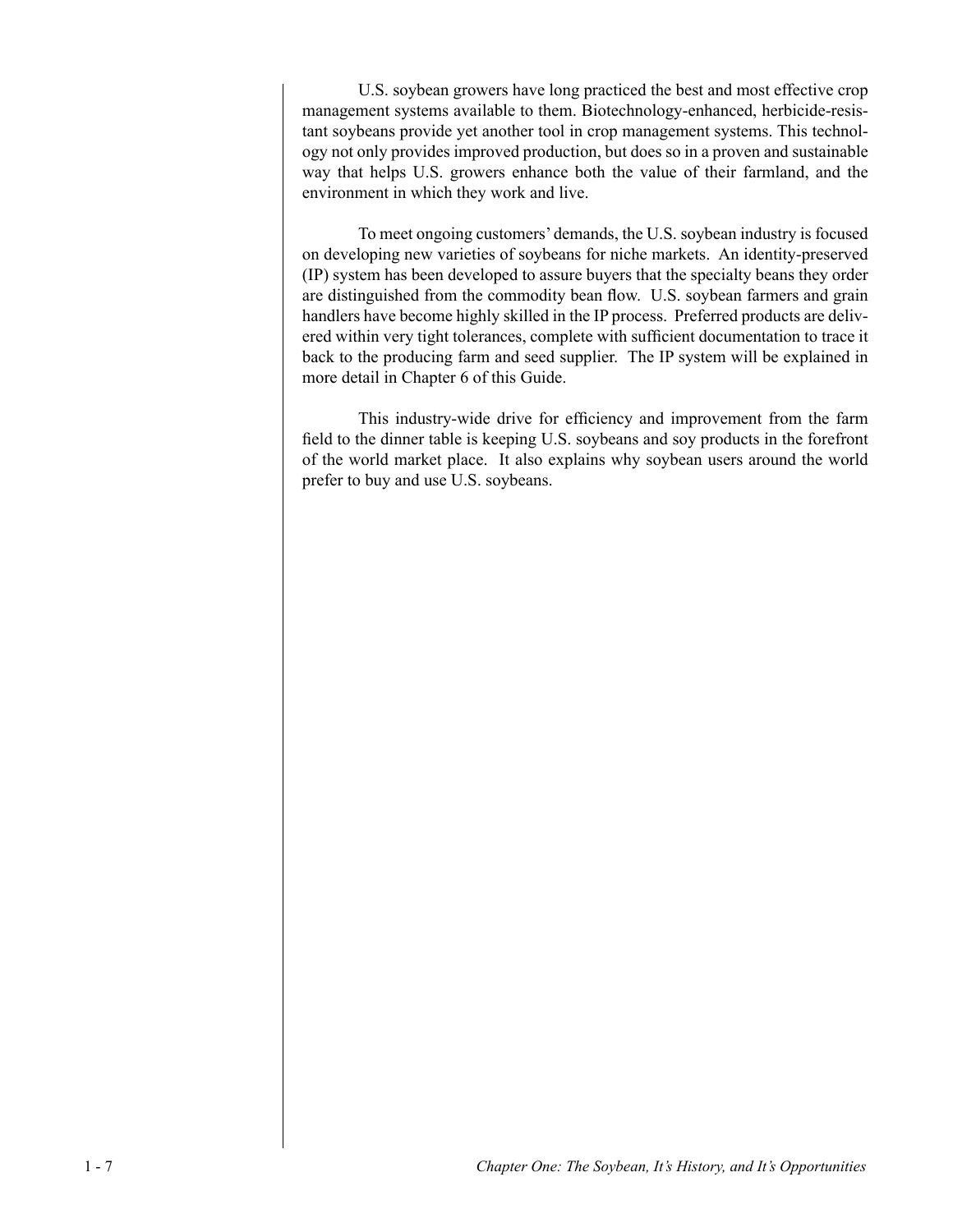**Chapter Two: Quality Standards for U.S. Soybeans and Soy Products**

## **Dependable Quality**

One of the reasons for the dominant position of the United States in the world soybean market is the dependability and efficiency of the domestic and export markets. This is due, in part, to the U.S. marketing system's clear quality standards, which are governed by both contract specifications and a government-regulated system of guidelines that control the export inspection, sampling, grading and weighing of grain and oilseeds. The Federal Grain Inspection Service (FGIS) oversee these standards and inspection procedures.

FGIS is a division of the U.S. Department of Agriculture's (USDA) Grain Inspection, Packers and Stockyards Administration (GIPSA). FGIS establishes the Official Standards for Grain, which are used each and every day by sellers and buyers to communicate the type and quality of grain bought and sold.

The principal functions of FGIS are:

- Establish and maintain official U.S. standards for grain and oilseeds.
- Inspect and weigh grain and oilseeds for export and domestic commerce.
- Establish standard testing methods and procedures and approve equipment used in such inspection and weighing.
- Create a national inspection and weighing system that applies grading and weighing procedures in a uniform, accurate and impartial manner.
- Monitor grain handling practices to prevent fraud, deception and intentional degradation of grain quality by illegal introduction of foreign material or other non-grain material.

Throughout its history, FGIS has performed these functions remarkably well, and it has earned a well-deserved worldwide reputation while doing so. The existence of the system of official U.S. grading standards and an independent, impartial agency to perform the inspection and weighing functions are a distinct advantage for U.S. soybeans over other origins.

## **Grading Standards for Soybeans**

The U.S. Grain Standards Act requires specific standards to identify and measure the important physical characteristics and quality factors for most U.S. grains and oilseeds. The grades, classes and conditions reported on official certificates are determined according to the factors defined in these standards. A grade certificate for each lot or shipment is issued with other conditions, such as insect infestation and noxious odors, noted.

There are three classes of measurements in the U.S. system of grades: grade determining factors, non-grade standards, and informational criteria. Current grading standards list six grade-determining factors for yellow soybeans. These are test weight (bulk density), splits, total damaged soybeans, heat damaged, foreign material and soybeans of other colors. Moisture is a non-grade standard and is determined on each lot with the results appearing on all official inspection certificates. Oil and protein analysis is informational criteria and will be performed upon request.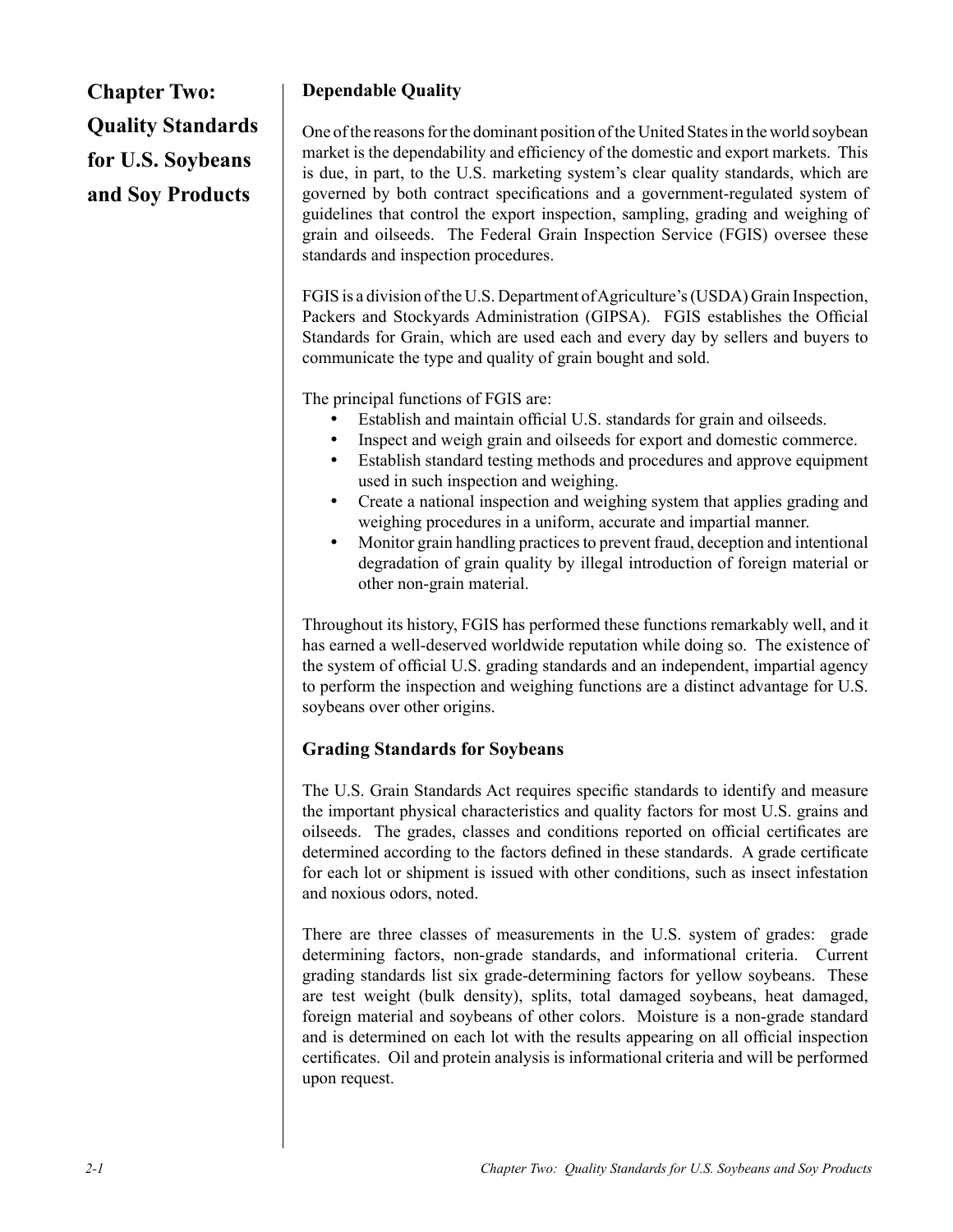Grade determining factors use maximum or minimum limits to assign a numerical grade to a sample. The specific grade standards for soybeans are contained in the following table:

| <b>Soybean Grade and Grade Requirements</b>                                                |                |                |                  |                     |
|--------------------------------------------------------------------------------------------|----------------|----------------|------------------|---------------------|
|                                                                                            |                |                | Grades U.S. Nos. |                     |
| <b>Grading Factors</b>                                                                     |                | $\overline{2}$ | 3                | $\overline{\bf{4}}$ |
| Minimum limits of                                                                          |                |                |                  |                     |
| Test weight lbs/bu                                                                         | 56.0           | 54.0           | 52.0             | 49.0                |
| Damaged kernels:                                                                           |                |                |                  |                     |
| Heat (part of total)                                                                       | 0.2            | 0.5            | 1.0              | 3.0                 |
| Total                                                                                      | 2.0            | 3.0            | 5.0              | 8.0                 |
| Foreign Material                                                                           | 1.0            | 2.0            | 3.0              | 5.0                 |
| <b>Splits</b>                                                                              | 10.0           | 20.0           | 30.0             | 40.0                |
| Soybeans of other colors 1/                                                                | 1.0            | 2.0            | 5.0              | 10.0                |
| Maximum count limits of:                                                                   |                |                |                  |                     |
| Other materials                                                                            |                |                |                  |                     |
| Animal waste                                                                               | 9              | 9              | 9                | 9                   |
| <b>Castor Beans</b>                                                                        |                | I.             | L                | I.                  |
| Crotalaria seeds                                                                           | 2              | 2              | 2                | 2                   |
| Glass                                                                                      | $\overline{0}$ | $\overline{0}$ | $\overline{0}$   | $\overline{0}$      |
| Stones 2/                                                                                  | 3              | 3              | 3                | 3                   |
| Unknown foreign substance                                                                  | $\overline{3}$ | 3              | $\overline{3}$   | $\overline{3}$      |
| Total 3/                                                                                   | 10             | 10             | 10               | 10                  |
| U.S. Sample grade soybeans that:                                                           |                |                |                  |                     |
| Do not meet the requirements for U.S. Nos. $1, 2, 3, 4$ ; or                               |                |                |                  |                     |
| Have a musty, sour, or commercially objectionable foreign odor (except garlic              |                |                |                  |                     |
| odor); or                                                                                  |                |                |                  |                     |
| Are heating or of distinctly low quality.                                                  |                |                |                  |                     |
| 1/ Disregard for Mixed soybeans.                                                           |                |                |                  |                     |
| 2/ In addition to the maximum count limit, stones must exceed 0.1 percent of the sample    |                |                |                  |                     |
| weight.                                                                                    |                |                |                  |                     |
| 3/ Includes any combination of animal filth, castor beans, crotalaria seeds, glass, stone, |                |                |                  |                     |
| and unknown foreign substances. The weight of stones not applicable for total other        |                |                |                  |                     |
| material.                                                                                  |                |                |                  |                     |
|                                                                                            |                |                |                  |                     |

One of the most significant factors in grade requirements is foreign material (FM). Foreign material is defined as all material that readily passes through an 8/64 inch (3.2 mm), round-hole, perforated sieve and any material other than soybeans remaining atop the sieve. The limitation in U.S. #2 soybeans is two percent. FM levels at the first point of sale in the U.S. are commonly one percent, however, each handling of the soybean lot can generate more FM because of breakage of the soybean seeds, especially when the moisture content is low. The presence of foreign material in soybeans adversely affect storability and drying/aeration efficiency, and, unless removed prior to processing, will affect the quality of both the oil and the protein meal.

A second significant factor in grade requirements is damaged kernels, specifically heat damage. Damaged kernels have an effect on oil quality such as higher acid values, higher peroxide values, higher non-hydratable phosphatides, off color and reduced shelf life. FGIS defines damaged kernels as soybeans and pieces of soybeans that are badly ground-damaged, badly weather-damaged, diseased, frostdamaged, germ-damaged, heat-damaged, insect-bored, mold-damaged, sproutdamaged, stinkbug-stung, or otherwise materially damaged. Stinkbug-stung kernels are considered damaged kernels at the rate of one-fourth of the actual percentage of the stung kernels.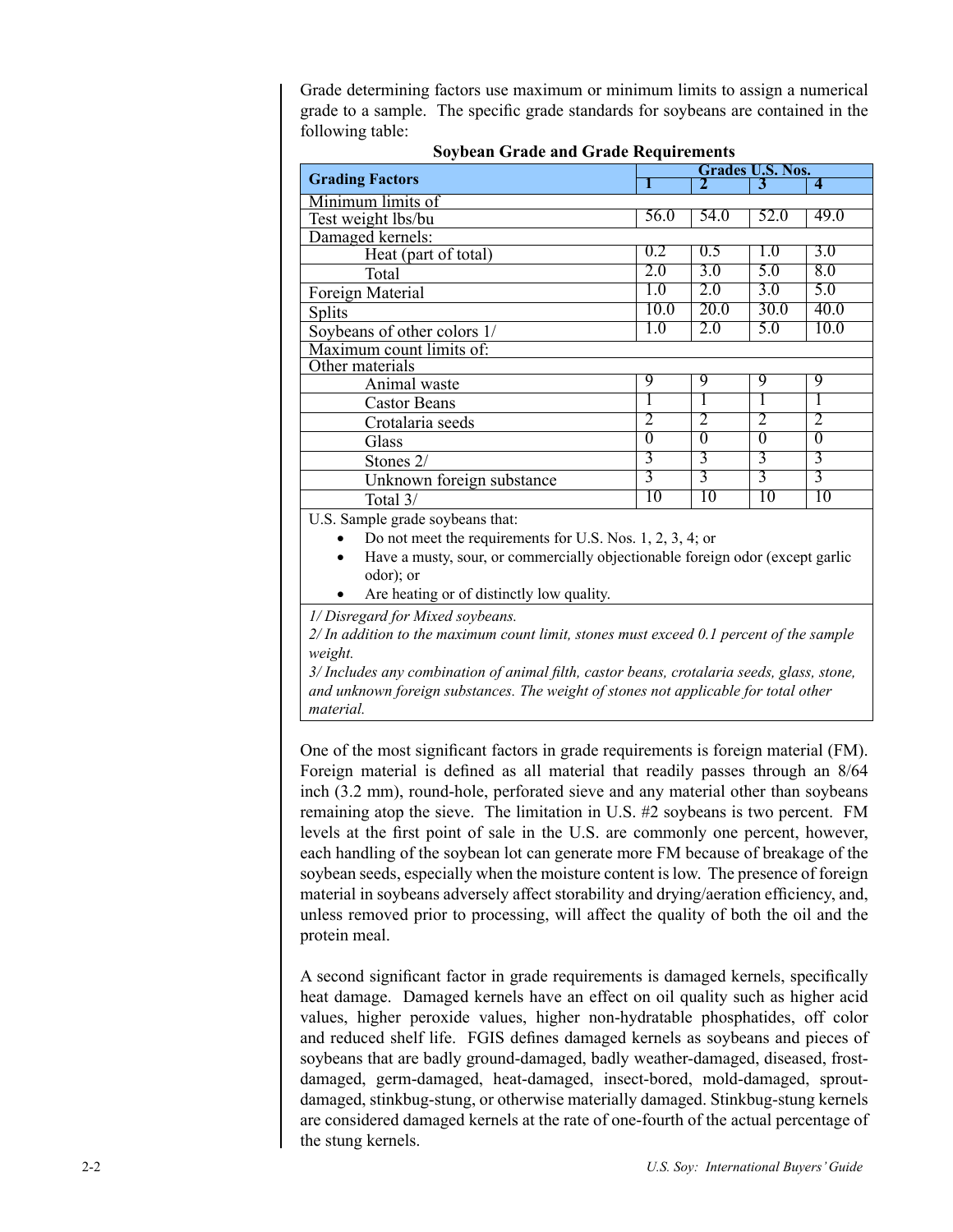Test weight is a measure of weight per unit volume and expressed in pounds per volume bushel. There is no correlation of test weight to quality factors such as protein and oil and is only useful for determining the relationship between weight and volume when calculating storage space or processing capacity.

Splits are broken soybeans, with one-quarter or more of the seed missing, generally half-pieces, but otherwise undamaged. A 10/64-inch by  $\frac{3}{4}$ -inch (4.0 mm by 19.0) mm) slotted screen is used to separate splits for grade determination. Splits can impact oil quality.

There are two classes of soybeans, yellow soybeans and mixed soybeans. Yellow soybeans have a yellow or green seed coat and are yellow in a cross section. They may not contain more than 10 percent of seeds of other colors. Mixed soybeans are any that do not meet the standard for yellow soybeans.

Moisture content is not part of the grade determining factors but is mandatory information in official inspections. Proper moisture specification and storage management are the keys to successful long-term storage of soybeans. Dependent on end use and ambient storage condition, there is a range of recommended moisture contents considered safe for storage. For direct food use, or for use as seed, moisture at or below 11% is recommended. For solvent extraction, 12.5-14% moisture is suggested if processed within a year. Average moisture beyond 13%, widely divergent moisture lots, or storage conditions that lead to moisture migration and accumulation can often result in serious quality deterioration in a relatively short time span. In most years, U.S. exports of soybeans contain moisture well below 13%.

Protein and oil content are not part of the U.S. Grades but is an important informational factor in quality standards. FGIS will perform an analysis of protein and oil upon request. This analysis is recommended as it provides significant information to determine value or end use preference. Results are reported to the nearest tenth percent on a standard 13% moisture basis or other moisture basis, if desired. The long-term average for soybeans produced in the U.S. is 35% protein and 19% oil on a 13% moisture basis. Soybean protein can be as low as 25% and as high as 50%, although a range of 30% to 40% is common in commodity-type soybeans. Oil content can range from 13% to 25%, with a commodity-range of 16% to 23%.

Grades and quality determination are conducted by FGIS personnel or by other independent inspectors and agencies specifically trained and authorized by FGIS. The inspections follow specified standard procedures. This process assures foreign and domestic buyers that the quality of the U.S. soybeans they receive is what they expected as determined by an independent inspection conducted by trained and unbiased inspectors.

Grade standards do not change by the season or the year or due to a quality problem that may be prevalent in a certain year. They can be and are changed when market practices or commercial realities clearly make the old standards out of date. U.S. government requirements call for a cautious and deliberate rule-making process that relies heavily on public comment and debate. Such changes are infrequent and usually more than a year is required to make changes to grade standards. This provides the interested public notice and time for input before any change in grading standards is officially made.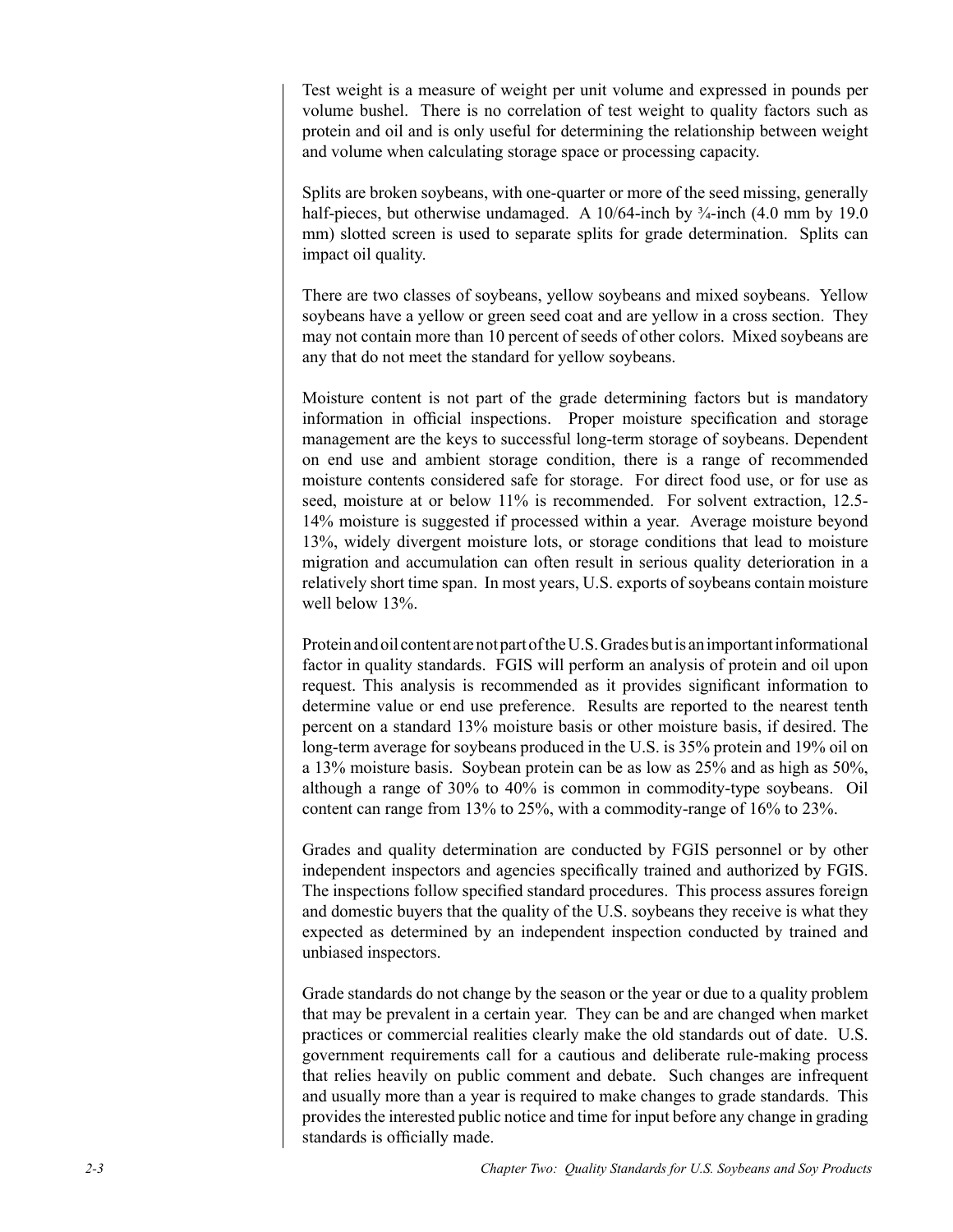If an importer of U.S. soybeans believes there is a discrepancy between the grade determined at loading and the quality received at discharge, the importer can file a complaint with the agricultural counselor or attaché at the U.S. Embassy or with the Agricultural Trade Office if there is not an agricultural office at that Embassy. The Embassy forwards the complaint to FAS in Washington, D.C., who submits the complaint to FGIS. Since FGIS keeps file samples from every export shipment for 90 days, the chances are good that the points of the complaint can be compared with that sample. Sometimes, the receiver of the cargo draws a sample at discharge and submits it along with the complaint. If so, it is also examined by FGIS personnel. After collecting all available information, FGIS sends the information and its response back to the Embassy to be passed on to the complainant. FGIS is not empowered to change its original grade certificate, nor will it place itself between buyer and seller as an arbitrator.

## **Weighing and Inspection Procedures**

FGIS is also responsible for the system of weighing grain and soybeans to determine and officially certify exactly the quantity that has been loaded and shipped. Official weighing under FGIS supervision is mandatory for all export shipments of soybeans and grains. Most weighing is done on an electronic weighing system that has been installed and operated under FGIS supervision. This equipment is checked and tested regularly. For export shipments, the complete weighing process is officially supervised from the start of loading until it is completed.

Official U.S. quality inspections are required on most grain and soybean shipments exported from the U.S. Official inspections of domestic shipments of grain and soybeans are not required unless requested by a party with contractual interest in the shipment. Usually, either the shipper or the receiver of domestic grain requests an official inspection to ensure contract terms are met unless both parties are part of the same organization.

If an importing country has phytosanitary regulations prohibiting the entry of certain pests, exporters must determine if that country requires certification that the commodity meets regulations. If so, the cargo is examined by the Animal and Plant Health Inspection Service (APHIS), who then issues the actual phytosanitary certificate stating that the cargo meets the regulations of the importing country. For additional information regarding phytosanitary importing regulations, contact APHIS at 301-734-8537.

The official grain inspection and weighing system serves producers, handlers, processors, exporters, importers and end-users of U.S. soybeans by providing consistent and professional inspection and weighing services. The system includes federal, state, and private agencies authorized by FGIS to provide these services to the domestic and export grain trade. For additional information about U.S. grading, sampling and inspection standards, contact: USDA, Grain Inspection, Packers and Stockyards Administration Federal Grain Inspection Service

Stop 3601, 1400 Independence Avenue

Washington, D.C. 20250-3601 Phone: 202-720-5091

Fax: 202-205-9237

Website: http://www.usda.gov/gipsa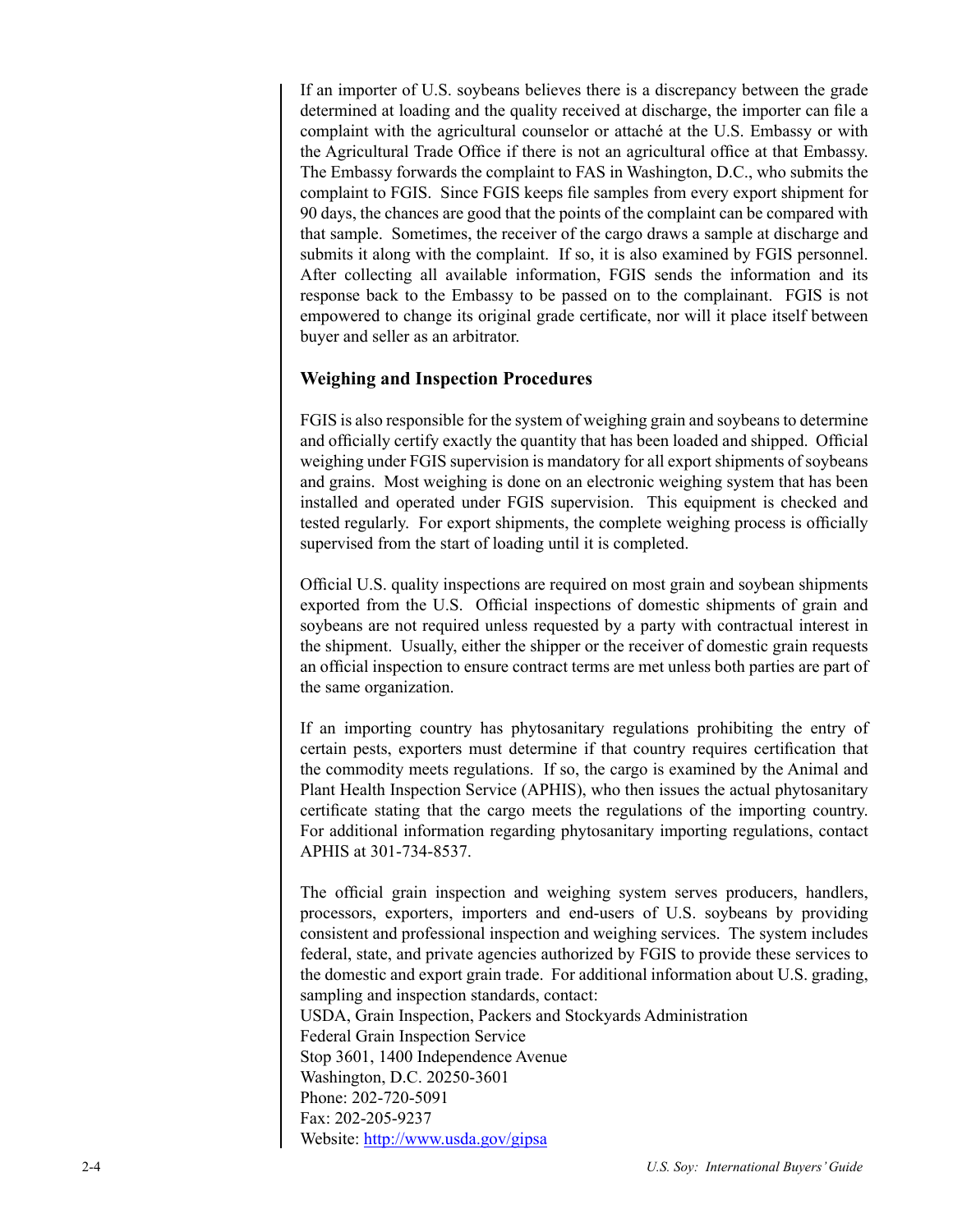## **Quality Determination for Soybean Meal and Oil**

Soybean meal and soybean oil are considered processed products or by-products; therefore, governmental standards have not been established to describe those products. In U.S. domestic markets, the quality specifications and trading rules adopted by the National Oilseed Processors Association (NOPA) serve as "de facto" standards for soybean meal and soybean oil. NOPA is a private trade association consisting of nearly all U.S. oilseed processors. A complete copy of the NOPA trading rules is available at: http://www.nopa.org/.

NOPA stresses and makes clear that their specifications and trade rules are not an effort to enforce mandatory rules on contracting parties. Rather, they are only guidelines. Changes can and should be negotiated by contracting parties if desired, or they can be ignored altogether if buyer and seller agree.

Standards for soy protein products, including soy flour, soy concentrates and soy isolates, as well as further processed specialty soy protein products, do not have established quality standards. However, the processor or manufacturer will have product specifications available upon request for review prior to purchase. Certificates of Analysis (COA) should accompany each shipment of the product to verify the actual analysis results for the purchased product.

#### *Soybean Meal*

NOPA standards for soybean meal state that it shall be of fair merchantable quality, conforming to the following standard definitions and standard specifications of the association, as set forth in the NOPA trading rules.

#### *Standard Definitions:*

*Soybean cake* is the product after the extraction of part of the oil by pressure or solvents from soybeans. A name descriptive of the process of manufacture, such as expeller, hydraulic or solvent extracted shall be used in the brand name. It shall be designated and sold according to its protein content.

*Soybean meal* is ground soybean cake, ground soybean chips or ground soybean flakes. As with soybean cake, a name descriptive of the process of manufacture, such as expeller, hydraulic or solvent extracted shall be used in the brand name. It shall be designated and sold according to its protein content.

*Soybean mill feed* is the by-product resulting from the manufacture of soybean flour or grits and composed of soybean hulls and the offal from the tail of the mill. A typical analysis is 13 percent crude protein, 32 percent crude fiber and 13 percent moisture.

*Soybean mill run* is the product resulting from the manufacture of dehulled soybean meal and is composed of soybean hulls and such bean meats that adhere to the hull in normal milling operations. A typical analysis is 11 percent crude protein, 24 percent crude fiber and 13 percent moisture.

*Soybean hulls* is the product consisting primarily of the outer covering of the soybean. A typical analysis is 13 percent moisture and varying degrees of protein and fiber.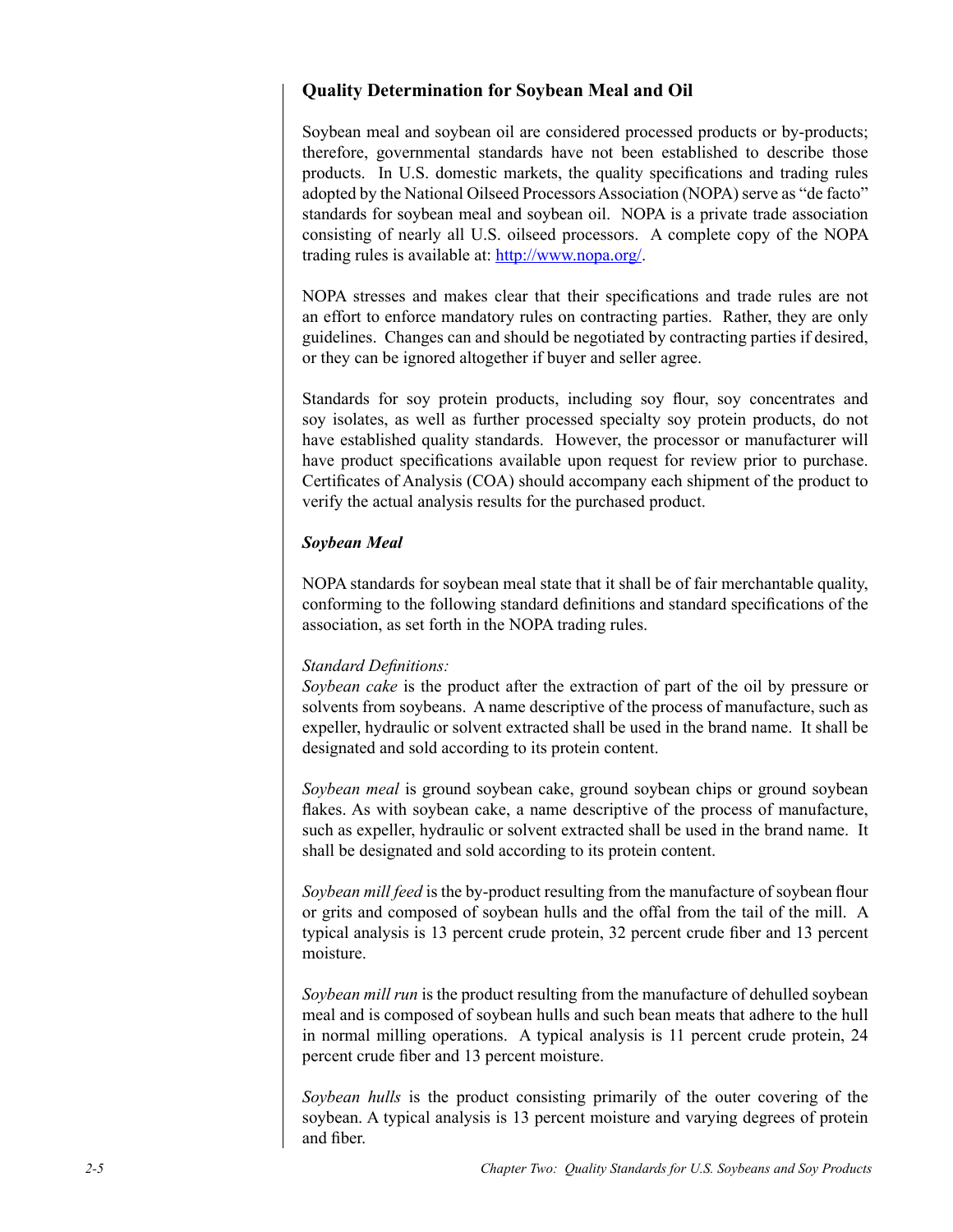*Solvent extracted soybean flakes* is the product obtained after extracting part of the oil from soybeans by the use of hexane or homologous hydrocarbon solvents. It shall be designated and sold according to its protein content.

### *Standard Specifications:*

Soybean Flakes and 44% Protein Soybean Meal are produced by cracking, heating, and flaking soybeans and reducing the oil content of the conditioned product by the use of hexane or homologous hydrocarbon solvents. The extracted flakes are cooked and marketed as such or ground into meal. Standard specifications are as follows:

| Protein         | Minimum | 44.0%   |
|-----------------|---------|---------|
| Fat             | Minimum | $0.5\%$ |
| <b>Fiber</b>    | Maximum | $7.0\%$ |
| <b>Moisture</b> | Maximum | 12.0%   |

Soybean Flakes and High Protein or Solvent Extracted Soybean Meal are produced by cracking, heating, and flaking dehulled soybeans and reducing the oil content of the conditioned flakes by the use of hexane or homologous hydrocarbon solvents. The extracted flakes are cooked and marketed as such or ground into meal. Standard specifications are as follows:

| Protein         | Minimum | $47.5 - 49.0\%$ * |
|-----------------|---------|-------------------|
| Fat             | Minimum | $0.5\%$           |
| <b>Fiber</b>    | Maximum | $3.3 - 3.5\%$ *   |
| <b>Moisture</b> | Maximum | $12.0\%$          |

(\*as determined by buyer and seller at time of sale.)

Any of the above meal products may contain a non-nutritive, inert, nontoxic conditioning agent to reduce caking and improve flowability in an amount not to exceed that which is necessary to accomplish its intended effect and in no case to exceed 0.5 percent or 10 pounds per ton by weight of the total meal product. The name of the conditioning agent must be shown as an added ingredient.

## **Soybean Oil**

Soybean oil like soybean meal is not covered by governmentally prescribed standards. There are a number of standard specifications for soybean oil that could be used in international trade. For the domestic market, NOPA has generated export trading rules for three types of soybean oil; i.e., crude degummed, once refined and fully refined. For crude degummed and once refined oils only NOPA trading rules are in common use in the U.S. For fully refined oils there are two other standard specifications issued by governmental agencies that do not carry the weight of an "official" U.S. standards and are not widely used in private trade. In practice, end users have their own specifications for fully refined oils and only use NOPA trade rules as the absolute minimum values on which to build their own more stringent requirements.

NOPA defines the standard of quality for soybean oil as a designated type of pure soybean oil of fair average quality based on the season's production, which must conform to standard specifications of the Association, must be made a part of NOPA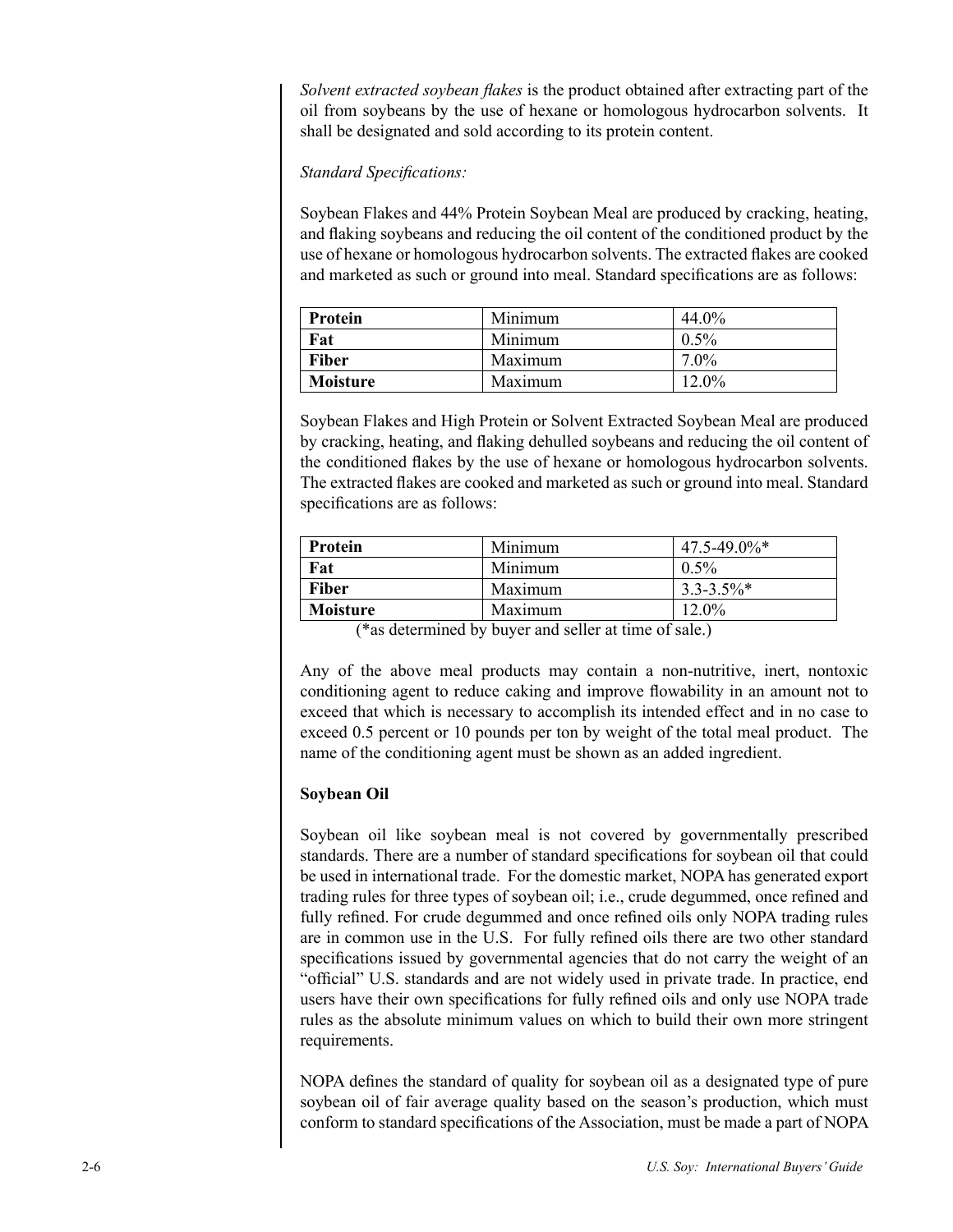trading rules and are subject to modification from time to time as conditions may warrant and upon recommendation of the technical committee. Current NOPA trading rules are available at: http://www.nopa.org.

NOPA defines the types of crude soybean oil and says that edible crude soybean oil is any of the following designated types:

- Expeller pressed
- Expeller pressed degummed
- Hydraulic pressed
- Hydraulic pressed degummed
- Solvent extracted (state solvent used)
- Solvent extracted degummed (state solvent used)
- Mixtures of any of the above types. (In which case the seller should specify that the analysis be made corresponding to one of the specific types.) (State solvent used.)

The primary traded soybean oil in the U.S. is crude degummed soybean oil. It is defined as the product resulting from the removal of phosphatides from crude soybean oil and should contain no more than 0.02 percent of phosphorous determined by the American Oil Chemists Society (AOCS) Official method, Ca 12-55. Crude soybean oil is sold as a degummed oil because of the tendency of gums to settle out during transportation, which can cause numerous difficulties with emptying and cleaning the transportation equipment.

The grade and quality of crude soybean oil sold under this rule are to be any of the above designated types and conform to the following specifications:

- Not more than 0.5 percent moisture and volatile matter.
- A refined and bleached color not darker than 6.0 Red.
- A neutral oil loss not exceeding 7.5 percent.
- Not more than 1.5 percent unsaponifiable matter (exclusive of moisture and insoluble impurities).
- A flash point not lower than 250 degrees Fahrenheit.

For crude degummed soybean oil, the specific standards are:

| <b>Analytical Requirements</b> | <b>Maximum</b> | <b>Minimum</b> | <b>Method</b>  |
|--------------------------------|----------------|----------------|----------------|
| Unsaponifiable Matter          | $1.5\%$        |                | Ca 6a-40 (97)  |
| Free Fatty Acids, as Oleic     | 0.75%          |                | Ca 5a-40 (97)  |
| Moisture and Volatile          |                |                | Ca $2d-25(97)$ |
| Matter and Insoluble           | $0.3\%$        | M&V            | Ca $3a-46(97)$ |
| Impurities                     |                |                |                |
| Flash Point                    |                | 250 Degrees F  | Cc $9c-95(97)$ |
| Phosphorous                    | 0.02%          |                | Ca $12-55(97)$ |

The chemical analysis to determine quality includes the qualitative test for fish oil and marine animal oils as prescribed by the AOAC Method No. 28.121 and should be negative.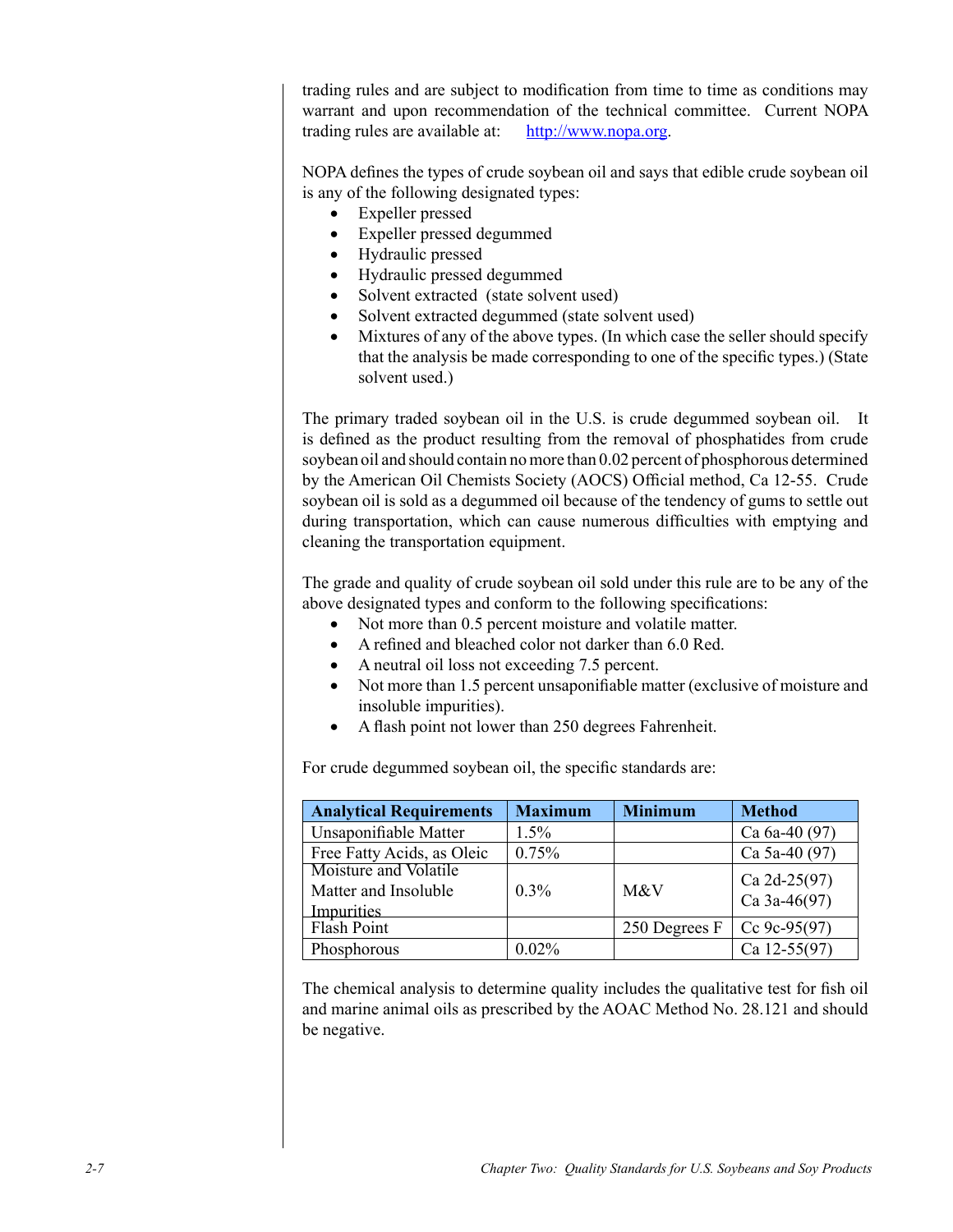Only the following are allowable with discounts to apply as shown:

| $0.76 - 0.85\%$ | 0.2% of contract price    |
|-----------------|---------------------------|
| $0.86 - 0.95\%$ | 0.4% of contract price    |
| $0.96 - 1.05\%$ | $0.6\%$ of contract price |
| $1.06 - 1.15\%$ | 0.8% of contract price    |
| $1.16 - 1.25\%$ | 1.2% of contract price    |

#### **Free Fatty Acids**

#### **Phosphorous**

Shipment up to 0.025 percent permitted with the following discounts for excess over 0.020 percent:

| $0.2\%$ of contract value |
|---------------------------|
| $0.4\%$ of contract value |
| $0.6\%$ of contract value |
| $0.8\%$ of contract value |
| 1.2% of contract value    |
|                           |

To be pure soybean oil, its physical requirements are that it be crude degummed soybean oil sold for export. It is to be produced from fair average quality crude soybean oil from which the major portion of the gums naturally present have been removed by hydration and mechanical or physical separation. It is to be in equal quality to soybean oil produced for domestic consumption. Crude degummed soybean oil not meeting the above specifications is rejectable and should be sold by sample only.

Once refined oil is not a commonly traded commodity since most buyers are interested in doing their own refining to finished product and will buy crude degummed or have no refining capacity and would buy fully refined (refined, bleached and deodorized, RBD). However, for those interested, refer to the NOPA trading rules.

In the definitions of grade and quality of export oils, all quality determinations shall be made from a composite sample of the shipment. NOPA regulates the determination of grade and quality by methods and sampling rules.

NOPA has also developed a standard for inspection, sampling and measuring procedures for bulk shipment and transfers of soybean oils. This standard may be incorporated in sales contracts.

It is very important that buyers and importers of U.S. soybeans and soybean products realize that any quality specification can be subject to modification through negotiations between buyer and seller and that any modification agreed to would replace any so-called "standard" specification as a term of the contract. Standards established by FGIS or NOPA regarding quality specifications, grades or terms are negotiable. Any change that is physically possible to achieve can be made part of any contract between a buyer and seller if both parties agree to the change and to whatever adjustment in the contract price and other contract terms that may be necessary to accommodate a change in quality specifications.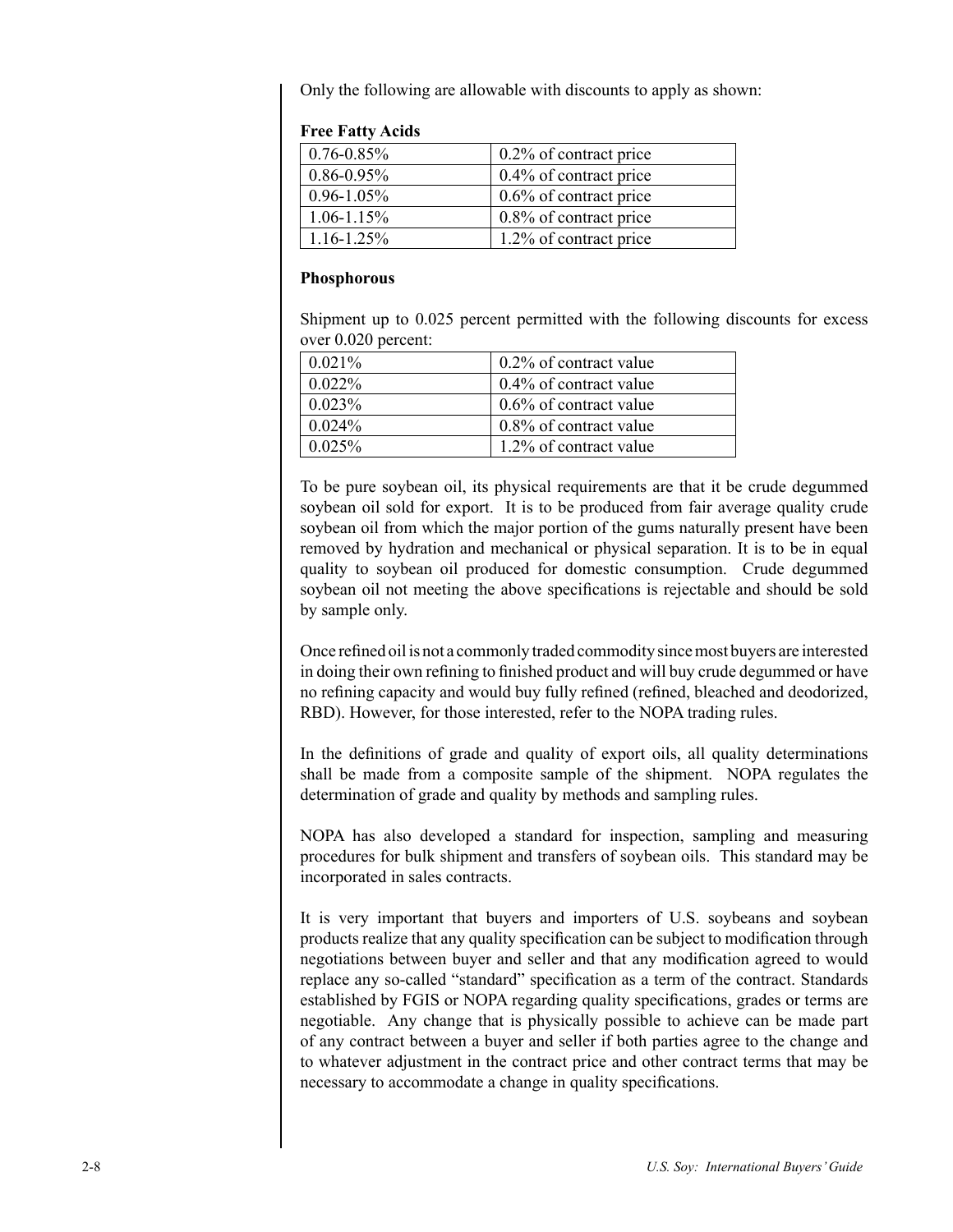## **Impact of Quality and End Results**

### *Quality vs. Price*

The most important considerations in purchasing soybeans are all related to economics. When several sources of a raw material are available with different price and quality characteristics, a decision must be made to select the best value for the company. In the end, this will depend not only on the price and quality of the ingredients in question but also on the prices and nutritional levels of other ingredients and the demand for nutrients in each formula required.

In the processing of feed for use in aquaculture, poultry, swine, and cattle, the quality of soybean meal can have a profound effect on animal performance and profitability. Soybean meal must be toasted to denature certain proteins with antinutritional properties such as trypsin inhibitors. Too little toasting results in a meal with low digestibility. Too much toasting also results in a meal with low digestibility as amino acids can be denatured. Perfectly toasted meal is best for high animal performance and profit. The nutrients most sensitive to heat damage are the amino acids lysine and cystine. However, other amino acids and energy may also be affected by excess toasting.

The protein solubility test (KOH) and protein dispersibility index in water (PDI) have been found useful in estimating the degree of toasting and damage in soybean meal. Meals with a KOH between 73 and 88% are considered acceptable quality. However, the best meals within this KOH acceptable range can be determined using protein dispersibility index (in water) of PDI. Soybean meal tested to have PDI between 20% and 35% with urease levels between 0.3 delta pH units (but above 0.01) gives the best animal performance.

The energy content factor is often overlooked because it is expensive to test. Soybean meal supplies approximately 25% of the energy to animal feeds. Dehulled soybean meal, such as that produced in the U.S., not only has higher protein (48% vs 44%) but also higher energy content as compared to non-dehulled meal. Removal of indigestible hulls increases the level of all nutrients in the meal, not just protein. Hulls have relatively little protein, amino acid or energy content for poultry, swine or fish. Depending on the residual fiber content and other factors, dehulled soybean meal contains about 150 kcal/kg more energy than soybean meal with hulls.

Following is an economic case for purchasing dehulled soybean meal.

Table 1 defines the units of protein contained in several differing qualities of soybean meal. Meal A, purchased on a 44% "pro-fat" contract contains 40.5% protein; Meal B contains 44% protein; and Meal C is dehulled soybean meal containing 48% protein.

| <b>Amount of Protein Contained Per Ton in</b>          |                            |                       |  |
|--------------------------------------------------------|----------------------------|-----------------------|--|
| <b>Soybean Meals of Varying Quality Specifications</b> |                            |                       |  |
| Sample                                                 | Type of Soybean Meal       | Total Protein (kg/MT) |  |
| Meal A                                                 | 44% Profat (40.5% Protein) |                       |  |
| Meal B                                                 | 44% Protein                | 440                   |  |
| Meal                                                   | Dehulled (48% Protein)     | 480                   |  |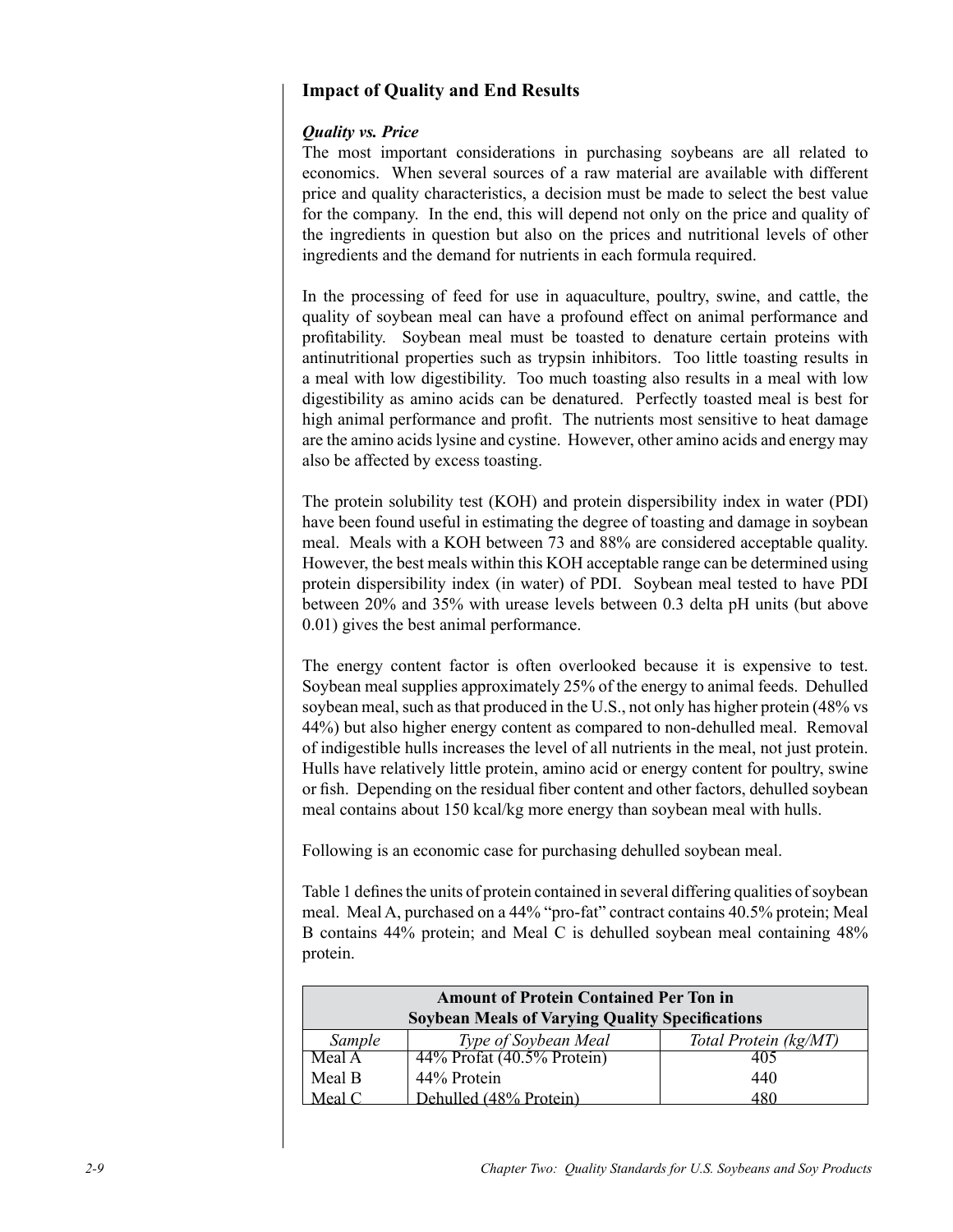To determine the cost per unit of protein, the total price at the feed mill is divided by the amount of protein received. While the price per metric ton will vary at the F.O.B. port, the cost for ocean freight and local transportation will be the same. Import duty and other taxes are normally based upon landed tonnage or value. These duties may vary. Table 2 compares the three types of soybean meal based on cost per unit of protein delivered.

| <b>Table 2</b><br><b>Economic Comparison of Cost Per Unit of Protein</b><br>Of Three Types of Soybean Meal (\$US)                                            |                                                     |                                                     |                                                     |
|--------------------------------------------------------------------------------------------------------------------------------------------------------------|-----------------------------------------------------|-----------------------------------------------------|-----------------------------------------------------|
| Cost Factor                                                                                                                                                  | $40.5%$ Protein                                     | 44% Protein                                         | 48% Protein                                         |
| Price \$US/MT FOB<br>Ocean Freight<br>Unloading, local freight<br>Cost at Feed Mill<br>Price $\div$ Kg of Protein<br>Price per Kg of Protein at<br>Feed Mill | \$228<br>40<br>10<br>278<br>\$278/405 Kg<br>\$0.686 | \$235<br>40<br>10<br>285<br>\$285/440 Kg<br>\$0.648 | \$245<br>40<br>10<br>295<br>\$295/480 Kg<br>\$0.615 |

Based on the comparative costs presented in Table 9 it is obvious that the logical choice should be dehulled (48% Protein) soybean meal. Although it costs \$17/MT more than 44% profat and \$10 more than 44% protein soybean meal, its price per unit of delivered protein is decidedly lower.

As demonstrated in Table 3, the variation in protein content between 40.5% and 44% protein soybean meal is not 3.5%. In fact, 44% protein is more than 6% higher than 40.5% (3.5 + 41.5). The far right column demonstrates the added value of purchasing 48% protein soybean meal versus 44% profat. That is, at the feed mill even after paying the higher price for 48% protein soybean meal the feed mill receives 8.25% more value by purchasing 48% meal.

Further advantages of dehulled soybean meal are not reflected in the above analysis. These factors include lower fiber, higher metabolizable energy, and lower coefficients of variability. This latter attribute enables the feed miller to make lower allowances for variations, translating into less over formulating and better utilization of the protein.

| Table 3<br>Variation in Quantity and Value of Soybean Meals of Differing<br>Protein Contents to supply 10,000 MT of Protein |                     |              |                     |
|-----------------------------------------------------------------------------------------------------------------------------|---------------------|--------------|---------------------|
| Type of                                                                                                                     | <i>Variation in</i> | MТ           | <i>Variation in</i> |
| Soybean Meal                                                                                                                | Protein $(\%)$      | Soybean Meal | Value $(\%)$        |
| 44 Profat (41.5)                                                                                                            |                     | 24,096       |                     |
| 44% Protein                                                                                                                 | 6.02                | 22,727       | 3.31                |
| $\Delta$ -behulled $(48\%)$                                                                                                 | I 4-77              | 20.833       | 825                 |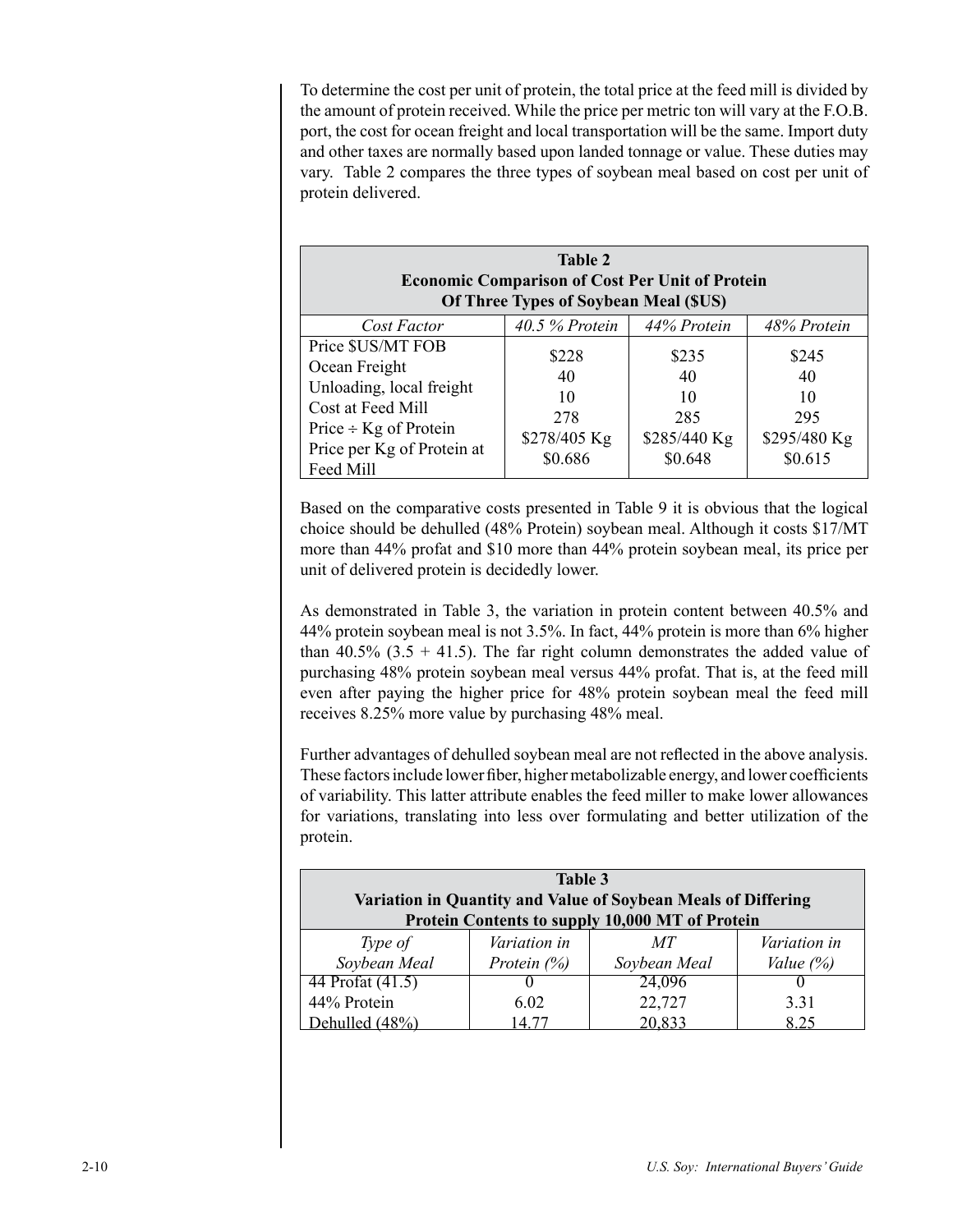Based on the foregoing quality considerations and economic analyses, it is recommended that the soybean meal buyer specify at a minimum soybean meal quality characteristics as shown in Table 4.

| <b>Table 4</b><br><b>Recommended Purchase Contract Specifications</b><br><b>For US Sovbean Meal</b> |                                    |  |
|-----------------------------------------------------------------------------------------------------|------------------------------------|--|
| Specification<br>Factor                                                                             |                                    |  |
| Protein                                                                                             | Minimum 48%                        |  |
| Fat                                                                                                 | Minimum $0.5\%$                    |  |
| Fiber                                                                                               | Maximum 3.3%                       |  |
| Moisture                                                                                            | Maximum 12%                        |  |
| Irease Activity                                                                                     | pH rise between 0.12 and 2.0 units |  |

Buyers should specify quality no lower than that contained in NOPA domestic trading rules, and that a minimum specification for proper heat treatment also be incorporated into the contract. This presumes that the purchaser will buy dehulled soybean meal and that the meal will be fed to non-ruminants.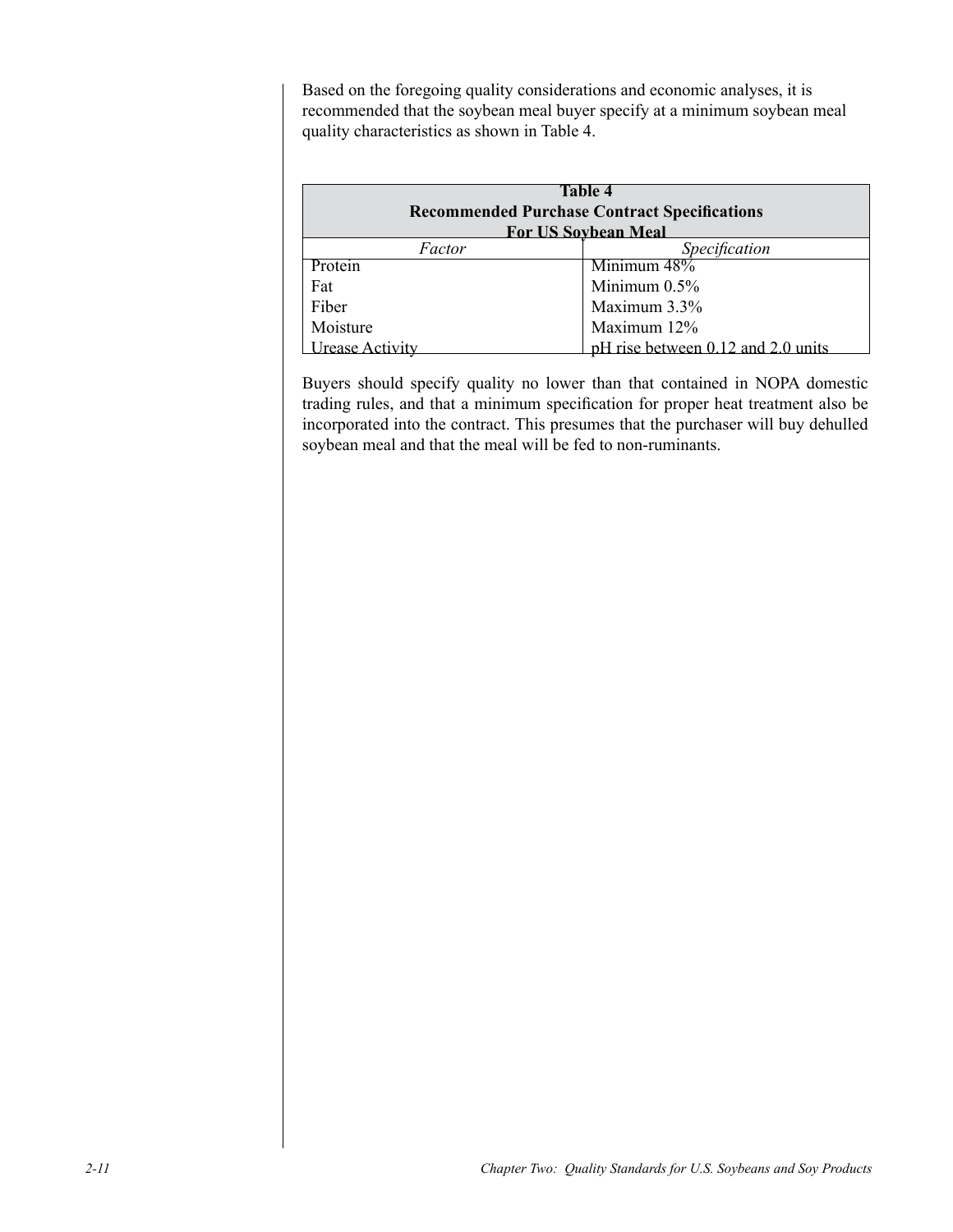**Chapter Three: Procuring U.S. Soybeans and Soy Products** One of the most important components of procuring soybeans is understanding the requirements of the end user and articulating that information to the seller. A buyer with a clear understanding of the end use requirements of the soy product will be able to more clearly express all the various quality and delivery characteristics required and determine the best financing options available. In return, the seller will take the request for bid seriously and provide proposals that fulfill the buyer's criteria.

## **Finding a Supplier**

There are many sources a buyer can access to locate the names of potential soybean and soybean product suppliers. As explained in Chapter 1, the cycle of production starts with the soybean farmer but all purchases of soybeans and soybean products are negotiated through a soybean processor or export company, except in the case of Identity-Preserved soybeans that are grown for a specific buyer or end-use.

When contacting a potential supplier for a price quote, a buyer must be prepared to provide the following information:

- Contact Information (name/title/business/country/address/phone/fax/e-mail) •
- Type of buyer (examples: merchandising company, broker, feed manufacturer, industrial further processor, government buying agency, etc.) •
- Quantity (specific metric ton requirement) •
- Quality and specifications desired (be specific) •
- Shipment details (FOB, CIF, port of shipment/destination, etc.) •
- Date bids due and delivery (shipment) period •
- Financing/credit considerations (examples: user of U.S. government credit programs, private financing, specific financial needs) •
- U.S. and international bank references •

The following entities can assist buyers with contact information for soybean suppliers.

## **U.S. Soybean Export Council (USSEC)**

A private, non-profit organization, the USSEC works to develop and expand markets for U.S. soybeans and soybean products worldwide. Based in St. Louis, the USSEC, recognized internationally as the American Soybean Association-International Marketing, works in more than 80 countries served by nine worldwide offices. A listing of suppliers is available on the USSEC website: http://www.ussoyexports.org.

## **National Oilseed Processors Association (NOPA)**

NOPA represents thirteen regular member firms engaged in the actual processing of oilseeds, and twelve associate member firms that are consumers of vegetable oil or oilseed meal, including some refiners and mixed feed manufacturers. A listing of their members is available at: http://www.nopa.org.

## **North American Export Grain Association (NAEGA)**

NAEGA is a trade association with members consisting of private and publicly owned companies and farmer-owned cooperatives that are involved in and provide services to the bulk grain and oilseed exporting industry. NAEGA members can be contacted by completing the Trade Lead Form available at: http://www.naega.org.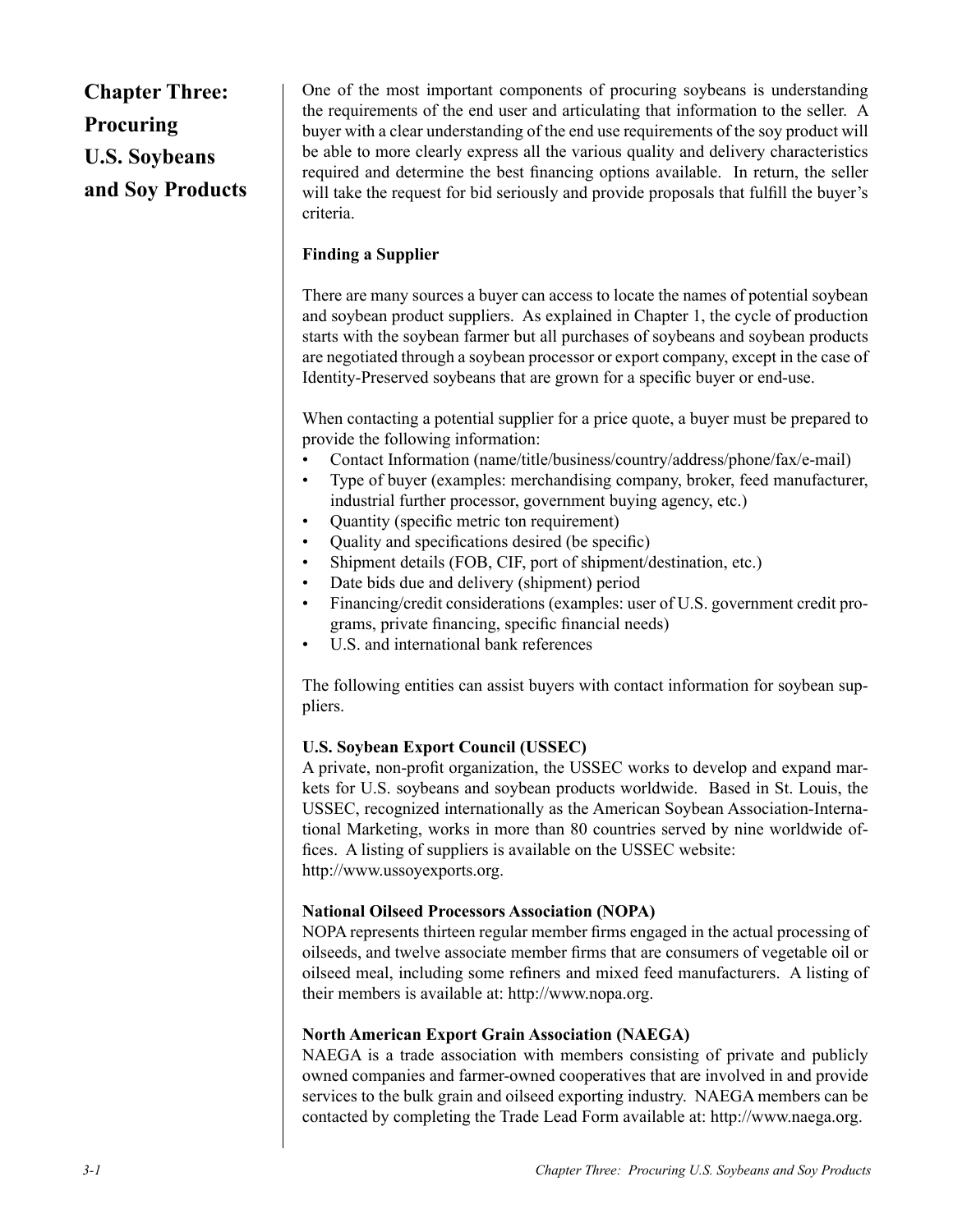#### **U.S. Agricultural Attaches and Commercial Officers**

The U.S. Embassy or consular office in most countries contains an agricultural attaché or commercial officer who is the overseas representative of the Foreign Agricultural Service (FAS) of the U.S. Department of Agriculture (USDA). The agricultural attaché can offer the local buyer a broad range of information regarding U.S. government-assisted export programs as well as assistance in finding U.S. suppliers of soybeans and soybean products. Locations of the overseas posts are available on the USDA-FAS website: http://www.fas.usda.gov.

#### **USDA-Foreign Agricultural Services (USDA-FAS)**

The USDA-FAS is another good source of information for potential buyers of U.S. soybeans and soybean products. The USDA-FAS website, http://www.fas.usda.gov, provides both exporter and importer assistance, trade leads, information about export credit programs, data about the U.S. and world soybean market and much more.

#### **Soya and Oilseed Bluebook**

Another excellent source of information is the "Soya and Oilseed Bluebook," published by Soyatech, Inc. This annual directory contains names and contact information for more than 3,000 companies worldwide that provide products, services, equipment or technology for the soybean industry. More information on this resource can be found at http://www.soyatech.com/.

#### **Negotiating a Purchase**

After establishing contacts and assembling potential U.S. soybean product suppliers, the buyer will either seek offers through direct, private negotiations or through a more public and formal invitation for bids (IFB). Most exports of U.S. soybeans are arranged between private commercial entities, however the IFB is commonly used among soybean processing associations and government entities in some Asian countries. Entities using the IFB method of procurement almost always buy the least expensive offer from those presented with no negotiation. Direct negotiation allows the seller to suggest alternatives or options to the buyer that may significantly reduce the buyer's purchase price.

Regardless of the method of negotiation used in the procurement process, standard form contracts are a part of any U.S. export transaction. Potential buyers should become familiar with these contracts and understand them thoroughly before initiating any discussions with potential trading partners.

Following are important aspects of any transaction involving the export/import of U.S. soybeans on which the buyer and seller must agree and must therefore be included in the contract of purchase and sale:

- The legal identity and address of the buyer and seller. •
- Identification of the commodity (e.g. U.S. soybeans) contracted for, including the minimum U.S. numerical grade and class. •
- Any minimum or maximum quality specifications that deviate from or are not included in the U.S. standard for the numerical grade and class •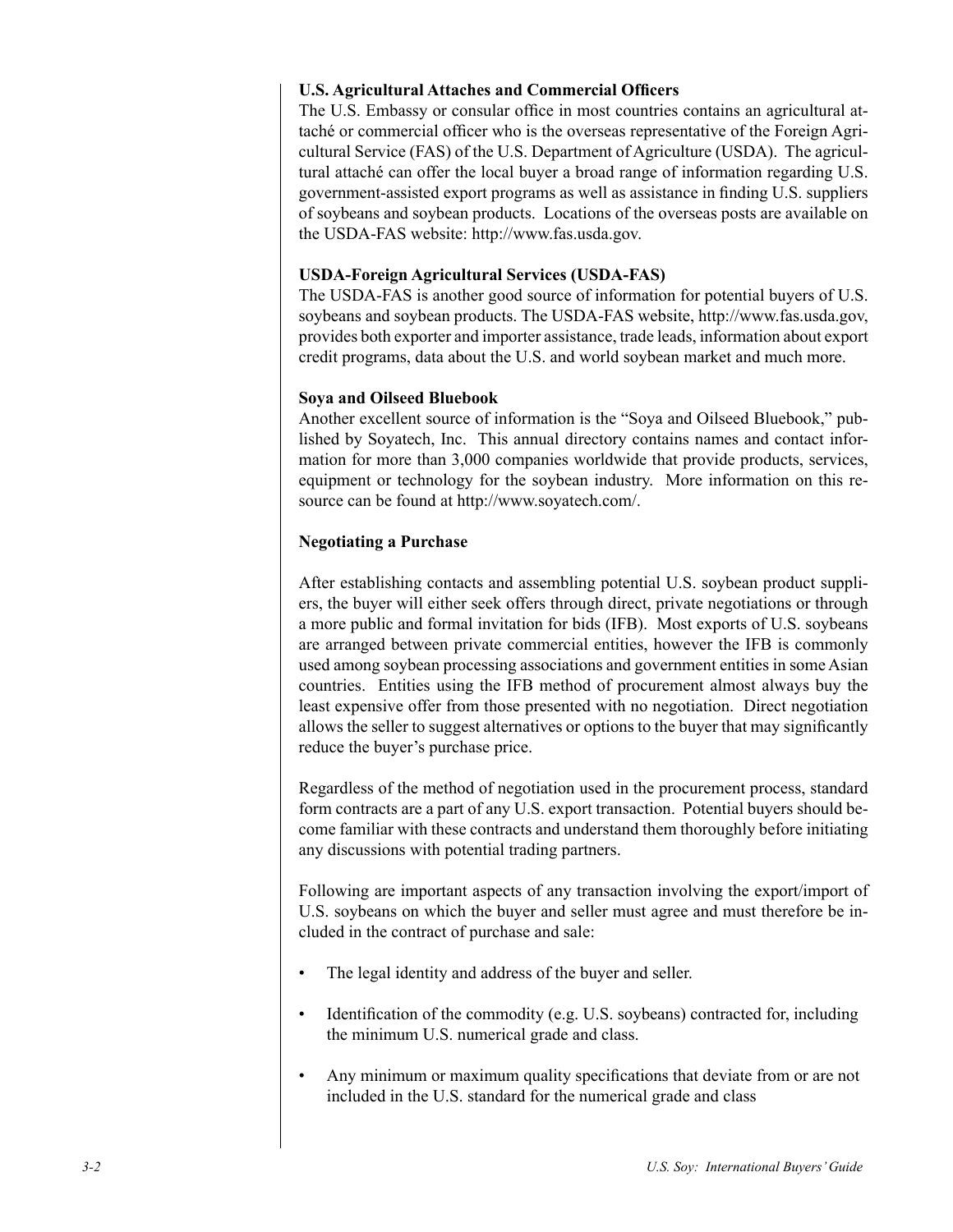- When, where and by whom is the quality to be determined. In most cases, it will be the official U.S. grade rendered by a licensed inspector at the time and place of loading. •
- The quantity to be delivered, identifying any tolerance allowed and at whose option. •
- Who determines what quantity has actually been loaded, as well as where and when that determination is to be made. The quantity is normally determined by using official U.S. weights determined by a licensed inspector at loading. •
- The shipping period. This is the specific time frame in which the buyer can tender a vessel to load; alternatively, if the seller is providing ocean freight, during what period of time must loading of the freight take place. If it is to be the seller's freight, the minimum number of days of pre-advice of the vessel's impending arrival at the load port, often called "loading notice," required from the buyer. •
- The method of delivery. •
	- $\sqrt{\phantom{a}}$  FAS (Free Alongside Ship...named port of shipment)--Under this term, the seller quotes a price for goods that includes charges for delivery of the goods alongside a vessel at the port. The seller handles the cost of unloading and wharfage; loading, ocean transportation, and insurance costs are left to the buyer.
	- FOB (Free on Board...named port of shipment)--Under this term, √ the seller quotes a price for goods that includes the cost of loading onto the transport vessel at the designated point. Ocean transportation and insurance are left to the buyer's account.
	- CFR or C&F (Cost and Freight...named port of destination)-- For ship-√ ments to designated overseas port of import, the seller quotes a price for the goods that includes the cost of transportation to the named point of debarkation. The buyer is responsible for the cost of insurance. The cost of unloading cargo at the port of destination is paid for by the seller, to the extent that they are included in the freight charges. If the charges are separate then they fall to the account of the buyer.
	- CIF (Cost, Insurance, Freight)--Under this term, for shipments to desig-√ nated overseas port of import, the seller quotes a price for the goods, including insurance costs and all transportation and miscellaneous charges, to the point of debarkation from the vessel or aircraft. The seller pays for the cost of unloading cargo at the port of destination to the extent that they are included in the freight charges. If the charges are separate then they fall to the account of the buyer.
- Determine who is responsible for the cost of stowing and trimming the cargo onboard the vessel once the commodity leaves the loading spout. •
- Determine the time when the soybeans or soy products pass from the seller to the buyer. •
- Determine the price, including the currency of the payment. The price should be expressed in an exact amount per metric ton, per bushel, per •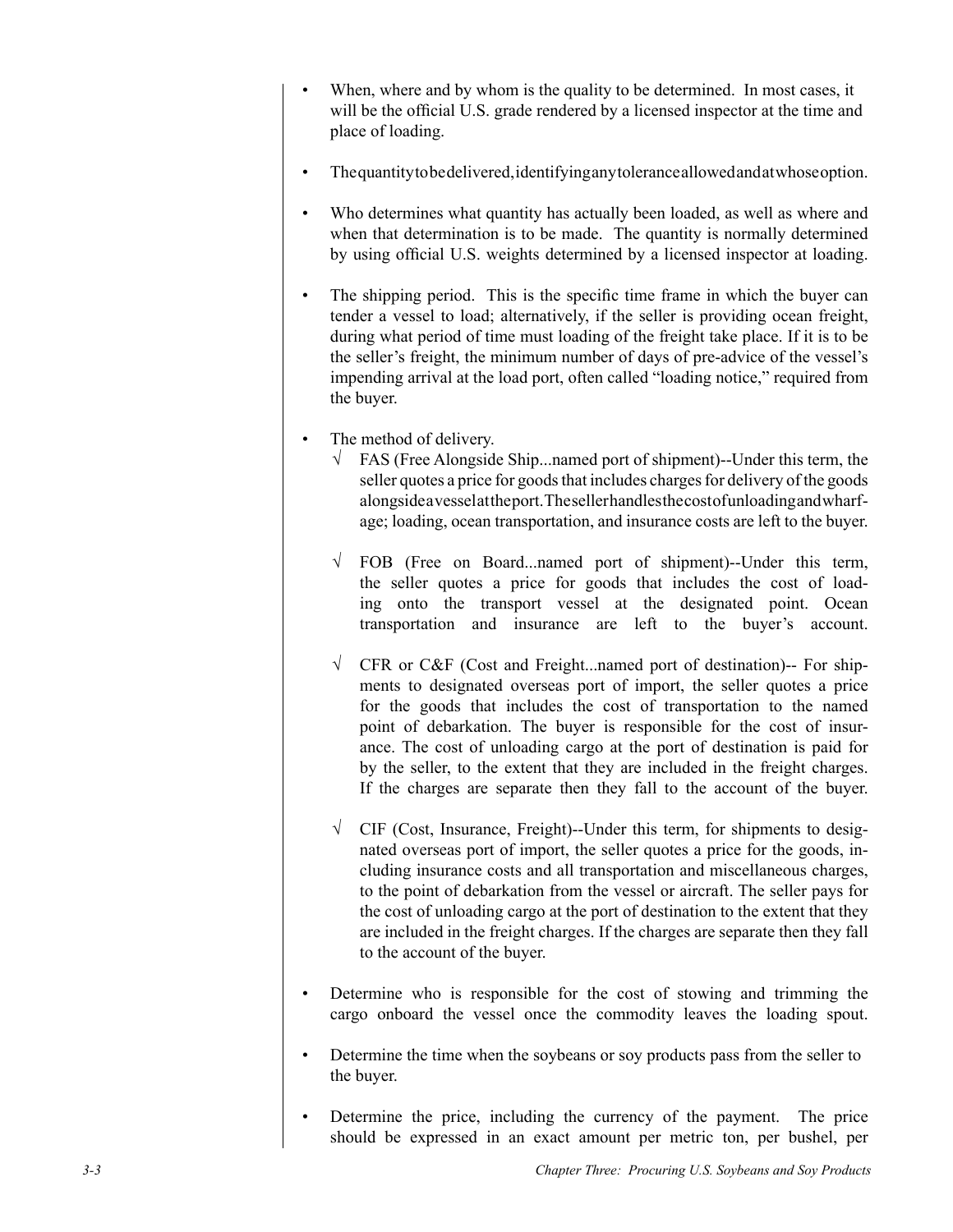kilo or any other agreed measurement of the quantity. A price per metric ton is the most commonly used measurement. If by mutual agreement, the price is not fixed when the buy/sell agreement is reached, it must be clearly specified as to how and when the price is to be fixed.

- Payment terms, including: •
	- When and how payment is to be made, √
	- $\sqrt{\phantom{a}}$  What documents are required of the seller (i.e. commercial invoice, grade certificate, weight certificate, phytosanitary certificate, bill of lading, certification of origin, etc.)?
	- $\sqrt{\phantom{a}}$  Where and to whom the documents are to be presented.

Payment terms can vary based on the seller's previous experience with the buyer, plus the buyer's financial standing and creditworthiness. For a buyer of good standing and worthy credit, payment is often made by wire or electronic transfer of funds directly from the buyer's bank to the seller's bank upon the seller's presentation of proper loading documents. This is the fastest method of payment.

Payment is also made by an irrevocable letter of credit (L/C) in favor of the seller. The L/C is opened and confirmed, normally by a U.S. bank or another first class bank outside the U.S., at the instructions of the purchaser prior to loading the vessel. (When a bank opens this type of L/C, it cannot be canceled without seller's approval.) When the bank confirms the  $L/C$ , it fully assumes the obligation of paying the seller against presentation of the required documents. Thus, any risk of non-payment is shifted from the buyer to a bank that presumably is very capable of providing the necessary funds to the seller. This form of payment carries the least amount of risk for the seller. Buyers need be aware that sellers will estimate the length of time between loading and payment and will include interest on the cargo's value accordingly in the price they seek during negotiation.

Development of a clause outlining how contractual disputes between the buyer and the seller is to be settled. Most frequently, this is by arbitration that is usually conducted under the rules and practices of a specified, independent third party experienced in conducting arbitrations over trade disputes. In rare cases, disputes are referred to courts in the form of a legal action taken by one party against the other. In such cases, the court of jurisdiction and the applicable laws or commercial codes should be named. •

#### **Standard Contract Forms**

Standard contract forms have been developed that can ease the burden of creating a lengthy and complex contract for buying and selling commodities internationally. These forms define contract terms using standard language that is likely to be included in any contract.

The principal contract form used for bulk grains and oilseeds, including soybeans and soybean meal, sold FOB through North American ports was created by the North American Export Grain Association and is known worldwide as NAEGA II. Any purchase of U.S. soybeans and soybean products will most likely use this contract form and thus the terms it defines.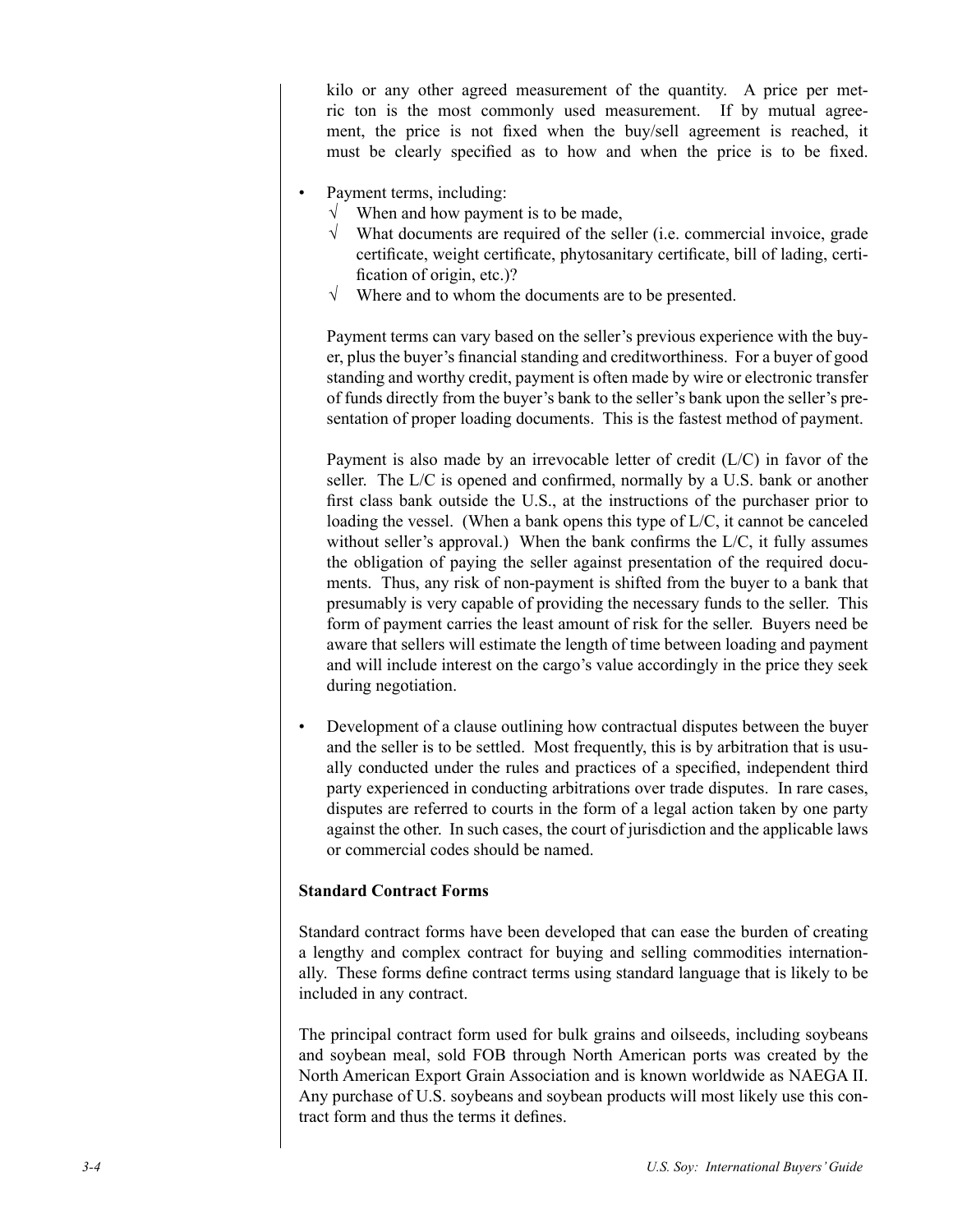For a copy of the current NAEGA II contract and addendums, please contact:

**NAEGA** 1250 I St., N.W., Suite 1003 Washington, D.C. 20005-3922 USA Tel: 202 682-4030 Fax: 202 682-4033 Email: info@naega.org Website: http://www.naega.org/

If an importer purchases soybeans on a C and F or CIF basis delivered to its port of choice, the most commonly used contract form was developed by the Grain and Feed Trade Association (GAFTA), an association of importers and exporters and other related parties headquartered in London. The two commonly used forms for bulk grains, soybeans and soybean meal, bought and sold with ocean freight to be supplied by the seller are the GAFTA 27, which is the form used for full cargoes, and GAFTA 30, which is used for quantities that are less than full cargoes (usually called parcels).

For more information on these contracts, please contact:

#### **GAFTA**

GAFTA House, 6 Chapel Place Rivington Street London EC2A 3SH, England Tel: +44 20 7814 9666 Fax: +44 20 7814 8383 Website: www.gafta.com

The Federation of Oils, Seeds, and Fats Associations (FOSFA), also located in London, is the creator of the most commonly used contract forms used for bulk edible oils such as soybean oil. FOSFA 53 covers FOB sales terms, while FOSFA 54 covers CIF or C and F sales. Many of the FOSFA terms are similar to those found in NAEGA 2 and the GAFTA contract forms, but there are a number of terms pertinent to bulk edible liquid transactions.

For more information, please contact:

#### **FOSFA International**

20 St. Dunstan's Hill London EC3R 8HL, England Tel: +44 (0)20 7283 5511 Fax: +44 (0)20 7623 1310 E-mail: contact@fosfa.com Website: www.fosfa.com

Potential importers of U.S. soybeans or soybean products should obtain copies of these contract forms and become familiar with their terms, as they were developed using commercial experience and contain the customs of the trade.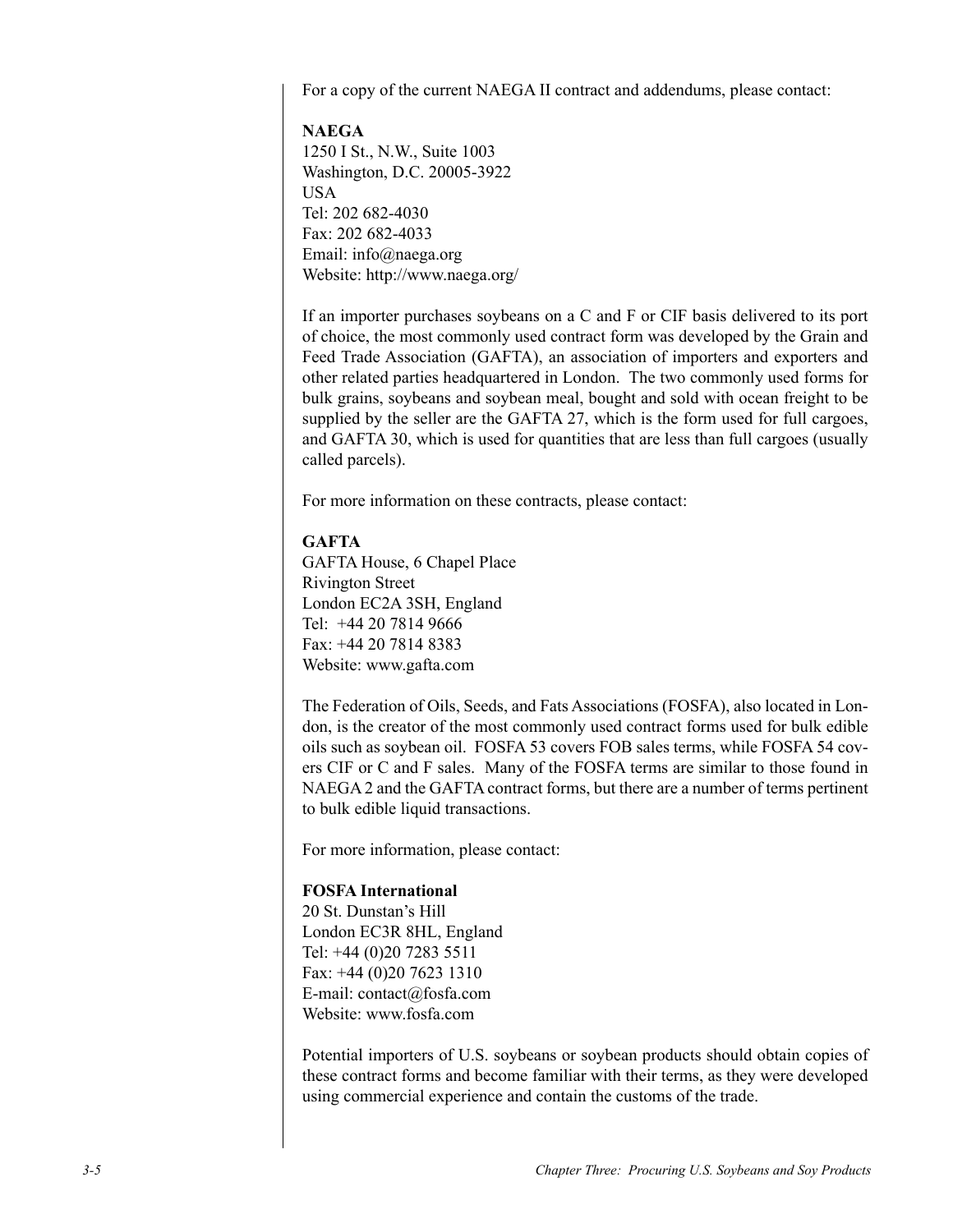Since these forms are rather lengthy, it is common practice for the buyer and the seller to create a short contract form containing the variable elements of their transaction and include the appropriate contract simply by reference. A phrase such as "all other terms and conditions of the contract in accordance with NAEGA II," thereby creating what is effectively a NAEGA II contract, but with much less paperwork.

It is important for buyers to recognize that any standard contract form can be changed if both the buyer and seller agree to do so, and a new contract can be made. The purpose of the forms is convenience and it is up to the buyer and seller whether to use them.

#### **Financing a Purchase of U.S. Soybeans**

## *Letter of Credit*

The most commonly used method of payment for international grain transactions is the letter of credit, a method that comes with a range of options. The letter of credit, (L/C or LC) is a written commitment by a bank to make payment at sight of a defined amount of money to a beneficiary (exporter) according to the terms and conditions specified by the applicant. The letter of credit should set a time limit for completion and specify which documents are needed to confirm the transaction's fulfillment.

There are four parties formally involved in the collection of payment using an L/C:

**Applicant** — The applicant (buyer) applies to its bank for the issuance of an L/C. The applicant must have a credit relationship with the issuing bank or pay cash.

**Applicant's bank** — The applicant's bank, or issuing bank, issues the L/C. The applicant's bank verifies that all documents comply with the terms and conditions of the L/C, and pays the seller.

**Beneficiary's bank** — The beneficiary's bank can act as an advising bank and/or confirming bank. An advising bank is the beneficiary's bank in the U.S. It verifies that the L/C is authentic and notifies the beneficiary of its receipt. The advising bank also receives the documents from the beneficiary and forwards them on to the issuing bank. However, the advising bank has no liability for payment of the L/C.

At the beneficiary's request, an advising bank can add its confirmation to the L/C. This means that the confirming bank adds its promise to pay the beneficiary for documents presented in compliance with the terms and conditions of the L/C. The confirming bank charges a fee for this service, based on its perception of the credit risk of the issuing bank. The beneficiary would request this service if it feels that there is a risk of not receiving payment from the issuing bank, due to country or bank risk issues.

**Beneficiary** — The seller is called the beneficiary. The beneficiary is responsible for the collection, presentation, and accuracy of the documents required by the L/C.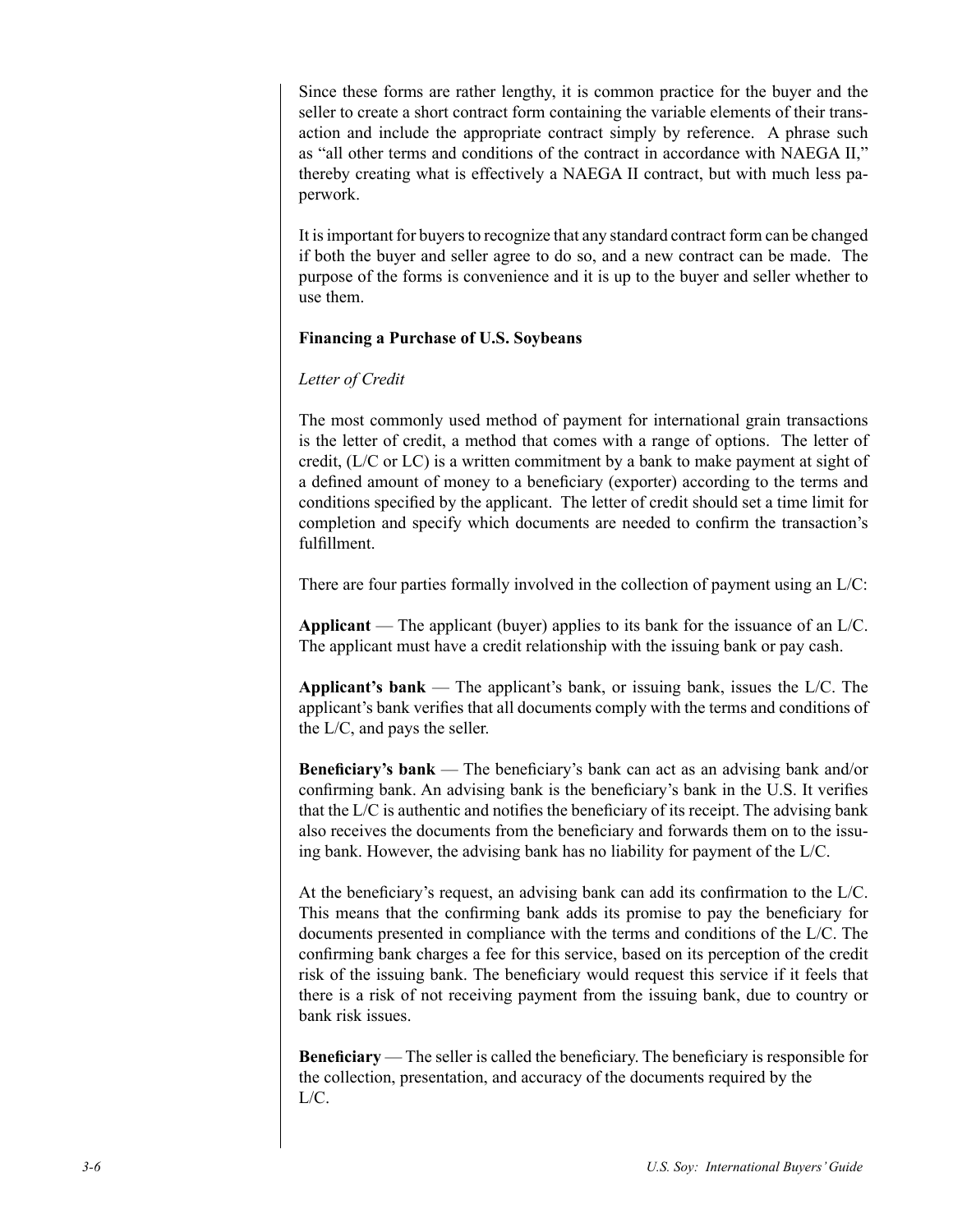A confirmed irrevocable L/C follows these steps:

- After the terms of sale have been agreed upon, the buyer/applicant arranges for 1. its bank to open an L/C.
- 2. The applicant's bank prepares an irrevocable L/C that includes shipping instructions.
- The issuing bank sends the L/C to a U.S. bank, requesting confirmation. 3.
- The confirming bank in the U.S. prepares a letter of confirmation and delivers 4. it to the beneficiary along with the irrevocable L/C.
- 5. The exporter/beneficiary, and the beneficiary's bank and freight forwarder, carefully review the L/C. The beneficiary verifies with its freight forwarder that the shipping dates can be met. If any of the terms or conditions in the L/C cannot be met, the beneficiary contacts the buyer/applicant immediately.
- The exporter makes arrangements with the freight forwarder for the goods to be 6. delivered to the port or airport.
- 7. Once the terms of the L/C have been met, the freight forwarder completes the documents required by the L/C.
- The beneficiary or freight forwarder presents the required documents to the 8. confirming bank.
- The confirming bank reviews the documents. If the documents are in order and 9. fully comply with the L/C, the confirming bank forwards them to the issuing bank for review and transmittal to the buyer/applicant.
- 10. The buyer/applicant, or its customs broker, receives from the issuing bank the documents necessary to claim title to the goods.
- 11. The confirming bank pays the beneficiary as specified in the  $L/C$ .

For more information on L/Cs, consult a qualified international banker.

#### *U.S. Export Guarantee Programs*

The U.S. Department of Agriculture (USDA) has programs that can be used to finance purchases of U.S. agricultural commodities. Generally, these programs are used when buyers deemed by USDA to be creditworthy are unable to access credit at competitive terms from other sources. Buyers wishing to utilize these programs should first check whether the program is operable in the importing country and the remaining dollar allocation available for soybean products. This information is available on the USDA-Foreign Agriculture Service, Export Credit Guarantee Programs website http://www.fas.usda.gov/excredits/.

The following gives a brief description of the programs for which there is current legislative authority:

*GSM-102:* Under this program, USDA supplies credit guarantees to U.S. exporters to promote exports of designated U.S. commodities to specified destinations. The credits are usually at interest rates that otherwise would not be available to importers in the specified country. GSM-102 provides for credit terms between six months and three years.

USDA negotiates with a foreign government the specific type and amount of credit facility involved, as well as the commodities it can cover, with limited dollar amounts for each commodity. Then the Commodity Credit Corporation (CCC), an operating arm of USDA, negotiates credit lines with specific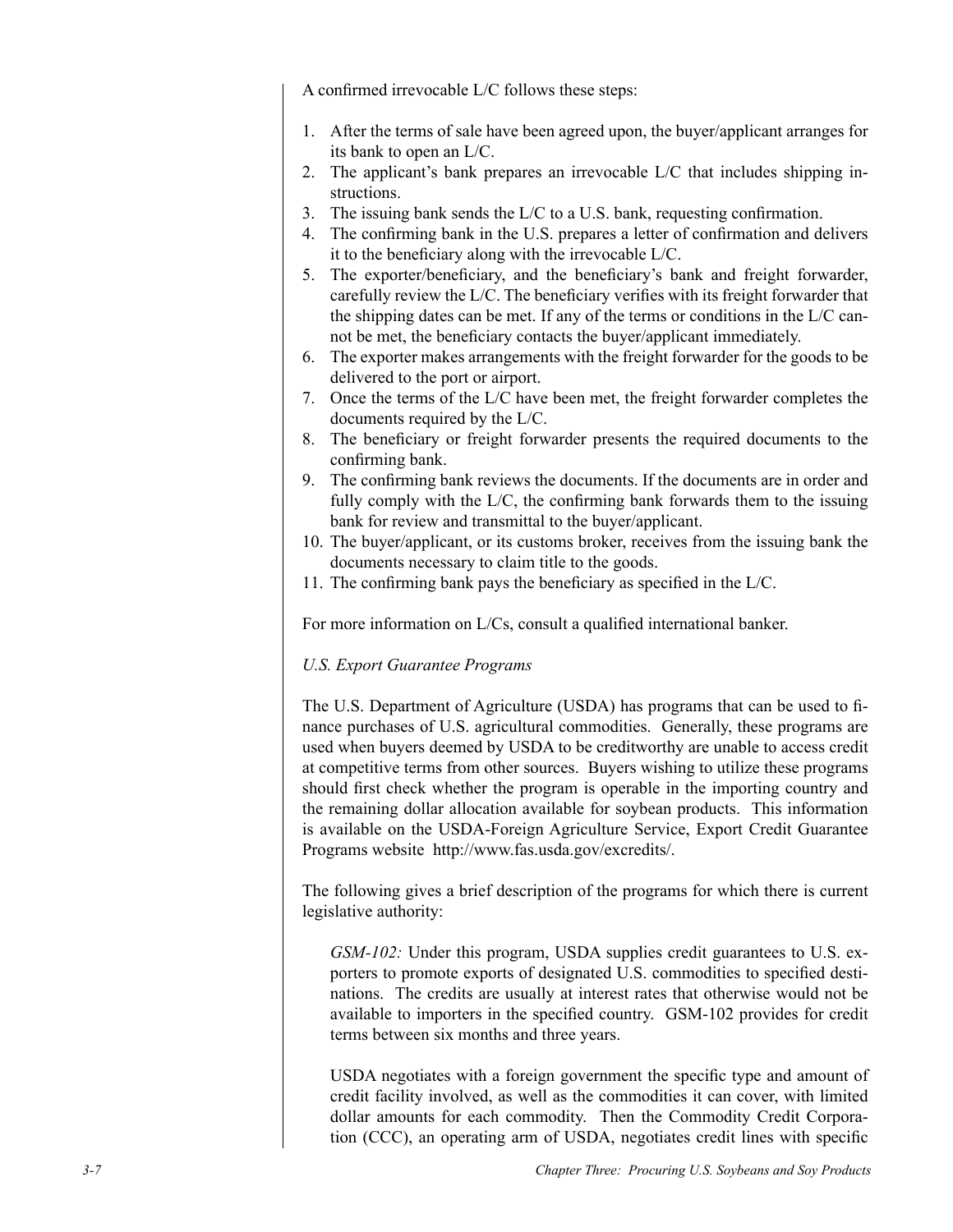banks in the recipient country that it considers risk worthy or alternatively, the country's central bank (which is the government in most recipient countries) must provide a Credit Guarantee Assurance (CGA) that effectively guarantees payment to CCC.

When these arrangements are in place and credit guarantees are operable, the buyer and seller then make an agreement on the terms and conditions of a purchase. When this is completed, the exporter applies to CCC for a credit guarantee, usually for 98 percent of the sale value. When CCC issues a guarantee commitment to the exporter, it ill assign the guarantee to a U.S. commercial bank. This effectively makes the transaction risk free for the seller, who will receive payment under an L/C.

Meanwhile, the buyer opens an L/C through one of the approved local banks in favor of the seller and advised by the U.S. bank holding the assigned credit guarantee. The L/C usually provides that the buyer make periodic repayments of principal and interest in U.S. funds, usually every six months.

*Supplier Credit Guarantee Program:* This program involves direct credit supplied by the seller to the importer of U.S. soybeans for which the exporter receives a guarantee for 65 percent of the value from CCC and assumes 35 percent of the risk as well. The term is usually 180 days or less. The CCC can require the exporter to produce evidence that the importer is credit worthy and this may constrain some potential buyers.

In recent years, the use of CCC credit programs has declined, partially because they have not been necessary to export U.S. soybeans and products and partially because CCC's standards for creditworthiness have tightened. For the latest information on credit program details, refer to the USDA-Foreign Agricultural Service website, http://www.fas.usda.gov/excredits/.

## *Export/Import Bank*

The Export-Import Bank of the United States (Ex-Im Bank) is the official export credit agency of the United States. Ex-Im Bank's mission is to assist in financing the export of U.S. goods and services to international markets. Ex-Im Bank does not compete with private sector lenders but provides export financing products that fill gaps in trade financing. They assume credit and country risks that the private sector is unable or unwilling to accept. Ex-Im also help to level the playing field for U.S. exporters by matching the financing that other governments provide to their exporters. For more information refer to their website: http://www.exim.gov/

#### *Commercial Credit*

Large U.S soybean buyers of good standing may be able to arrange private credit from their suppliers or their local banks ranging from outright loans, deferred payment invoices, discounted invoices and a variety of other mechanisms. However, these options are likely to have higher interest rates. In addition, commercial lenders are reluctant to extend credit for six to 12 months on imported U.S. soybeans that will be consumed in 90 days or less.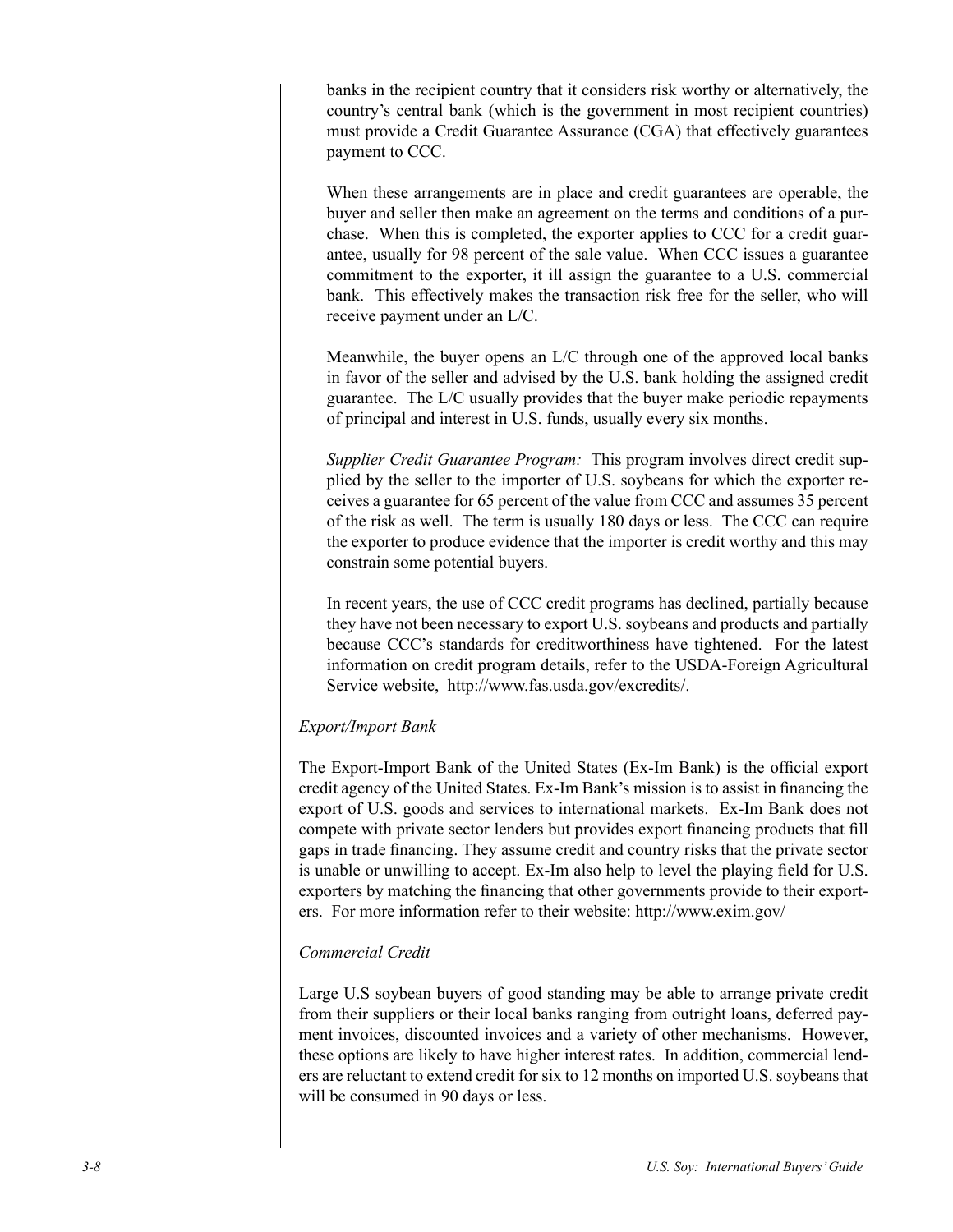# **Chapter Four: Transporting U.S. Soybeans to Export Markets**

The handling and transportation infrastructure is what connects U.S. soybean growers to the overseas customers for U.S. soybeans and soybean products. This connection is important for both growers and importers of U.S. soybeans because both profit from the efficiencies with which the infrastructure operates. Efficient rail systems, combined with an extensive barge infrastructure and an extensive highway system give the U.S. producer and world consumers easy access to U.S. soybeans and their products. As a result, the average cost of moving U.S. crops from farm to vessel is the lowest of any major grain and oilseed exporting country.

## **U.S. Infrastructure**

## *Interior Transportation*

Farmers usually have a choice of markets, and generally, they move their production to those markets by truck over excellent "farm to market" roads. Many farmers own trucks capable of carrying up to 30 metric tons for that purpose. Farmers may truck soybeans directly to a processor or an export facility if there is one nearby. The most common practice for a farmer is to truck soybeans to a grain elevator where the soybeans are unloaded, combined with soybeans from other farms, and transferred to another mode of transportation.

One of the other transportation modes for moving commodities is rail. The U.S. has an extensive nationwide rail system capable of moving grain and soybeans to destinations throughout the U.S. Most soybeans and grains are moved in upwards of 40,000 large hopper cars that carry 80 to 90 metric tons each. To achieve maximum efficiency many rail shipments, especially those to export points, are in trains of 100 to 120 cars carrying approximately 10,000 tons that are loaded, moved and unloaded together as a single unit, then returned as a single unit to be loaded again. Many of these hopper cars are leased by exporters and dedicated to their use. There is also a large fleet of tank cars that can carry liquid cargo including bulk soybean oil.

The other transportation method for moving commodities is by barges that move over inland waterways. The U.S. has an extensive system of waterways that stretch from the Upper Mississippi River and its tributaries in Minnesota all the way to the Gulf of Mexico. The Mississippi River Basin waterway system includes almost 10,000 kilometers of navigable water on the Mississippi River, Minnesota River, Missouri River, Illinois River, Ohio River, Arkansas River, Tennessee River, White River, Cumberland River and the Alabama River. Despite the widespread U.S. soybean production area, an estimated 70 percent of U.S soybean production has access to waterways, as does a majority of U.S. soybean processing facilities. The variable costs of fuel, power and labor plus fixed asset costs of moving bulk commodities by barge via the inland waterway system is less per ton mile than by rail. For this reason, barge movement is the choice for moving soybeans from origin to destination when both are reasonably accessible by water.

The U.S. barge fleet contains about 11,000 covered barges used to carry dry bulk commodities including grain, soybeans, coal, salt, chemicals, fertilizers and ores. There are nearly 2,000 tow boats of varying capacity used to move barges downstream and back upstream again. The most powerful of these vessels can push 40 to 50 barges depending on river conditions with each barge carrying about 1,500 tons of grain or soybeans. This means that a single "tow" can easily contain enough soybeans to load a 50,000 ton panamax bulk carrier.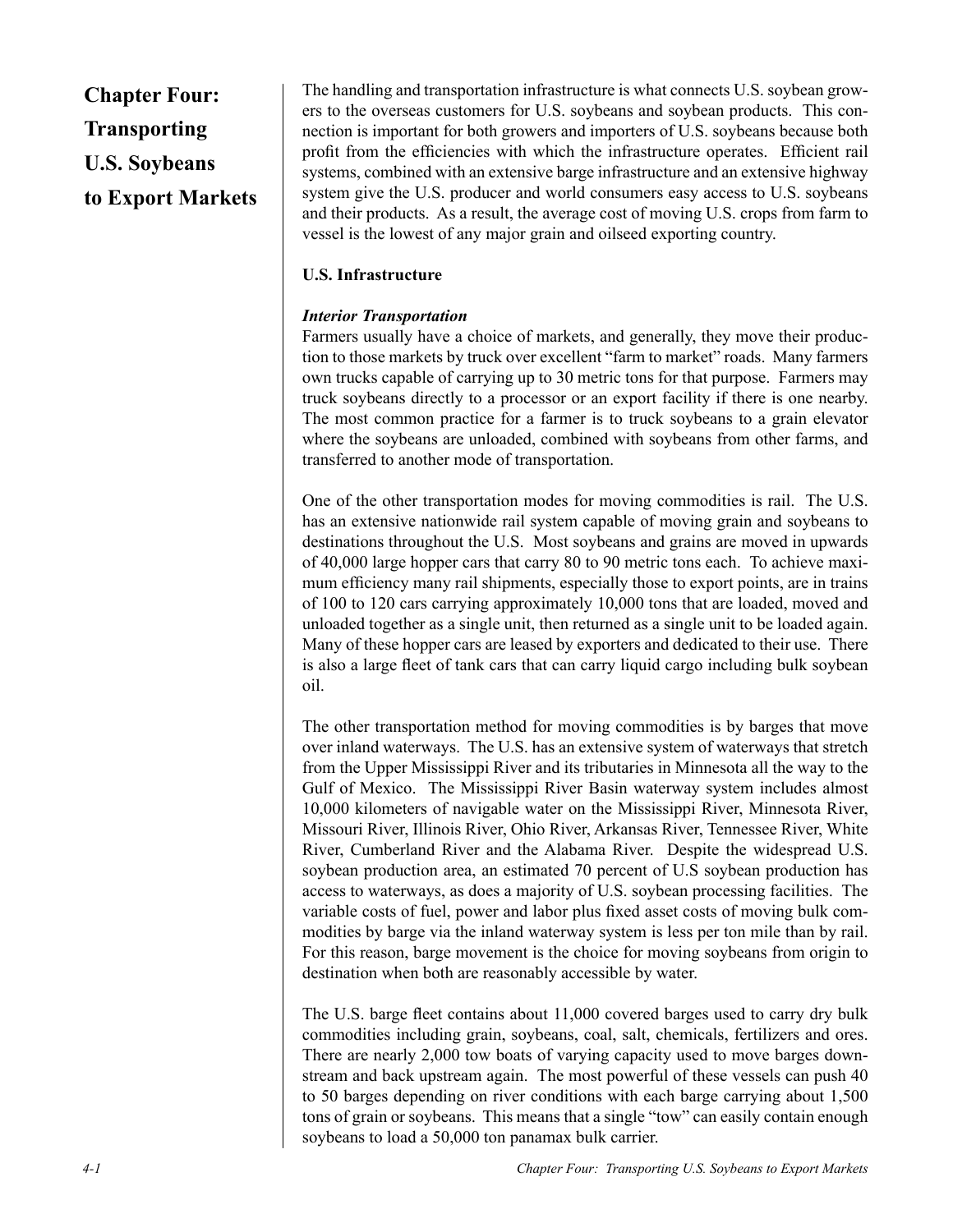Along the waterway there are hundreds of river terminal elevators that receive soybeans by truck or rail and transfer the soybeans to barges. Most of these river elevators are not used to store soybeans longer than it takes to bring in the next barges to be loaded; they generally have limited storage capacity and are used mainly as transfer operations from land conveyances to barges.

A unique feature of the U.S. grain and soybean transport system is that the costs for performing the transport function are not fixed. Instead, rail and barge freight rates fluctuate, sometimes rather widely, based on supply and demand. Demand for transportation is high during and just after harvest when large movements of grain and soybeans often occur. At such times demand for rail and barge freight may be high, in which case the market price for transportation is likely to be bid up to relatively high levels. Late in a crop year when movement of those commodities may slow, demand for freight diminishes accordingly as do prices for freight.

#### *Coastal Ranges*

The U.S. is unique in terms of soybean export capability in that it has four different coastal ranges. These are the Gulf of Mexico, the Atlantic Coast, the Great Lakes and the Pacific Northwest. Almost every year some soybeans are exported from all four coasts, although by far the greatest volume of soybean exports are made from ports on the Gulf of Mexico.

Total annual exports of all grains and oilseeds from U.S. export terminals seldom reach much above 60 percent of estimated total capacity. As a result, vessel congestion at U.S. export elevators is minimal. Ocean vessels loading soybeans at U.S. ports seldom have to wait more than a few days to move into berth. By contrast, at some other soybean exporting countries, soybean vessels are often forced to wait 20 to 30 days in line to load. With daily costs for vessels ranging from \$10,000 to \$20,000 per day, the time a vessel spends waiting in line for its turn to load can prove very expensive. The buyer pays most of this cost directly to the vessel if he is the charterer, or in the form of a higher price for the soybeans if his purchase is on an FOB basis.

#### *The Gulf Coast*

The Gulf of Mexico is divided into three areas that are generally referred to as the East Gulf, Center Gulf and the Texas or West Gulf. The East Gulf refers to the ports of Mobile, Alabama and Pascagoula, Mississippi. The Center Gulf refers to the Mississippi River in the general vicinity of New Orleans, Louisiana, while the West Gulf refers to ports in Texas. Of these areas, the most important by far is the Center Gulf, which is located at the downstream terminus of the Inland Waterway. Soybean export shipments from the East Gulf each year are usually limited to locally grown soybeans for which the East Gulf represents the most convenient market.

There are 12 export grain elevators located alongside the Mississippi River in the general area of New Orleans, all under private operation. They are spread from Myrtle Grove at Mile 61 (61 miles from the mouth of the river) to Baton Rouge at Mile 229. Normally, there is between 38 and 42 feet of fresh water draft at these berths, allowing 50,000 ton or larger vessels to load. A number of these facilities can load more than 50,000 metric tons each day, and some have two berths and can load two vessels at once while, at the same time, discharging barges.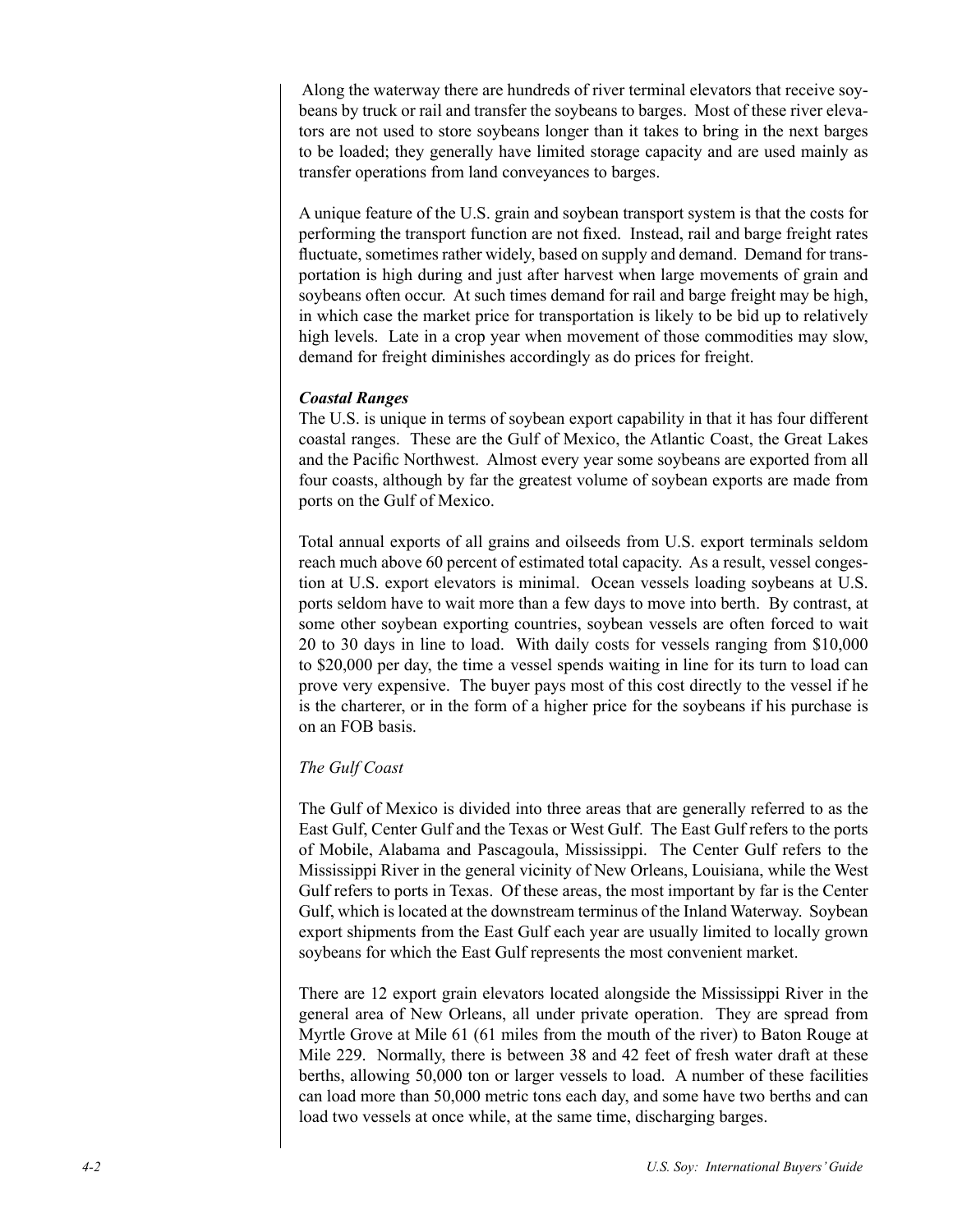Thanks to the ability to efficiently access supplies by both barge and rail, the Center Gulf is the most important loading area for U.S. grain and oilseed exports. Total annual volume of U.S. grain and oilseed exports are usually in the range of 115 million to 120 million metric tons. On average, 60 percent of those exports are shipped from the Center Gulf each year. In a normal year, soybeans account for 35 to 40 percent of the grain and oilseeds exported from the Center Gulf.

Besides grain elevators, the Center Gulf contains several terminals specifically for the purpose of handling, storing and transferring soybean oil to tanker vessels for export. On the river there are also several floating elevators used to transfer soybean meal directly from barges to ocean vessels.

#### *The Pacific Northwest*

The Pacific Northwest (PNW) Coast has long been an important loading point for wheat and barley for Asian destinations. In more recent years, soybeans and soybean products have begun to enter the PNW export mix. This is a result of soybean production in the U.S. steadily moving north and west into Nebraska, Minnesota, and North Dakota and South Dakota.

With that new availability and some reductions in rail costs from the new producing region, the cost of moving soybeans to the PNW has declined and a large volume is exported to Asian buyers every year. A voyage from the PNW to most Asian destinations takes 18 to 20 days less time than from the Gulf. When strong demand pushes ocean freight rates higher, the discount for PNW ocean freight to Asia compared with rates from the Gulf widens, and shipment from the PNW becomes more competitive.

There are five active grain elevators at the PNW located in the Tacoma-Portland-Seattle range. There is also a relatively new terminal facility devoted mainly to loading soybean meal at the Port of Grays Harbor, Washington. This deep-water port facility is a day closer to the markets of the Pacific Rim than any other West Coast port. As U.S. soybean production moved north and west, soybean processors followed, and this has allowed soybean meal to reach the PNW at a lower cost.

## *The U.S. Atlantic Coast*

The U.S. Atlantic Coast was once quite important to U.S. soybean exports. But the role of the Atlantic diminished when rail freight rates were deregulated. Under deregulation, railroads serving the Gulf faced severe competition from barges and water movement, but railroads serving the U.S. East Coast had no competition. That has kept rail rates high going east, so that the geographic freight advantage of a shorter voyage to European destinations is generally eaten up by the higher internal transportation costs. Except for local soybean production, all supplies must be railed in from the central United States, and eastern processors usually absorb the local soybean production to supply the region's huge poultry industry with soy meal and the populous East Coast with soybean oil.

Like PNW ports, the Atlantic Coast export volume tends to grow when ocean freight rates are relatively high, and the freight advantage to Europe from the Atlantic compared to the Gulf grows large enough to compensate for the cost of railing in Midwestern soybeans.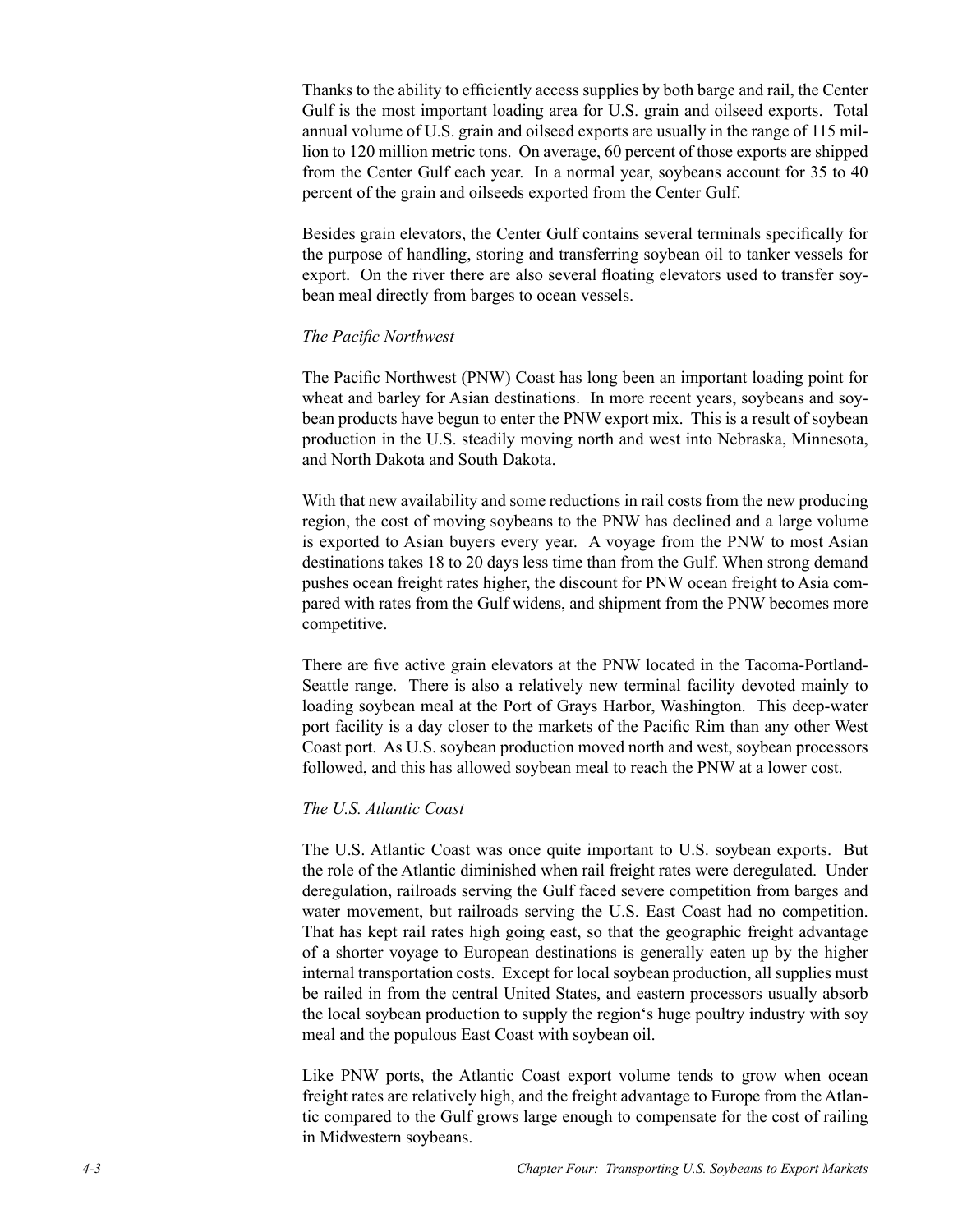## *The Great Lakes*

The U.S. Great Lakes along with the Welland Canal that bypasses Niagara Falls and the St. Lawrence Seaway comprise a fourth Coast for U.S. soybean and grain exports. Soybeans and other grain can be loaded to laker vessels at interior ports such as Duluth/Superior on Lake Superior, Chicago on Lake Michigan and Toledo on Lake Erie and moved through the Seaway to large grain elevators located in the province of Quebec along the Lower St. Lawrence River in Canada. There the cargo is discharged into the elevator and reloaded to ocean vessels. Alternatively, small ocean vessels can transit the Seaway inbound and load grain or soybeans for direct shipment with Europe or the Middle East so long as they do not exceed the maximum allowable fresh water draft of 26 feet. Vessels that would exceed that draft limit fully loaded can load partially in the Lakes, then complete loading at a St. Lawrence port.

When a U.S. soybean export shipment occurs from the St. Lawrence, the grades taken when the soybeans loaded at interior U.S. Lakes ports are generally final as to quality rather than a U.S. inspection done at the final loading at a Canadian port. Buyers and importers are usually willing to accept this.

## **Methods of Shipment**

When transporting U.S. agricultural products overseas, the shipper ideally looks for the fastest and most efficient mode(s) of transportation that will deliver the shipment in perfect condition at the lowest possible cost. The actual selection will be a compromise among these factors. The mode(s) of transportation may be specified by the buyer or selected by a systematic approach in which the buyer's requirements, import regulations of the destination country, terms of sale, speed of delivery requirements, and destination and available routes determine the mode.

## *Bulk Shipments*

Bulk carriers haul full shiploads or full hulls of dry or liquid bulk cargoes such as grain, fertilizer, and vegetable oil. Self-trimming bulk carriers (STBC) are the most commonly chartered vessels in the U.S. grain trade business. They are specially suited for grain transport because their bulkheads slope at an approximate 45-degree angle to the horizontal, preventing empty spaces from developing in the wings of the hold.

The self-trimming bulk carrier is the most economical vessel to charter because the holds are easy to clean and loading does not require special trimming, which would make stevedoring more expensive. Some vessels are referred to as PANAMAX type, which simply means the vessels can transit the Panama Canal. The term is typically reserved for bulk carriers in the  $50,000 - 70,000$  metric ton dead weight tonnage (DWT) range.

## *Containerized Shipments*

Typically, modern liner carriers operate containerships that are designed to transport cargo stowed in 20-, 40-, or 45-foot ocean-shipping containers. The use of containers reduces many risks associated with moving a product, such as adverse temperatures, handling damage, and theft. The most common container sizes are 20-foot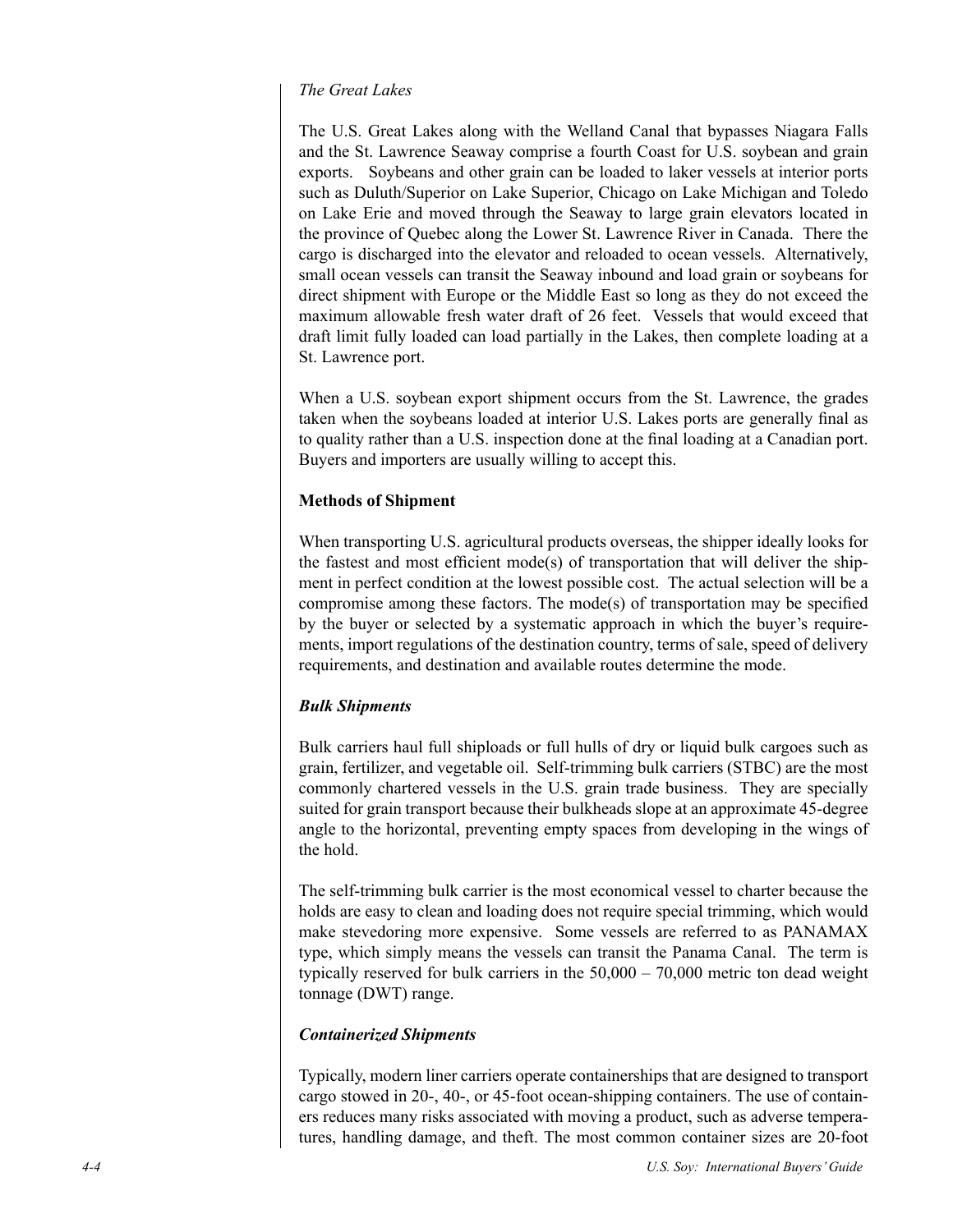equivalent units (TEU) and 40-foot equivalent units (FEU). A 40-foot container capacity is approximately 27,400 kg.

Supplying soybeans and soybean products in containers provide opportunities for buying direct from the farmer or from smaller exporters. This option is used most commonly for high-value or specialty soybean products, but in certain situations can also be utilized efficiently for soybeans and soybean meal.

Shipping by container allows buyers to purchase from farmer-owned or organized shipping entities. Soybeans are generally higher in quality because they are handled less and as such the amount of split and broken beans and foreign material levels are lower. In addition, containerized shipments provide flexibility to order soybeans and soybean products on a "just-on-time" basis, as opposed to taking positions for large deliveries of bulk commodities from vessel deliveries. In the event there are logistical problems, the demurrage for containers is much lower than that of vessels, thereby minimizing the overall financial risk.

#### *Combination Cargoes*

One important advantage to many importers of U.S. soybeans is the ability to combine part-cargoes of soybeans with parcels of other grains to be loaded separately on the same vessel. Because the U.S. is a major exporter of wheat and the predominant exporter of corn and grain sorghum, it is often possible for soybean buyers to combine their shipment with one or more buyers of corn or wheat going to the same destination or perhaps another discharge point close by. In such cases it is possible for buyers to band together and charter a larger vessel that each individual buyer could use. The per-ton cost of a single larger vessel will be lower than for two or more smaller ones thus creating a freight savings for each buyer. Cost-cutting combinations of this order are quite possible from the U.S., but rarely occur elsewhere where the diversity of available grain is not as wide as is the case in the U.S. The difference in freight rates between a 25,000 metric ton soybean vessel and sharing a 50,000 metric ton vessel with someone wishing to ship 25,000 metric tons of corn can lead to a savings of \$2 to \$4 dollars per metric ton for each buyer.

For more information on possible cargo combinations, please contact:

U.S. Grains Council 1400 K Street NW, Suite 1200 Washington, DC 20005 Phone: (202) 789-0789; Fax: (202) 898-0522 Email: grains@grains.org Website: http://www.grains.org

U.S. Wheat Associates 1620 I Street, NW, #801 Washington, D.C. 20006 Phone: (202) 463-0999; Fax: (202) 785-1052 Email: info@uswheat.org Website: www.uswheat.org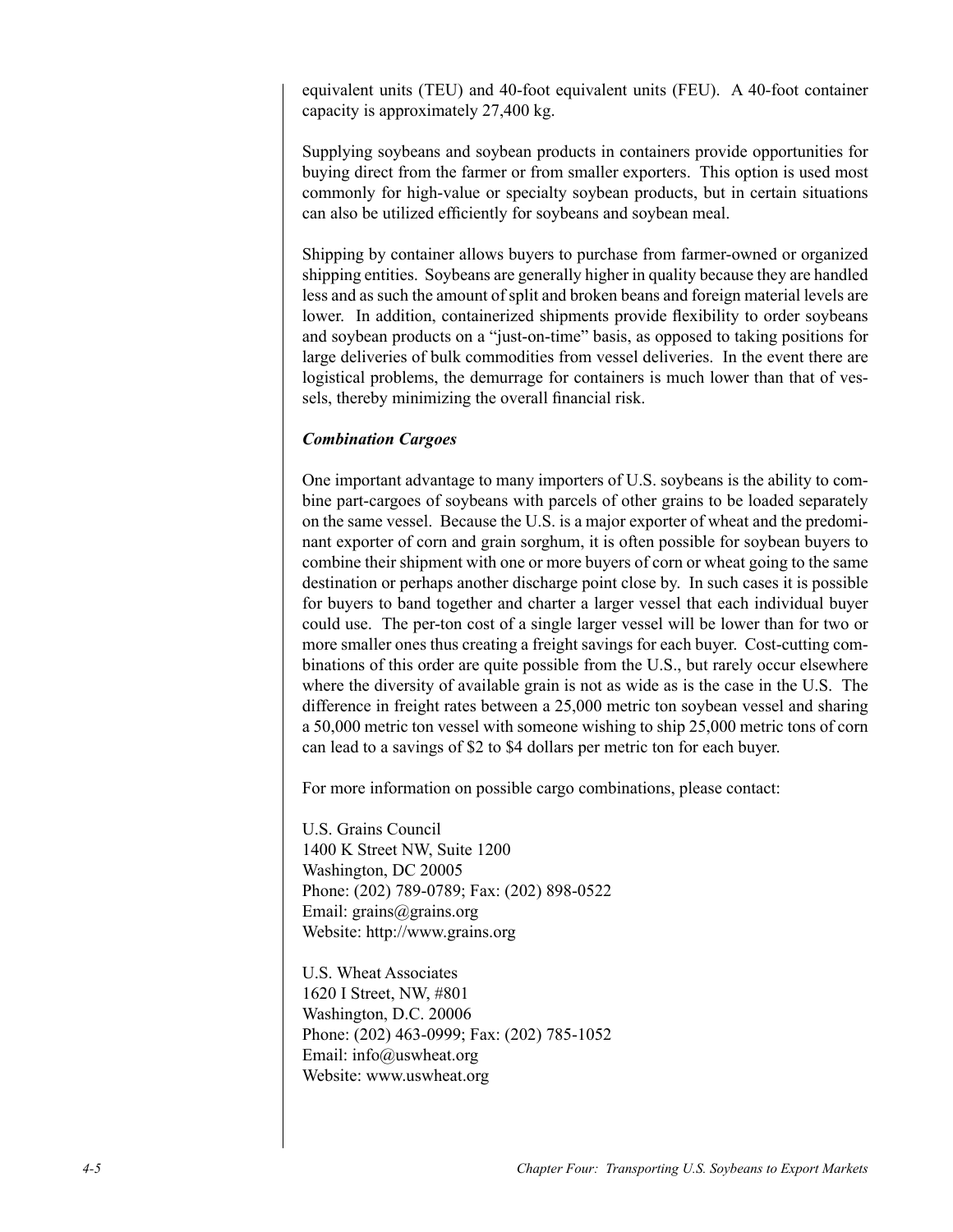#### **Transport Documentation**

The specific documents required for any given shipment depend on U.S. Government regulations, destination country's import regulations, importer's requirements, terms of sale, method of payment, and mode of transportation.

*U.S. Export Requirements* - The United States Government requires export documentation for a number of different reasons including national security, control of products in short supply, compiling export statistics, administration of export laws, protection of endangered species, and to protect U.S. export markets by ensuring product quality of specific exports. The main document required by the United States government is the Shippers Export Declaration (SED).

*Importing Country Requirements* - Each country has different requirements regarding the documentation that accompanies any given import shipment. Importing countries require these documents for the administration of their import laws, assessment of taxes, and protection from hazardous pests and diseases. Some of the more frequently required documents are: commercial invoice, bill of lading, phytosanitary certificate (for plants or plant products), veterinary health certificate (for animals or animal products), packing list, and certificate of origin. Other import regulations that may affect a shipment are packaging and labeling requirements, and recycling laws.

*Importer's Requirements* - The buyer/importer may require documents in addition to the documents required by their government. An importer may need a specific document in order to receive an import permit from the local government, or to obtain financing from a financial institution. Possible documents requested are: pro forma invoice, inspection certificate for grade and condition, or a statement of processing methodology (depending on the level of processing involved).

*Additional Documents* - Additional documents are required based on the terms of sale, method of payment, and transportation mode. These documents could include a letter of credit, shipper's letter of instruction, certificate of insurance, dock receipt, mates receipt, bill of lading, and air waybill.

An experienced freight forwarder can assist exporters in determining what documents are required and can complete much of the documentation on the shipper's behalf. Additional sources for determining documentation requirements for any given shipment are: importer, bank, destination country's consulate, and USDA's Foreign Agricultural Service (http://www.fas.usda.gov/), Animal and Plant Health Inspection Service (http://www.aphis.usda.gov/), and Food Safety and Inspection Service (http://www.fsis.usda.gov/).

Slight discrepancies or omissions in documentation may prevent goods from being exported, may result in the shipper not getting paid, or may even result in seizure of the goods by U.S. or foreign customs agents. Completion of much of the documentation is routine for freight forwarders or customs brokers, but the exporter is ultimately responsible for accuracy of the documentation.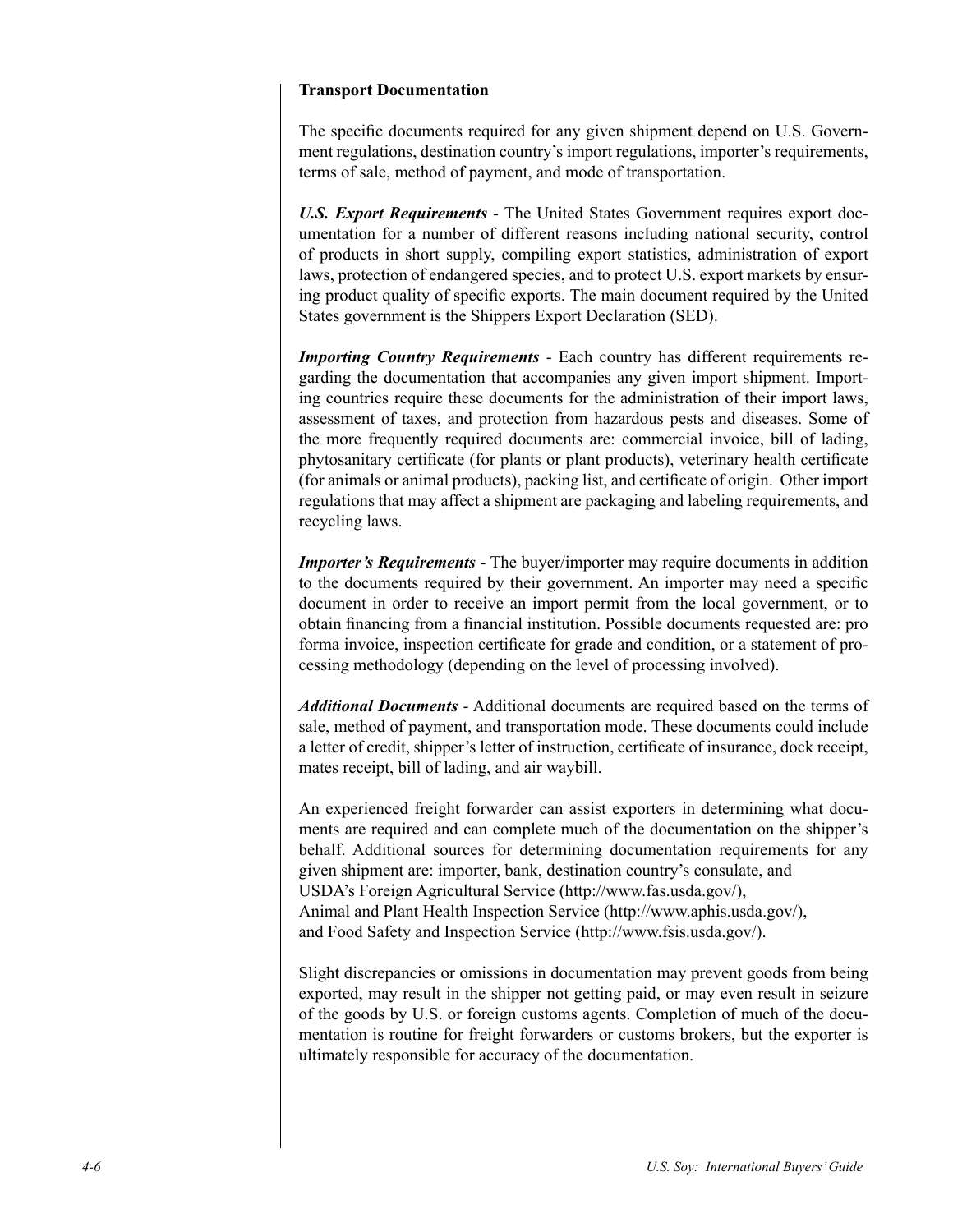## **Chapter Five: Risk Management and Commodity Markets**

All business firms face risk; agricultural businesses more than most. Temperature and precipitation are largely beyond anyone's control, yet these factors are key in determining the supply of vital commodities such as soybeans, corn, wheat, oats, and rice. Global grain and soybean supplies fluctuate continuously, and market demand for these commodities varies constantly. As a result of these many uncertainties, commodity prices can vary substantially from day to day. Specialized institutions have been created and business practices developed to deal with agribusiness risk.

There exist three interrelated, but separate, markets for soybeans, soybean meal and soybean oil. The three markets are: the cash market, the market for futures contracts, and the market for options contracts. This chapter will provide an overview of each market and its role in managing risk.

## **Cash (Spot) Market**

The cash market is where soybeans and soy products change hands in cash transactions. The majority of domestic transactions in the soy complex and for other agricultural commodities occur in the cash market. Buyers and sellers come together in an organized market, privately face-to-face, by telephone or fax, or by e-mail and the Internet, to negotiate a price with immediate delivery or future delivery. A contract for immediate delivery of the commodity is referred to as a *spot contract*. If delivery is taken at a future date, the buyer and seller may choose to establish a *cash forward contract*. For example, a feed manufacturer knows a month in advance that his company will need 100 tons of soybean meal delivered to his feedmill on a certain day. He cannot buy the meal today because no storage is available, but he is concerned that the price will increase before he actually makes the purchase. He calls the soy processor and agrees to buy the 100 tons of meal to be delivered one month later at a price set today. A formal contract is signed between the two parties. If soymeal prices rise during the month, the feed manufacturer's purchase is protected. However, if meal prices drop during the month, he still has to pay the agreed upon price.

The advantages of cash forward contracts are: the transfer price is locked in; there is protection from an adverse price move; and both buyer and seller are assured of the transaction. The disadvantages are: inability to benefit from a favorable price move; difficulty in reversing the agreement; and the other party may not perform.

A variation on the cash forward contract is the *un-priced trade* where buyer and seller agree to transfer ownership of a specific quantity of a commodity or product sometime in the future but do not set the exact price. They do agree on a formula for establishing the price on the day of shipment. Usually the formula is based on a premium or discount to the cash price or the price of a certain futures contract. For example, the formula could price the purchase of soybean meal on the day of shipment at \$5.00 over the Chicago Board of Trade soybean meal October futures contract.

## **Futures Contracts**

The Chicago Board of Trade (CBOT), which has been in existence since 1848, helped formalize grain trading by developing standardized agreements called *futures contracts*. These legally binding agreements to buy or sell a commodity sometime in the future are standardized according to the quality, quantity, and delivery time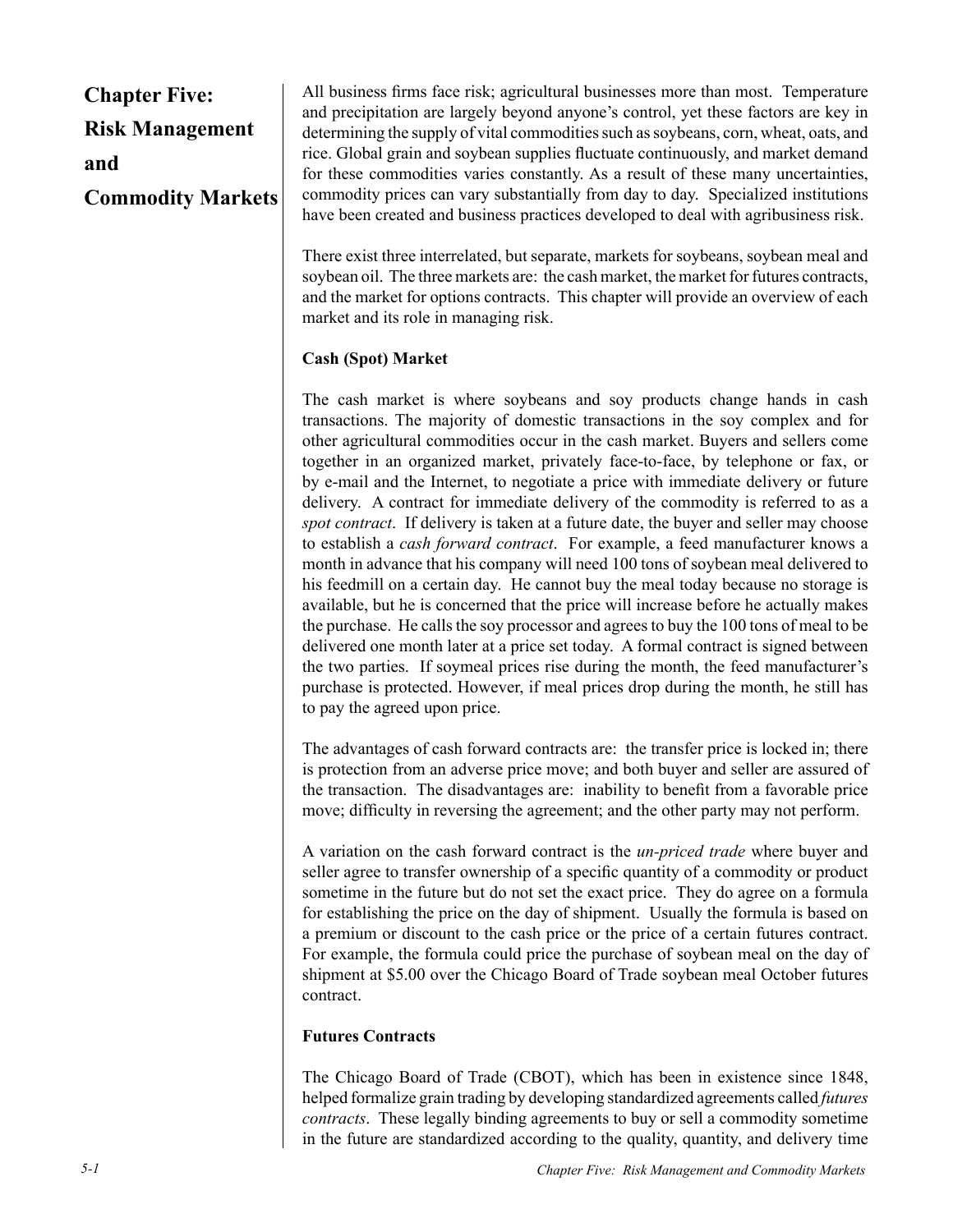and delivery location for each commodity. The only variable is price, which is discovered on a futures exchange. All contracts are ultimately settled either through liquidation by offsetting purchases or sales, or by delivery of the actual physical commodity.

The main economic functions of a futures Exchange, such as the CBOT, are price risk management and price discovery. The Exchange accomplishes these functions by providing a facility and trading platforms that bring buyers and sellers together. The Exchange also establishes and enforces rules to ensure that trading takes place in an open and competitive environment. For this reason, all bids and offers must be made through the Exchange either in a designated trading pit by open auction or through the Exchange's electronic order-entry trading system. Futures trades are made through a clearing organization (clearing house), which acts as the buyer to all sellers and the seller to all buyers. Therefore, if a futures contract is purchased through the clearing organization and then subsequently sold through the same organization, the transaction is offset and the contract is extinguished.

Traders that buy and sell through the futures market are not required to put up the entire value of a contract. Rather, they are required to post a *margin* that is typically between 2 percent and 10 percent of the total value of the contract. Unlike stock margins, margins in the futures markets are not down payments, but are performance bonds that are designed to ensure that traders can meet their financial obligations. When a futures trader enters in a futures position, he or she is required to post *initial margin* of an amount specified by the exchange or clearing organization. If a change in the futures price results in a loss on an open futures position from one day to the next, funds will be withdrawn from the customer's margin account to cover the loss. If a customer must deposit additional money in the account to comply with the margin requirements, it is known as *receiving a margin call.* If a price change results in a gain on an open futures position, the amount of gain will be credited to the customer's margin account.

Here is a simplified example of margin. If a trader buys one soybean contract (5,000 bushels) at \$6.50 per bushel (\$32,500 per contract), the required margin might be approximately \$1,400 (approximately 4 percent of the contract value), or about 28 cents per bushel. So for \$1,400 the trader can purchase a contract that has a delivery value of \$32,500.

Futures market participants fall into two general categories: hedgers and speculators. Futures markets exist primarily for *hedging*, which is defined as the management of price risks inherent in the ownership and transaction of commodities. The word "hedge" means protection. In the context of futures trading, a hedge is a counterbalancing investment involving a position in the futures market that is opposite one's position in the cash market. Since the cash market price and futures market price of a commodity tend to move up and down together, any loss or gain in the cash market will be roughly offset or counter-balanced in the futures market. Hedgers can include farmers, livestock producers, food processors, feed manufacturers, exporters, or importers, all of whom are seeking protection against price fluctuations in the market.

Other market participants are *speculators* and help facilitate hedging by providing liquidity, or the ability to enter and exit the market quickly, easily, and efficiently. Speculators can be a part of the general public or a member of the exchange operating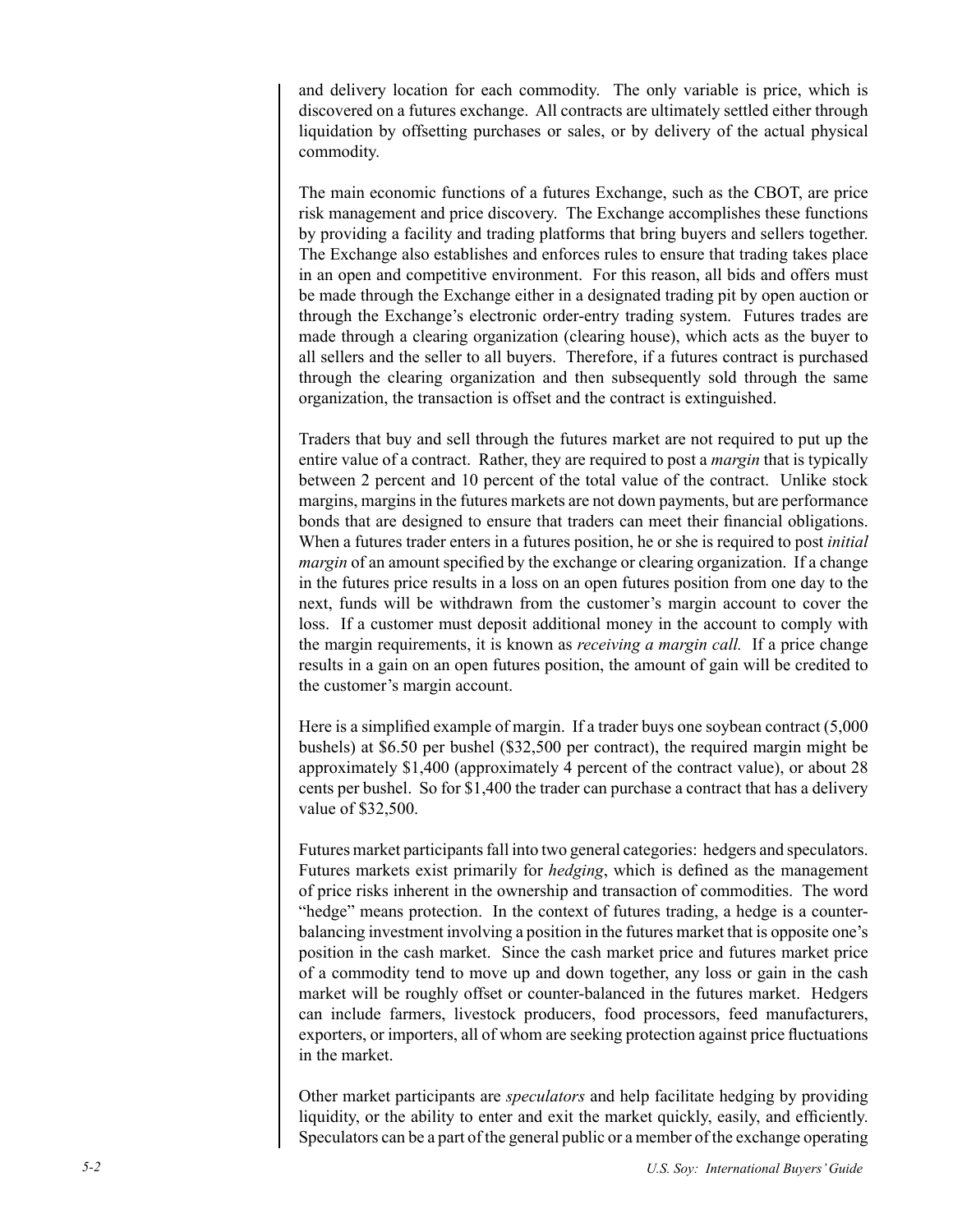in one of the trading pits. They are attracted by the opportunity to realize a profit if they prove to be correct in anticipating the direction and timing of price changes. Because of this a seller can, at almost any time, find a buyer at or near the most recently quoted price. Similarly, buyers can find willing sellers without having to significantly bid up the price.

The cash price the supplier quotes for a given commodity usually differs from the price quoted in the futures market. This price difference is referred to as *basis* (local cash price – futures price = basis). Because basis reflects local market conditions, it is directly influenced by several factors including: transportation costs; local supply and demand conditions, such as grain quality, availability, need, and local weather; interest/storage costs; and handling costs and profit margins. Because of the affect basis can have on the final price for a given commodity in a local market, it is a common practice within the grain industry to track basis and use basis information in making marketing decisions. There are various methods to track basis but the content should include: date, cash market price, futures market price (specify contract month), basis and market factors for that date.

The two primary advantages of a soybean buyer to utilize the futures contracts are financial leverage and liquidity. Leverage provides the ability for the buyer to control large dollar amounts of a commodity with a comparatively small amount of capital. The second advantage, liquidity, is a characteristic of a market to absorb large transactions without a substantial change in the price. Liquid markets easily match a buyer with a seller, enabling traders to quickly transact their business at a fair price.

For more information about futures contracts and hedging strategies refer to the CBOT publication, "Agricultural Futures & Options: A Hedger's Self Study Guide" available on the CBOT website: www.cbot.com under the Education section.

## **Options Contracts**

The *option contract* is another contract that can be used for price protection on the commodity market. By definition, a commodity option is the right, but not the obligation, to buy or sell commodities at a specific predetermined price at any time within a specified time period.

Options contracts are traded in much the same manner as their underlying futures contracts. All buying and selling occurs by competitive bids and offers made in the trading pit on the floor of the CBOT, through the exchange's electronic order-entry system, or through the CBOT's electronic trading platform.

Traders have many choices with options contracts and the reason for buying and selling them are as diversified as the marketplace itself. This Guide will only explain a few basic concepts.

There are two distinct types of options: call options and put options. *Call options* contain the right to buy the underlying futures contract and *put options* contain the right to sell the underlying futures contract. Call and put options are not the opposite of each other, nor are they offsetting positions.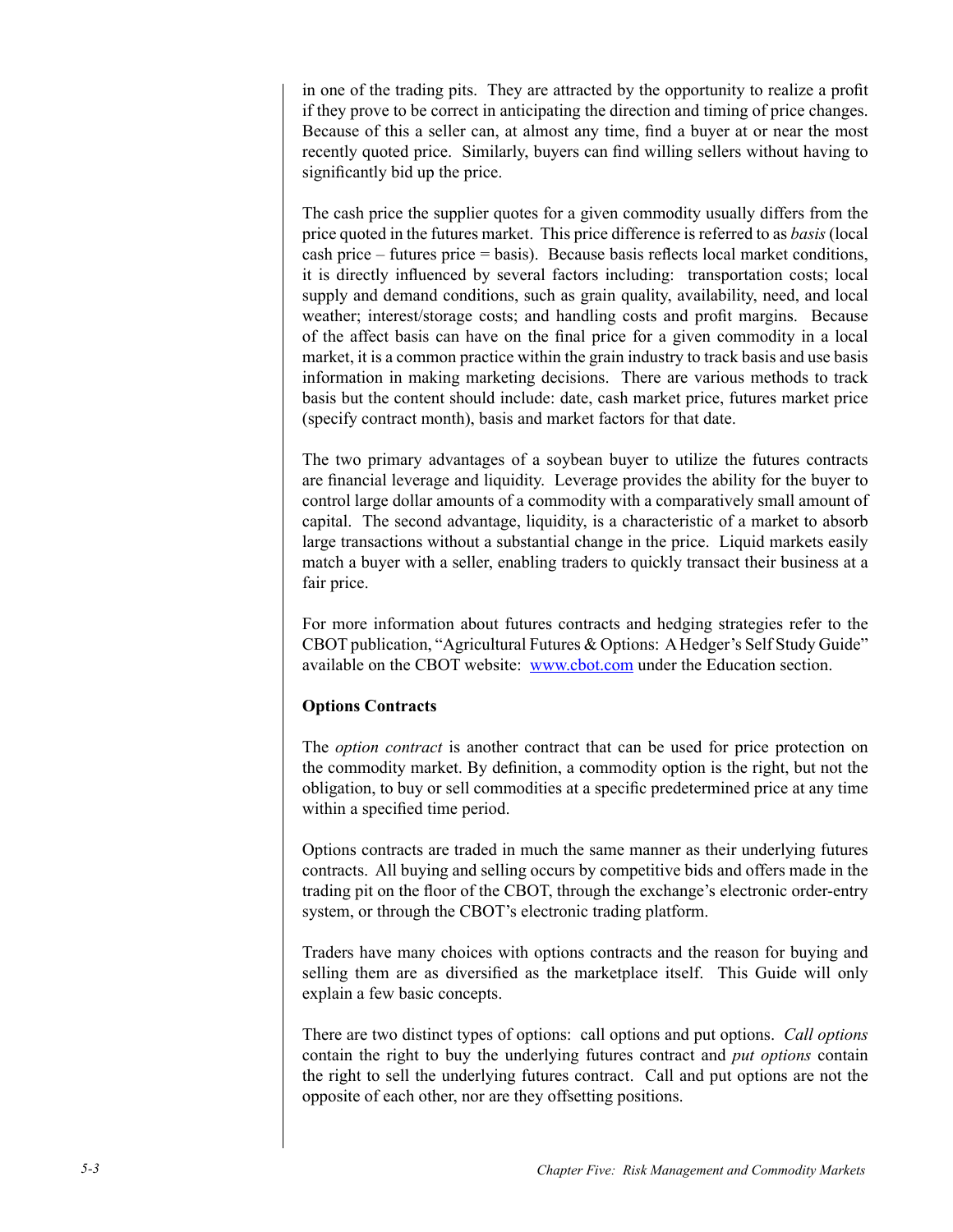Option buyers pay a price for the rights contained in the option. The option price is known as the *premium*. An option buyer has limited loss potential (premium paid) and unlimited gain potential. The premium is paid initially when the option is bought. Since the option buyer has rights, but not obligations, the option buyer does not have margin requirements. Option buyers can exercise their rights at any time prior to the option expiration.

Option sellers collect the premium for their obligations to fulfill the rights. An option seller has limited gain potential (premium received) and unlimited loss potential, due to the obligations of the position. Since the option seller has obligations to the marketplace, they have margin requirements to ensure contract performance.

In the case of purchasing options, hedgers typically buy them to achieve price protection. If a trader is concerned prices will rise before he or she has a chance to purchase the physical commodity, the trader would buy a call option. Call options allow the trader to establish a ceiling price for a commodity he or she is planning to purchase. On the other hand, if a trader is concerned prices will fall before he or she has a chance to sell the physical product or crop, the trader would buy a put option. Puts allow traders to establish a minimum (floor) selling price. In both cases, the trader is not locked in at the ceiling or floor price as with futures or forward contracting. If the market moves in a favorable direction after purchasing an option, the trader can abandon the option and take advantage of current prices. That is different than a futures hedge, which locks in a specific price.

Selling options is a little different. The reason people sell options can be stated in just a few words: to earn the option premium. This applies to both the writing of calls or of puts. Whether to write a call or a put depends largely on one's cash market position or price outlook.

Following is just one example of a choice for an option contract. Assume it is late spring and a farmer wants to protect against lower soybean prices at harvest in the fall. The November futures price is currently quoted at \$6.75 per bushel. For a premium of 25 cents per bushel, the farmer may be able to purchase a put option that lets him lock in a harvest time selling price of \$6.75 plus his local basis. Or, for a premium of 15 cents, he may be able to buy a put option that lets him lock in a harvest time selling price of \$6.50 plus basis. If prices subsequently decline, the higher-priced option provides the farmer with up to 25 cents more protection; but, if prices rise, the savings on the cost of the lower-priced option will add another 10 cents (the difference in the premiums) to his net selling price. In effect, it is similar to deciding whether to buy an automobile insurance policy with a small deductible or a larger deductible.

Much more information about options contracts is available from the CBOT publication, "Agricultural Futures & Options: A Hedger's Self Study Guide" available on the CBOT website: www.cbot.com under the Education section. The CBOT website also has tutorials on commodity futures and options.

#### **Explanation of Codes and Symbols**

When listing futures contracts prices and options prices, quote vendors use ticker symbols, or shortened code representing the futures or options markets, along with the traded prices in code. Every commodity for which there is a futures market and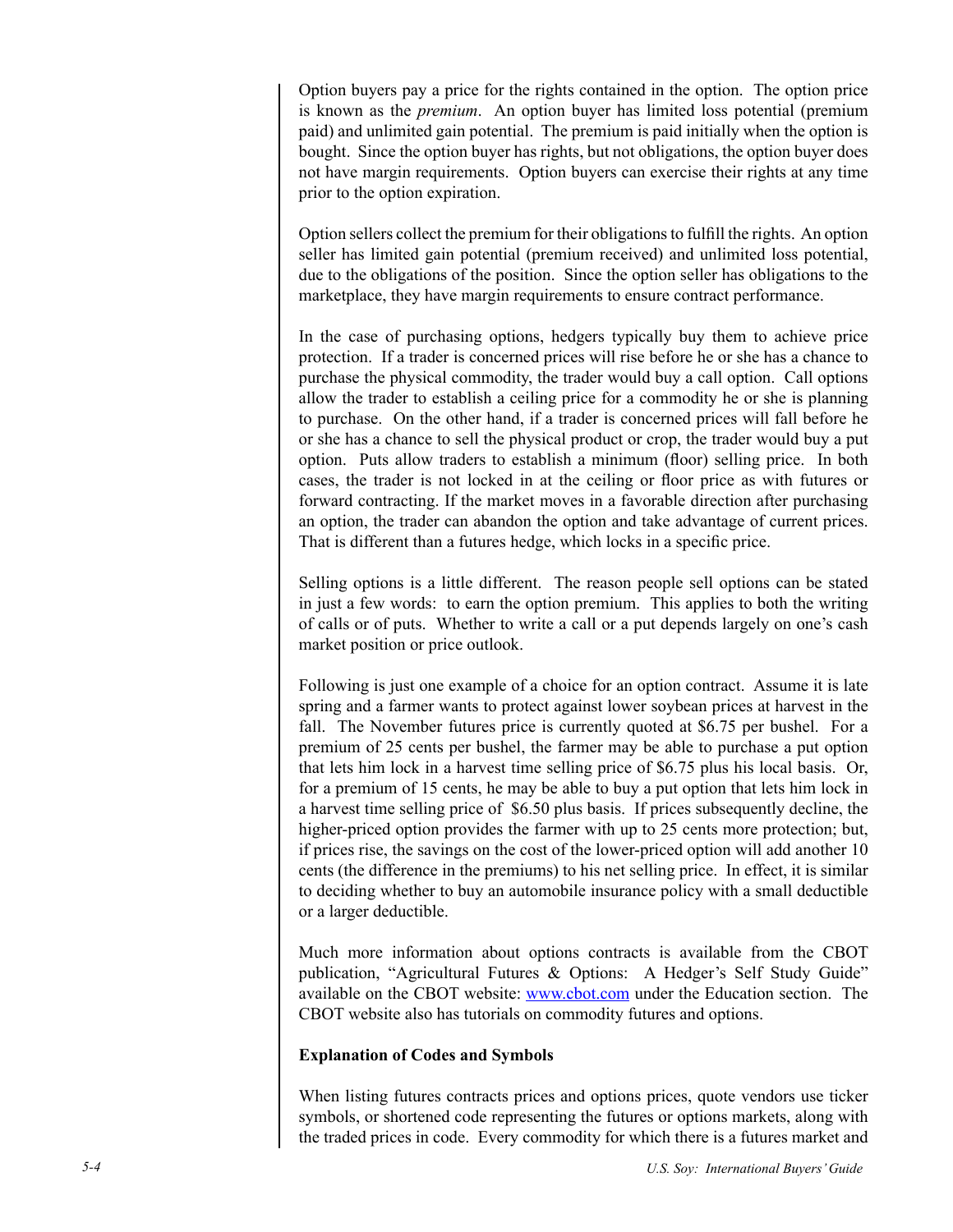each month of the calendar year are designated by a universally accepted symbol that when combined are recognized and understood by market participants throughout the world. The following is a list of symbols for expiration months and a list of futures contract specifications for soybeans, soybean meal and soybean oil.

| <b>Current Year</b> | <b>Month</b> | <b>Next Year</b> |
|---------------------|--------------|------------------|
| F                   | January      | A                |
| G                   | February     | B                |
| H                   | March        | C                |
| J                   | April        | D                |
| K                   | May          | E                |
| M                   | June         | I                |
| N                   | July         | L                |
| Q                   | August       | O                |
| U                   | September    | P                |
| V                   | October      | R                |
| X                   | November     | S                |
| Z                   | December     | T                |

#### **Chicago Board of Trade Agricultural Futures**

| Contract/Symbol     | Contract | <b>Size</b>    | <b>Months Traded</b>   |
|---------------------|----------|----------------|------------------------|
| Soybeans $= S$      | 5,000    | <b>Bushels</b> | F, H, K, N, Q, U, X    |
| Soybean $Oil = BO$  | 60,000   | Pounds         | F, H, K, N, Q, U, V, Z |
| Soybean Meal = $SM$ | 100      | <b>Tons</b>    | F, H, K, N, Q, U, V, Z |

For example, the soybean contract traded for November delivery at the CBOT is designated as SX (soybeans – November). September soybean oil is BOU, and March soybean meal is SMH.

The CBOT price board is coded as indicated in the following example.

| Soybeans $=$ cents per bushel                            | 7340 | The first three digits are cents per bushel<br>Fourth digit is 1/8 cent per bushel |
|----------------------------------------------------------|------|------------------------------------------------------------------------------------|
|                                                          |      | Tick size is $\frac{1}{4}$ cent per bushel                                         |
| For example                                              |      | $7350 = $7.35$ per bushel                                                          |
|                                                          |      | 7352 = $$7.35\frac{1}{4}$ per bushel                                               |
|                                                          |      | 7354 = $$7.35\frac{1}{2}$ per bushel                                               |
|                                                          |      | 7356 = $$7.35\frac{3}{4}$ per bushel                                               |
|                                                          | 7360 | $=$ \$7.36 per bushel                                                              |
| Soybean Oil = cents per pound $2679 = $0.2679$ per pound |      |                                                                                    |
| Soybean Meal = dollars per ton $2266 = $226.60$ per ton  |      |                                                                                    |

*5- Chapter Five: Risk Management and Commodity Markets*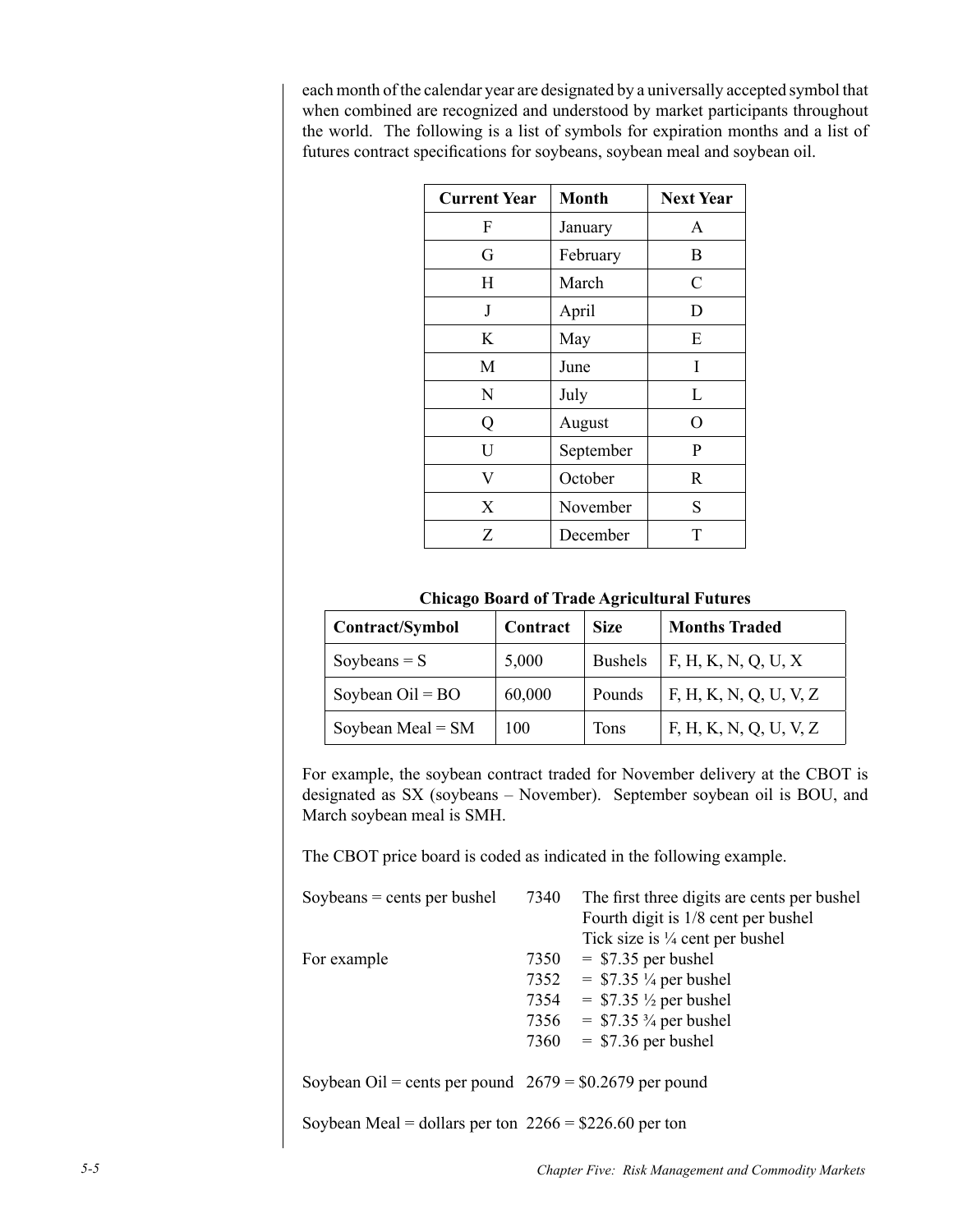#### **Reading Commodity Futures Price Tables**

Commodity prices are available from a variety of sources, including many daily newspapers and the CBOT website, www.cbot.com. The format and terminology may vary so this Guide will describe price-reporting in general terms using the following table as an example.

| <b>Expiration</b> | Open  | <b>High</b> | Low   | <b>Settle</b>  | Change     |
|-------------------|-------|-------------|-------|----------------|------------|
| Sept (this year)  | 602'0 | 603'4       | 584'6 | 586'6          | $-13'0$    |
| <b>Nov</b>        | 613'0 | 615'0       | 596'4 | 598'6          | $-122$     |
| Jan (next year)   | 621'4 | 622'0       | 604'4 | 605'6          | $-12.6$    |
| March             | 628'0 | 629'0       | 612'4 | 614'4          | $-10^{3}6$ |
| May               | 630'4 | 632'0       | 616'0 | 618'4          | $-924$     |
| July              | 634'0 | 635'4       | 619'0 | $622^{\circ}6$ | $-82$      |

Price Unit: Cents and quarter-cents per bu, (5,000 bu.)

The heading above the table indicates that the prices shown in the table are in units of cents per bushel and the contract size is 5,000 bushels. Thus, 584'6 means \$5.84 and ¾ of a cent per bushel.

The **Open** or opening price is the price or range of prices for the day's first trades, registered during the period designated as the opening of the market or the opening call. In the table shown, this year's September Soybeans on the CBOT opened at \$6.02 per bushel. Many publications print only a single price for the market open or close regardless of whether there was a range with trades at several prices.

The word **High** refers to the highest price at which a commodity futures contract traded during the day. The high price for this year's September Soybeans was \$6.03 and ½ cent per bushel. Low refers to the lowest price at which a commodity futures contract traded during the day. The low price for September Soybeans was \$5.84 and  $\frac{3}{4}$  cents per bushel.

Some publications show a close or closing price in their tables. The closing price is the price or range of prices at which the commodity futures contract traded during the brief period designated as the market close or on the closing call (i.e., last minute of the trading day). Because the last few minutes of trading are often the busiest part of the day, with many trades occurring simultaneously, the exchange computes a **settlement** price from the range of closing prices. The settlement price, which is abbreviated as **settle** in most pricing tables, is used by the clearing house to calculate the market value of outstanding positions held by its members. It is also frequently used synonymously with closing price, although they may, in fact, differ.

The **change** refers to the change in settlement prices from the previous day's close to the current day's close. The –13'0 change for September soybeans indicates that the previous day's settlement price must have been \$5.99 and ¾ of a cent.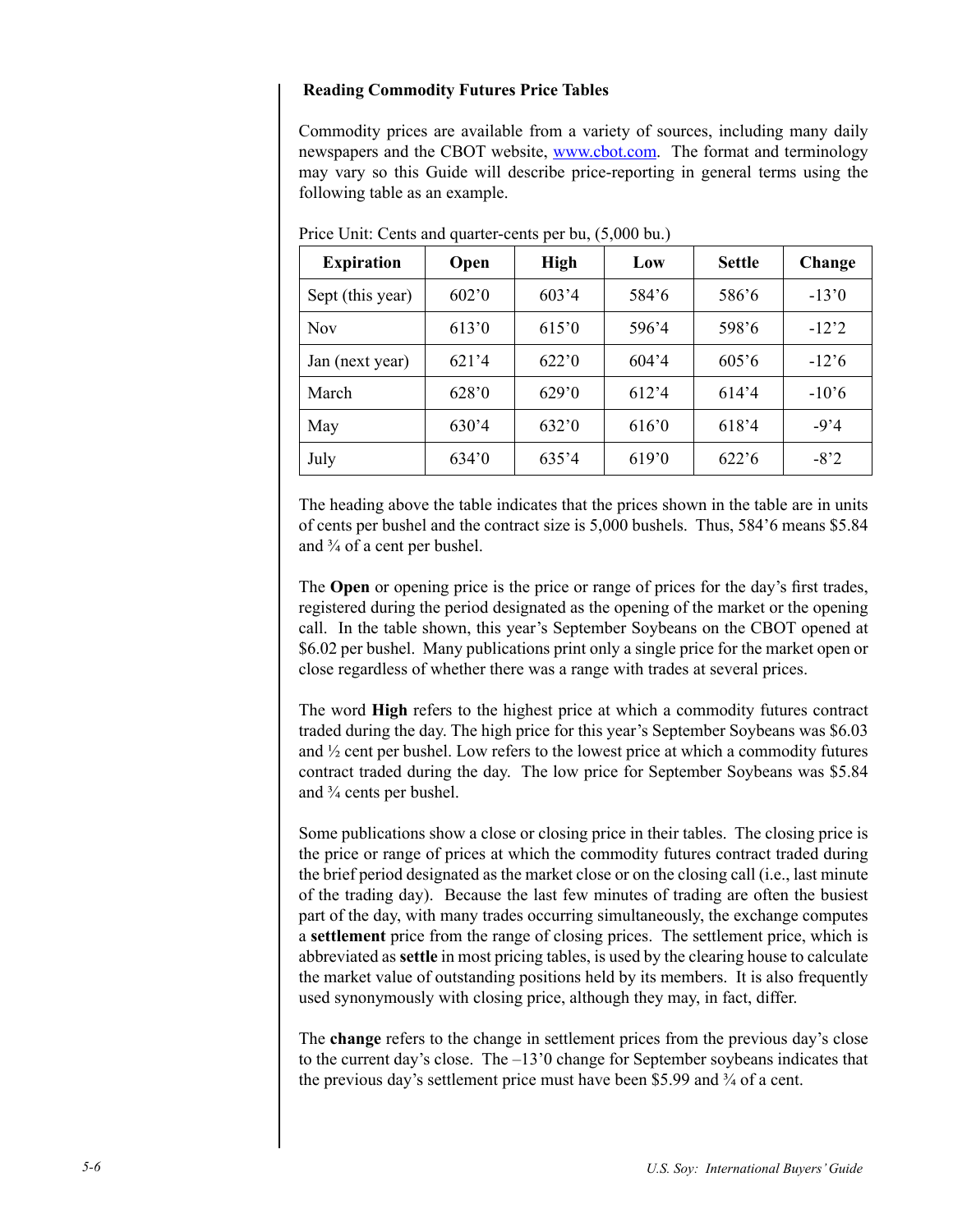Some tables will indicate a **lifetime high** and **low**. This refers to the highest and lowest prices recorded for each contract maturity from the first day it traded to the present.

In addition to the Chicago Board of Trade, more information on commodity futures and trading is available from the U.S. Commodity Futures Trading Commission (CFTC), an independent agency within the U.S. government. The CFTC website www.cftc.gov lists telephone numbers and email addresses to direct inquiries.

Another resource for information on commodity futures is the National Futures Association (NFA). The NFA contact information is as follows: Chicago Headquarters 200 W. Madison St., #1600 Chicago, IL 60606-3447 (312) 781-1300 (312) 781-1467 (fax) Website: www.nfa.futures.org

#### **An Explanation of the Soybean "Crush"**

In the soybean industry, the term 'crush' represents both a physical process as well as a value calculation. The physical crush is the process of converting soybeans into soybean meal and soybean oil. The crush 'value' is a dollar amount determined by the price of soybeans relative to the combined price of soybean meal and soybean oil. This value is traded in the cash or futures market based on expectations of future price movement of soybeans versus the components.

When a bushel of soybeans weighing 60 pounds is crushed, the conventional result is 11 pounds of soybean oil, 44 pounds of 48% protein soybean meal, and 5 pounds of waste. If the hulls are retained, the result is 44% protein soybean meal. In October 1992, the CBOT switched the soybean meal futures contract specifications from 44% to 48% protein.

The Gross Processing Margin (GPM) is the relation between the cash market price of the soybean products (meal and oil) and the cash market price of soybeans. Since soybeans, soybean meal, and soybean oil are priced differently, conversion factors are needed to equate them when calculating the GPM.

The GPM (crush) is equal to the price of 48% protein soybean meal (dollars/ton) multiplied by .022 plus the price of soybean oil (cents/pound) multiplied by 11 minus the price of soybeans (\$/bushel).

The same calculation used for the Gross Processing Margin is also used with futures contract prices from the Chicago Board of Trade and is referred as the 'Board Crush'.

For example, if August Soybean Meal, Soybean Oil and Soybean futures prices were at \$297.20/ton, \$.3340/pound and \$9.565/bushel, respectively, the Board Crush would be calculated as  $(297.20 \text{ x } .022) + (.3340 \text{ x } 11) - 9.565 = $.6474/\text{bushel.}$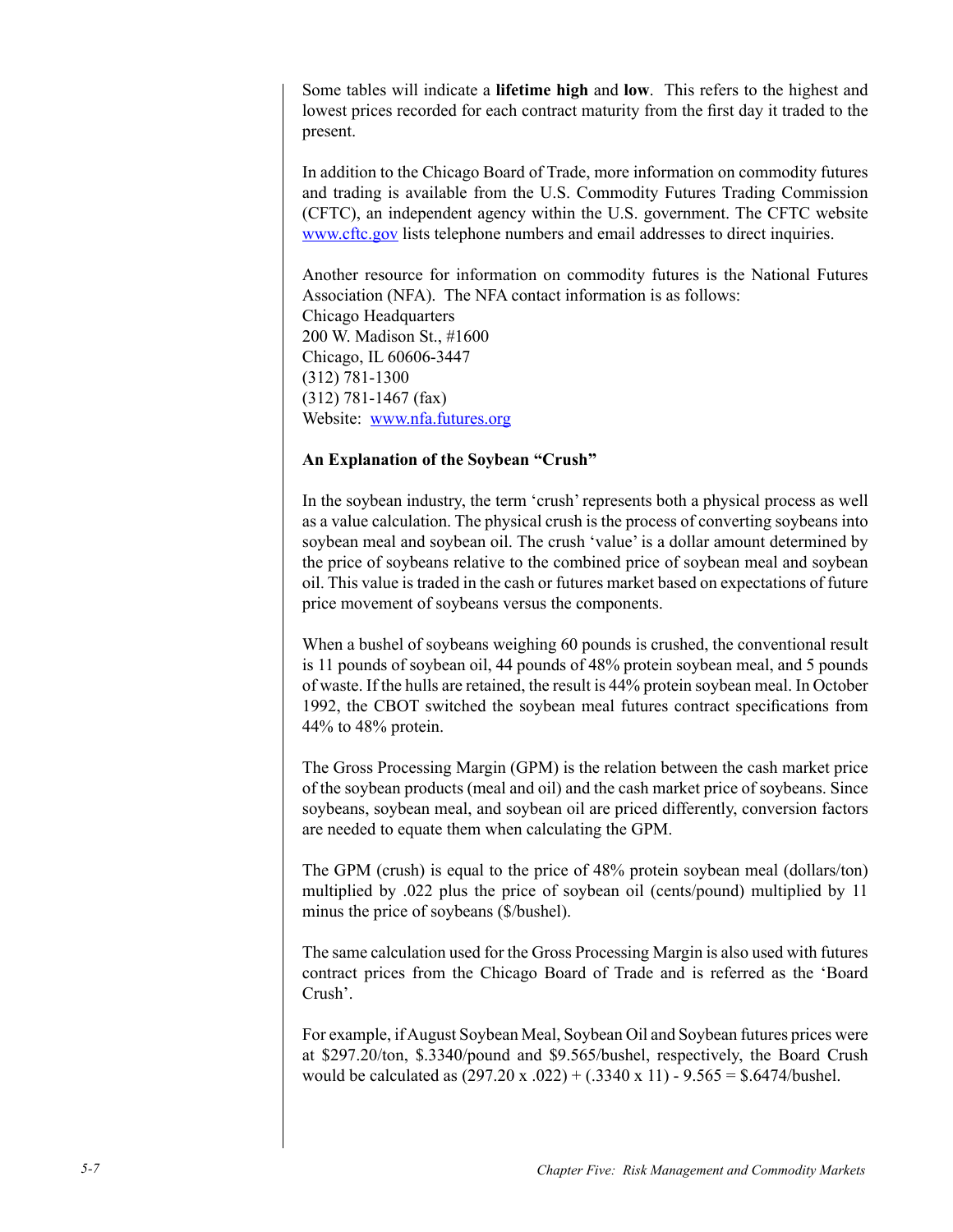Although the Board Crush can be traded in a 1:1:1 ratio (1 Soybean futures, 1 Soybean Meal futures, and 1 Soybean Oil futures), a more precise ratio is 10:11:9 (10 Soybean futures, 11 Soybean Meal futures, and 9 Soybean Oil futures).

For more information on soybean crush, refer to the Chicago Board of Trade website: www.cbot.com. The oil and meal yield from crushing soybeans is reported weekly by the USDA in their Soybean Crush Report.

#### **Metric Conversion Guide**

#### *Soybeans*

1 CBOT soybean futures contract = 5,000 bushels

Price per bushel x  $36.7437$  = Metric Ton Price (For example:  $$7.00$  per bushel =  $$257.21$  per metric ton)

Metric ton price x  $.0272155$  = Price per Bushel (For example: \$275.00 per metric ton = \$7.484 per bushel)

1 Bushel equals 60 pounds

#### *Soybean Oil*

1 CBOT soybean oil futures contract  $= 60,000$  pounds

Price per pound  $x$  2204.622 = Metric Ton Price (For example: \$0.2500 per pound = \$551.16 per metric ton)

Metric ton price x  $.0004536$  = Price per Pound (For example:  $$600.00$  per metric ton  $= $0.272160$  per pound)

1 Metric ton of soybean oil is equivalent to the oil in 206 bushels of soybeans

#### *Soybean Meal*

1 CBOT soybean meal futures contract = 100 short tons

Price per Short Ton  $x 1.102311$  = Metric Ton Price (For example:  $$200.00$  per short ton =  $$220.46$  per mt)

Metric ton price x  $.907185$  = Price per Short Ton (For example:  $$250.00$  per mt =  $$226.80$  per short ton)

1 Short ton  $= 2,000$  pounds 1 Metric ton = 2,204.622 pounds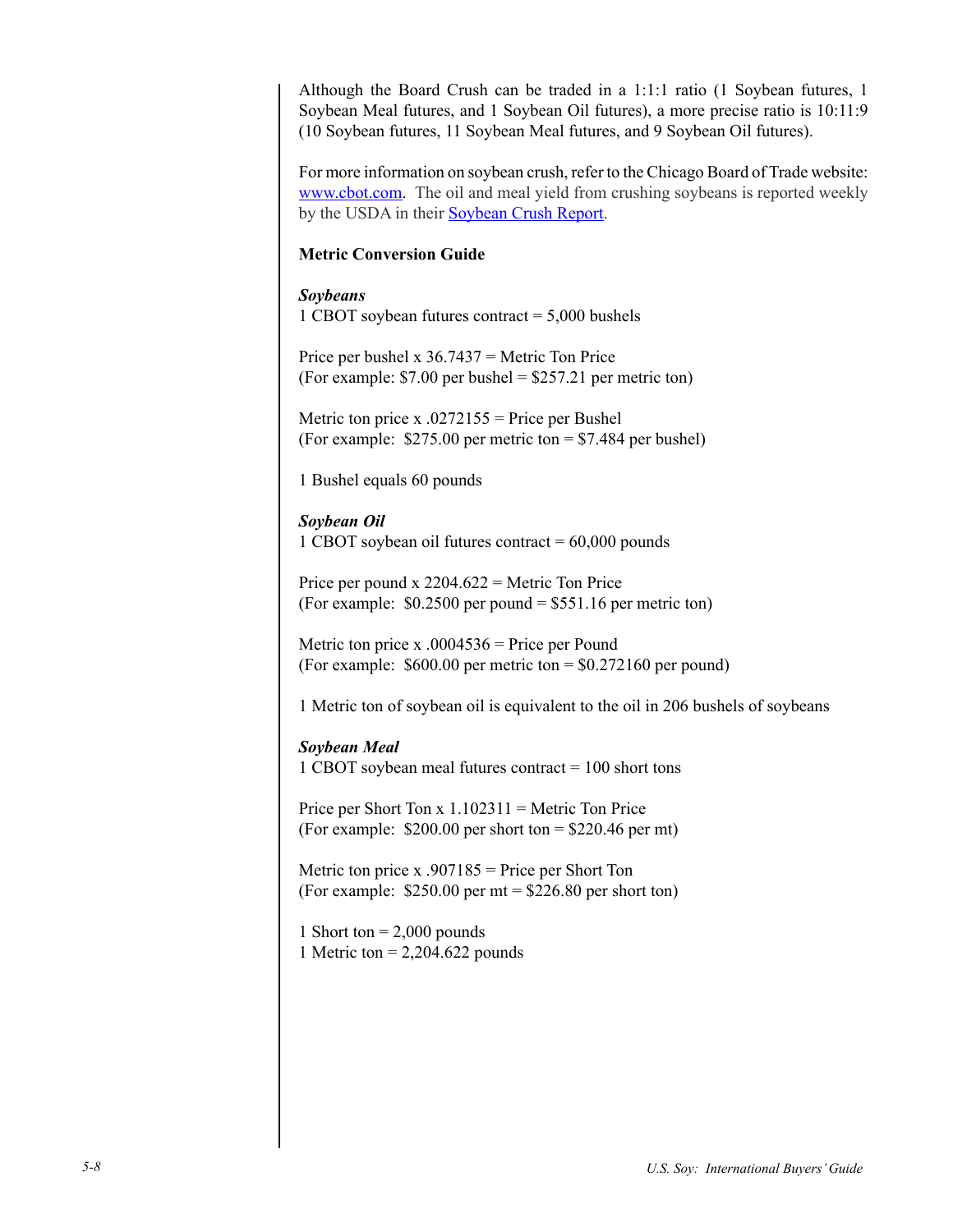**Chapter Six: Biotechnology, IP Soybeans, Soyfoods, and Industrial Uses**

#### **Agricultural Biotechnology**

The adoption of biotech crops, particularly herbicide-tolerant soybeans and cotton, has been rapid since their commercial introduction in 1996. For example, herbicide tolerant soybeans accounted for 87 percent of U.S. soybean acreage in 2005, leaping from 7 percent in 1996. U.S. farmers have broadly adopted the use of herbicidetolerant soybeans because of lowered productions costs and increased net yields due to reduced weed pressure and insect attack. USDA's National Agricultural Statistics Service (NASS) maintains statistics for all crops in the United States, including biotech crops. Statistics for biotech acreage planted for all crops in the U.S. can be found at http://www.usda.gov/nass/pubs/pubs.htm.

Today's biotechnology is an improved version of the same seed stock breeding process that has long been used to increase crop productivity, improve the food supply, and produce better, more nutritious foods. Researchers and scientists around the world have confirmed that there is no difference between health and environmental risks posed by plants that have been enhanced through modern biotechnology and those that were modified by conventional breeding techniques.

Biotech crops have enabled farmers to expand greatly their use of conservation tillage, which is better for insect and bird life, reduces soil erosion, and cuts the amount of CO2 farming releases into the atmosphere. Biotech crops also deliver benefits to consumers and society at large, through more affordable food, feed and fiber that require less pesticides and hence a more sustainable environment. Most of the world's leading scientific institutions have confirmed that food containing biotech crops are safe, if not safer, than conventional agricultural methods. For more information on biotech crops refer to the following publications and websites.

"Dispelling the Myths" by Kimball Nill, USSEC Technical Issues Director Available on the USSEC website: www.ussoyexports.org

"Global Status of Commercialized Biotech/GM Crops" by the International Service for the Acquisition of Agri-Biotech Applications (ISAAA) Available on the ISAAA website: www.isaaa.org

Council for Biotechnology Information: www.whybiotech.com Biotechnology Industry Organization: www.bio.org Agriculture and Biotechnology Strategies, Inc: www.agbios.com

## **Identity Preserved (IP) Soybeans**

To meet customers' demand, the U.S. soybean industry is focused on developing production methods that assure buyers that the beans they order are the beans they receive. This system of preserving the quality and identity of soybeans from seed to harvest to delivery is referred to as "identity preserved." As demands for differing varieties of soybeans change, the U.S. identity-preserved system continues its decades-long reputation of being the world's best provider of IP soybeans – exceeding global demands.

Suppliers of IP soybeans typically contract for the production of seed-variety specific soybeans and work directly with seed suppliers, farmers, independent certification agencies, intermediate processors, and freight companies to deliver the pre-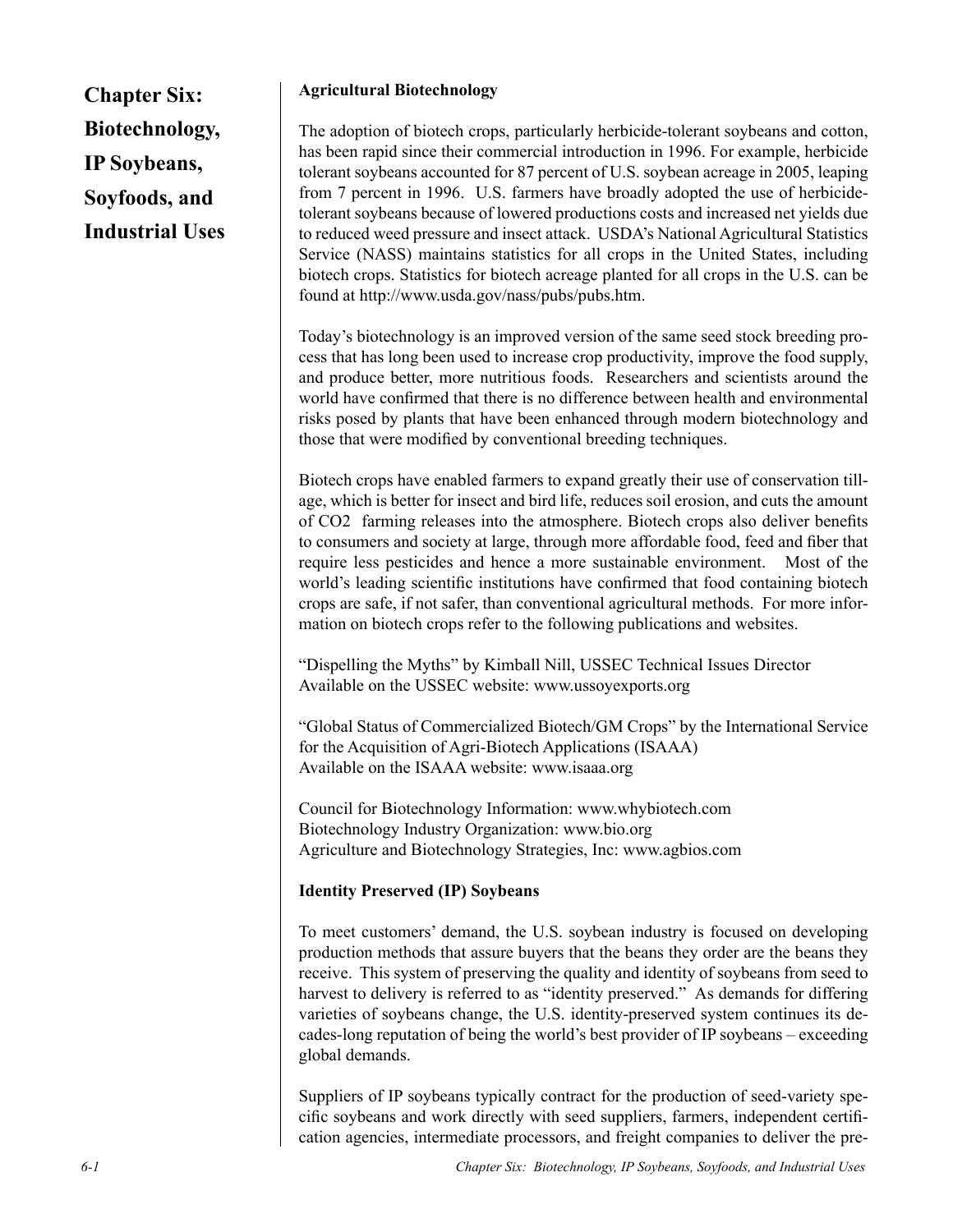ferred product within very tight tolerances, complete with sufficient documentation to trace it back to the producing farm and seed supplier.

IP soybeans are used primarily for human consumption in a variety of non-fermented food products including tofu (bean curd), yuba (soy protein extracts from soy milk), kinako (roasted soy powder), nimane (cooked beans), edamame (vegetable soybean), bean sprouts and soymilk. IP soybeans are also part of fermented food products including soy sauce, natto, miso, tempeh (Indonesia), thau-nao (Thailand), chongkuk-jang (Korea), dou-chi and doufuru (China), and kinema (Nepal, Bhutan, India).

Many superior IP soybeans have unique value-added quality traits such as high protein, low saturated fat, high digestible sugar, high isoflavone or improved texture and flavor. Breeders are working with food scientists on improving important nutraceutical characteristics and combining specific quality traits into specialty IP soybeans for functional soyfoods. In the future, new varieties with special nutritional attributes are expected to be released.

 U.S. soybean farmers and grain handlers have become highly skilled in the IP process. This is clearly demonstrated by the consistent ability to deliver high-quality seed-variety specific soybeans concurrently with the rapid adoption of biotechnology. The U. S. food and agriculture system is the world's most experienced and motivated to supply future world IP markets.

#### **Soyfoods**

Soybeans contain all three of the macro-nutrients required for good nutrition: complete protein, carbohydrate and fat, as well as vitamins and minerals, including calcium, folic acid, and iron. Soybeans are the only vegetable that contains complete protein. Consumption of soy protein provides health benefits that may help prevent or treat certain chronic diseases. A great deal of research is being conducted to investigate possible health benefits of soy.

Whole soybeans can be cooked and used in sauces, stews, and soups. Whole soybeans can be roasted for snacks. Traditional soyfoods developed from whole soybeans include miso, natto, okara, soymilk, soynuts, soysauce, tempeh, tofu, yuba, and edamame.

Processed soybean protein products are divided into three categories based on protein content: soy flour, concentrates, and isolates. These three types of proteins are considered the starting materials for soy protein products. In some instances these materials may be processed further before they are incorporated into a food product.

#### *Soy Flour*

Soy flour is made from roasted soybeans ground into a fine powder and contains 50 percent protein. Soy flour comes in three forms: natural or full-fat, defatted, and lecithinated. Natural or full-fat contains natural oils found in the soybean. Defatted has the oils removed during processing. Lecithinated has lecithin added. Soy flour is gluten-free, so yeast-raised breads made with soy flour are dense in texture. Soy grits are similar to soy flour except that the soybeans have been toasted and cracked into coarse pieces.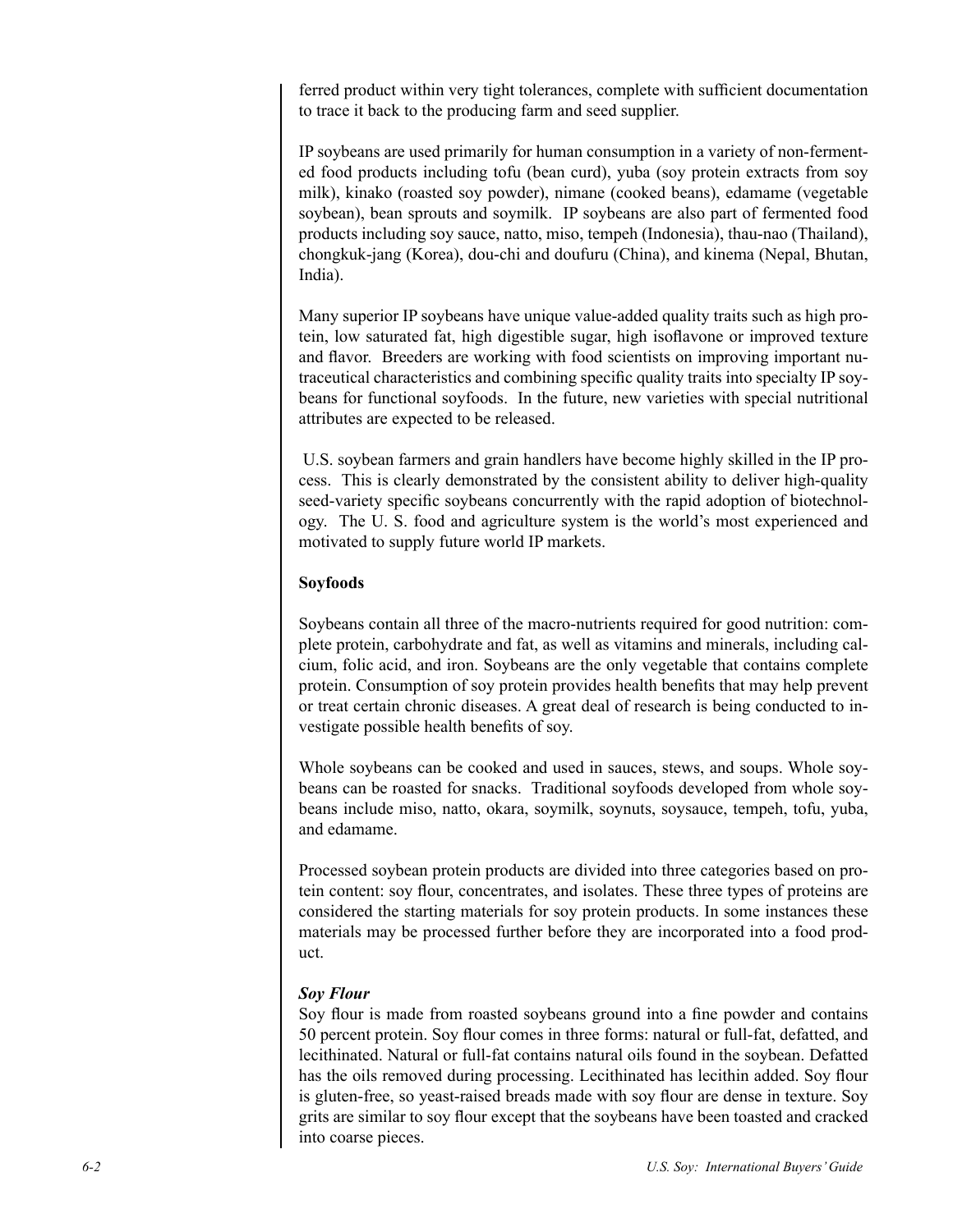#### *Soy Protein Concentrate*

Soy protein concentrate (SPC) is made wholly from defatted soy meal; soluble carbohydrates that are present in the meal, flour or TSP are removed by further processing. It is a flour-like product consisting of about 70% protein. Soy protein concentrate is used in a variety of meat systems, baked goods, and dairy applications. It is highly digestible and well suited for children, pregnant and lactating women, elderly, people who are ill, and situations where protein nutrition is of utmost importance. This product can also be fortified with various micronutrients and minerals.

#### *Soy Protein Isolates*

When protein is removed from defatted flakes the result is soy protein isolate (SPI), the most highly refined soy protein. Containing 90 percent protein, isolates possess the greatest amount of protein of all soy products. They are a highly digestible source of amino acids and because of the bland taste can be added to foods without jeopardizing flavor or characteristics. SPI can be used as an ingredient in high-protein foods including dairy foods, nutritional supplements, meat systems, infant formulas, nutritional beverages, cream soups, sauces, and snacks. It is also the source of protein in milk replacers. Due to its high protein content, soy protein isolate is highly suited for those people who have high protein needs due to, for example, growth (children), famine (acute needs), and chronic diseases (HIV/AIDS and tuberculosis). This product can also be fortified with various micronutrients and minerals.

#### *Textured Soy Protein (TSP)*

Textured soy protein (TSP) usually refers to products made from textured soy flour and textured soy protein concentrates. It is used as a meat extender or analog and can be added to a meal to increase its protein content. TSP has a texture similar to ground beef or other meat products and must be rehydrated with water before use.

Textured soy flour is made by running defatted soy flour through an extrusion cooker, which allows for many different forms and sizes. It contains 50 percent protein as well as the dietary fiber and soluble carbohydrates from the soybean. When hydrated, it has a chewy texture. It is widely used as a meat extender. Often referred to as textured soy protein, textured soy flour is sold dried in granular and chunk style and is bland in flavor.

Textured soy protein concentrates are made by extrusion and are found in many different forms and sizes. Textured soy protein concentrates contain 70 percent protein as well as the dietary fiber from the soybean. When hydrated, they have a chewy texture and contribute to the texture of meat products.

For more information on uses of soyfoods, distributors and manufacturers of soyfoods and general health-related information, refer to the following websites.

www.talksoy.com - Sponsored by the United Soybean Board www.soyfoods.org - Soyfoods Association of North America www.thesoyfoodscouncil.org - The Soyfoods Council

#### **Industrial Uses of Soybeans**

While most soybeans are further processed for feed or food uses, up to 15% of soybean oil is used for industrial purposes. Soybean oil can be used as emulsi-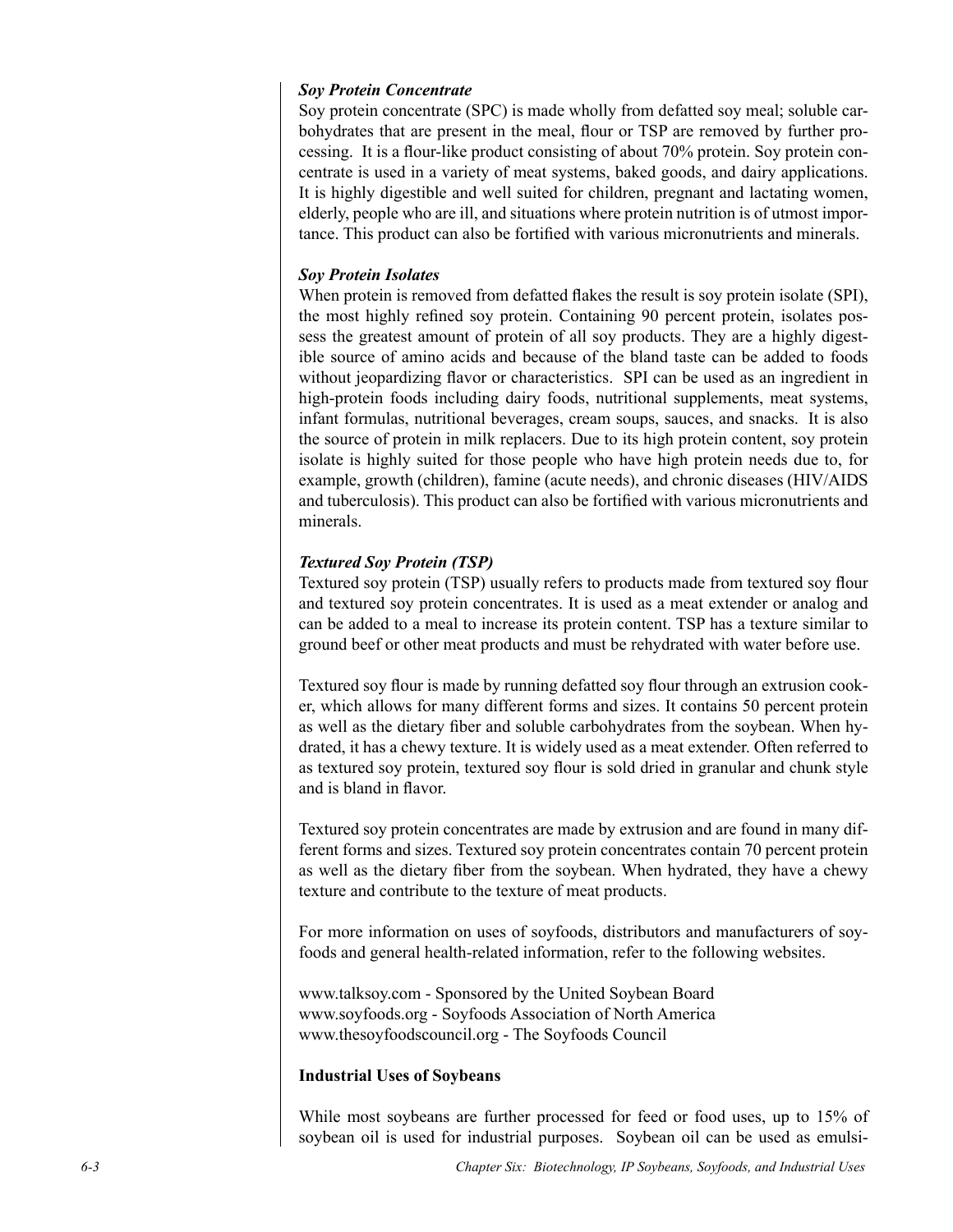fiers, lubricants, plasticizers, surfactants, plastics, solvents, and resins. Research and development approaches take advantage of the natural properties of soybean and other vegetable oils. These oils have superb environmental qualities, such as being inherently biodegradable, having low ecotoxicity and low toxicity towards humans, being derived from renewable resources, and contributing no volatile organic chemicals.

Biodiesel is a clean burning alternative fuel developed from soybean oil. The use of biodiesel reduces exhaust toxins by 90 percent and results in a substantial reduction of unburned hydrocarbons, carbon monoxide and particulate matter. Biodiesel is less toxic than petroleum diesel fuel and is readily biodegradable. But these environmental benefits do not negatively affect performance. Tests show that blending even a two percent blend of biodiesel into petroleum diesel can increase lubricity by more than 65 percent. For more information on soy-based biodiesel, refer to the National Biodiesel Board at www.biodiesel.org

Another example of products that enhance environmental and worker safety is soybased engine oils. The oil is readily biodegradable, virtually nontoxic and exceeds the performance requirement of the International Organization for Standardization (ISO) global specification, the world's toughest standard for this type of lubricant. Soy-based engine oil emits fewer harmful emissions than petrochemical-based oil for increased worker safety.

Methyl soyate, the main ingredient in soy-based solvents, is another example of how biobased products enhance environmental and worker safety. Methyl soyate is low in volatile organic compounds (VOCs) and does not generate Hazardous Air Pollutants (HAPs). It can reduce hazardous waste generation and lower costs for disposal, insurance and regulatory reporting. Testing shows that soy-based solvents may improve flammability safety due to a very high flash point. They are readily biodegradable and lower in toxicity than most common solvents.

For more information on industrial uses of soybeans and soybean products and a listing of suppliers, refer to the Soy Products Guide available on the United Soybean Board website: www.unitedsoybean.org.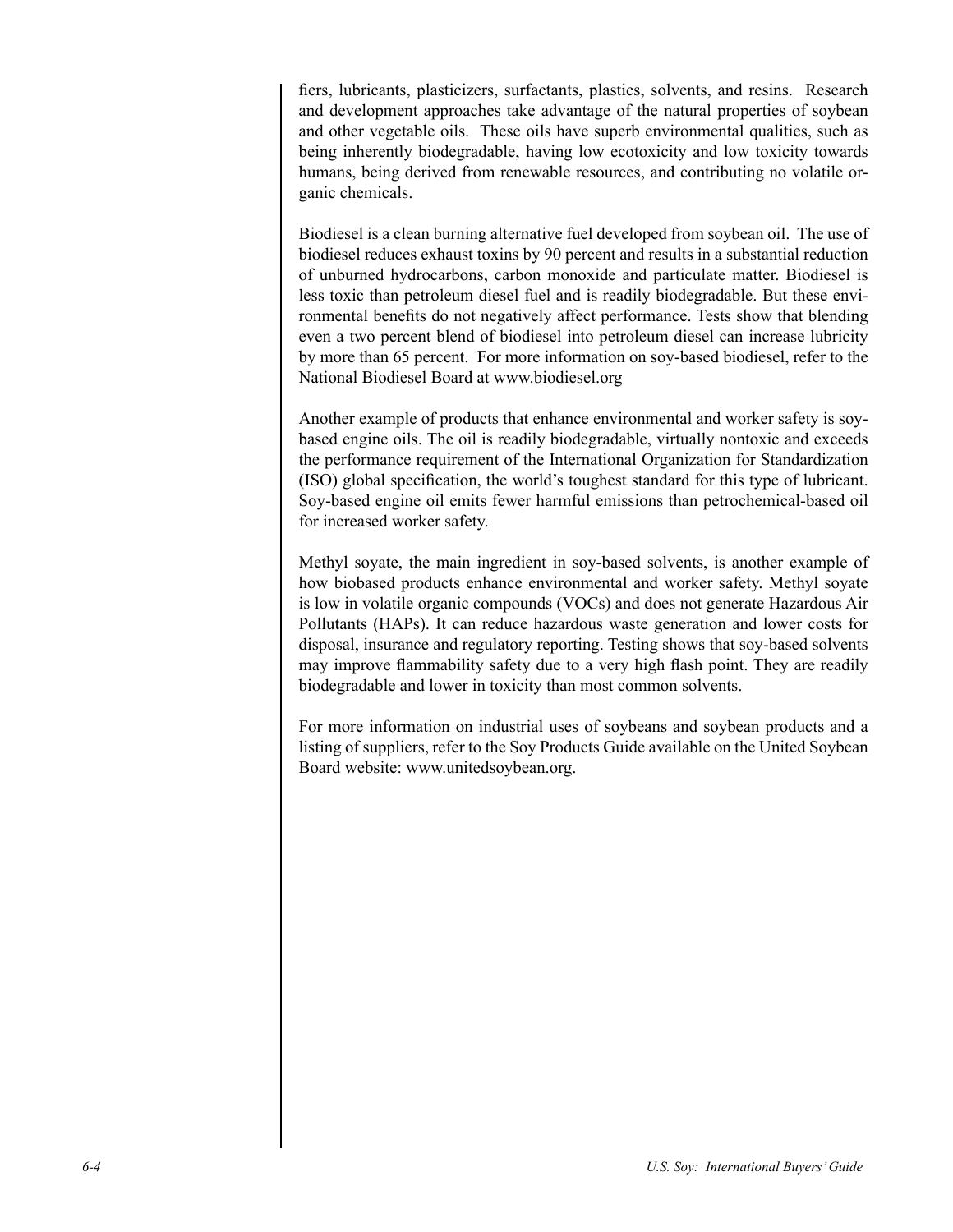# **Appendix 1 U.S. Soy:**

## **International**

## **Buyers' Guide**

## **Appendix 1**

American Soybean Association-International Marketing Overseas Offices

**Asia Subcontinent** New Delhi, India Phone: 91-11-2465-1659 E-mail: asaasc@vsnl.net Website: www.asaasc.com

## **China**

Beijing Phone: 86-10-6505 1830 E-mail: beisoya@asachina.org Website : www.asachina.org.

## **Europe**

Amsterdam, Netherlands E-mail: info@ussoyexports.org Website: www.asa-europe.org

## **Japan**

Tokyo Phone: 81-3-5563 1414 E-mail: asatokyo@gol.com Website: www.asajapan.org

## **Korea**

Seoul Phone: 82-2-738 7056 E-mail: soyakor@kornet.net Website: www.asa.or.kr

## **Latin America & Caribbean** Guadalajara, Mexico Phone: 52-33-5000-0990

E-mail: asamex@soyamex.com.mx Website: www.soyamex.com.mx.

**Middle East, North Africa & Eurasia** Istanbul, Turkey Tel: 90-212-258 2800 Email: asatr@superonline.com

## **Southeast Asia**

Singapore Phone: 65-6737 6233 E-mail: asaspore@pacific.net.sg Website: www.asasea.com

## **Taiwan**

Taipei Phone: 886-2-2560 2927 E-mail: asatwn@ms75.hinet.net Website: http://www.soybean.org.tw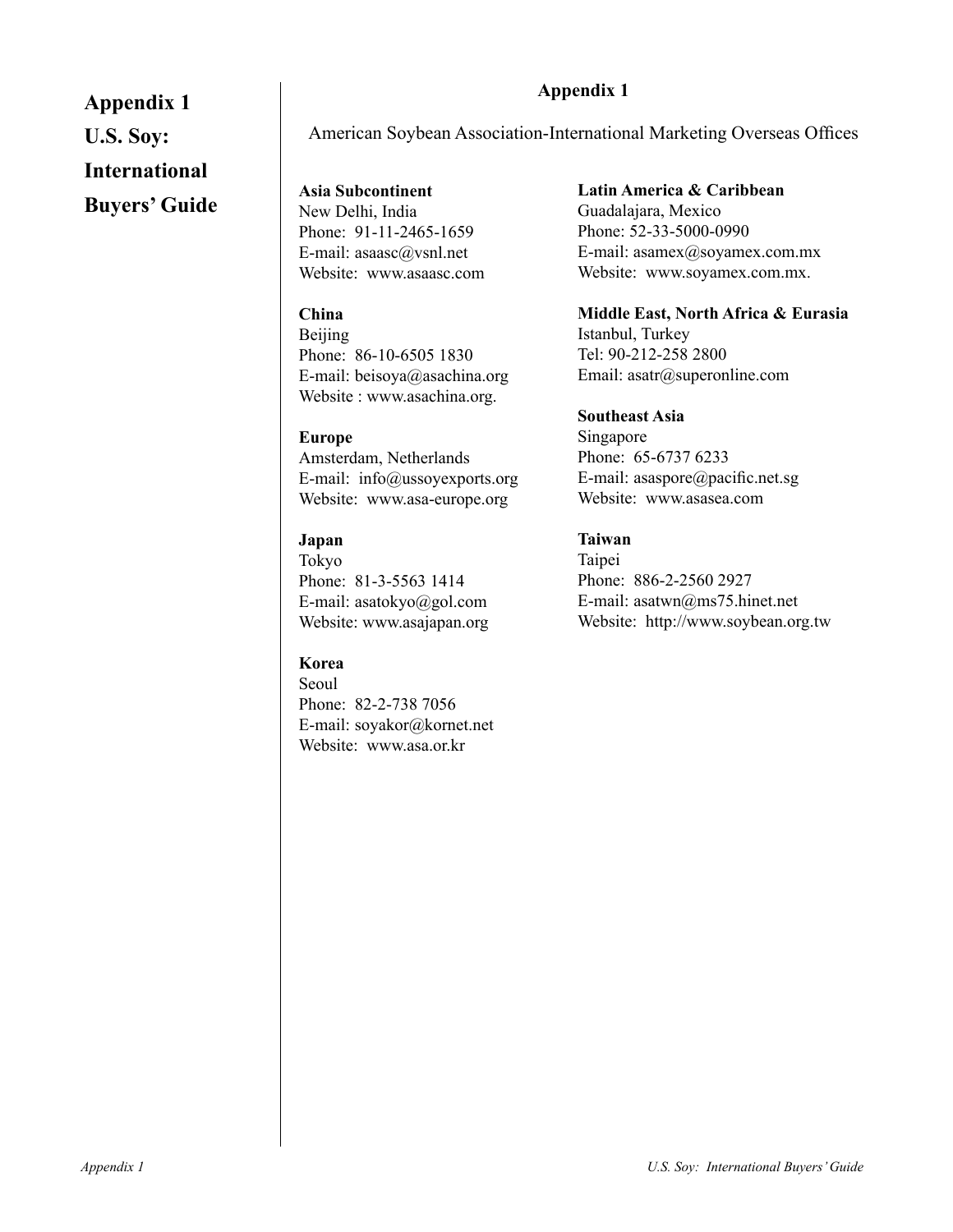| <b>Glossary</b>                                           | <b>Glossary</b>                                                                                                                                                                                                                                                                                                                                                           |  |  |  |
|-----------------------------------------------------------|---------------------------------------------------------------------------------------------------------------------------------------------------------------------------------------------------------------------------------------------------------------------------------------------------------------------------------------------------------------------------|--|--|--|
| U.S. Soy:<br><b>International</b><br><b>Buyers' Guide</b> | Amino acids — The chief components and determinants of the characteristics<br>of a protein; the building blocks of living tissues. Eighteen different amino acids<br>commonly occur in the food supply and eight are considered essential because the<br>body cannot make them. Soybeans contain all eight of these amino acids.                                          |  |  |  |
|                                                           | <b>Basis</b> — The difference between the local cash price of a commodity and the price<br>of a related futures contract, i.e., cash price – futures price = basis.                                                                                                                                                                                                       |  |  |  |
|                                                           | <b>Bearish</b> — A market view that anticipates lower prices.                                                                                                                                                                                                                                                                                                             |  |  |  |
|                                                           | Bill of lading $- A$ document that establishes the terms of a contract between a<br>shipper and a transportation company under which freight is to be moved between<br>specified points for a specified charge. Usually prepared by the shipper on forms<br>issued by the carrier, it serves as a document of title, a contract of carriage, and a<br>receipt of goods.   |  |  |  |
|                                                           | <b>Bleaching</b> — Treatment of a fat or oil with a material such as activated charcoal<br>or diatomaceous (Fullers) earth which removes or reduces the amount of coloring<br>materials normally present in a refined oil. The bleaching process may be carried to<br>the degree desired depending upon the color required by the eventual usage of the<br>processed oil. |  |  |  |
|                                                           | <b>Bullish</b> — A market view that anticipates higher prices.                                                                                                                                                                                                                                                                                                            |  |  |  |
|                                                           | <b>Call option</b> $-$ An option that gives the option buyer the right to purchase the<br>underlying futures contract at the strike price on or before the expiration date.                                                                                                                                                                                               |  |  |  |
|                                                           | $\mathbf{Cash}$ grain — The physical commodities, the definition encompasses all or any<br>markets.                                                                                                                                                                                                                                                                       |  |  |  |
|                                                           | Cash market $-$ A market in which buyers and sellers purchase/sell physical<br>commodities. This can refer to a specific place, but it can also refer to the transactions<br>themselves and need not be confined to any one place.                                                                                                                                        |  |  |  |
|                                                           | <b>Cash position</b> $- A$ trading position in a physical commodity.                                                                                                                                                                                                                                                                                                      |  |  |  |
|                                                           | Cash price — The price of the physical commodity.                                                                                                                                                                                                                                                                                                                         |  |  |  |
|                                                           | CFR (cost and freight) $-A$ pricing term indicating that the cost of goods and freight<br>charges are consolidated for shipment or unloaded for final delivery.                                                                                                                                                                                                           |  |  |  |
|                                                           | $C$ & I (cost and insurance) – A pricing term indicating that the cost of the product<br>and insurance is included in the quoted price. The buyer is responsible for freight to<br>the named port of destination.                                                                                                                                                         |  |  |  |
|                                                           | CIF (cost, insurance and freight) $-A$ pricing term indicating that the cost of the<br>goods, insurance, and freight is included in the quoted price.                                                                                                                                                                                                                     |  |  |  |

I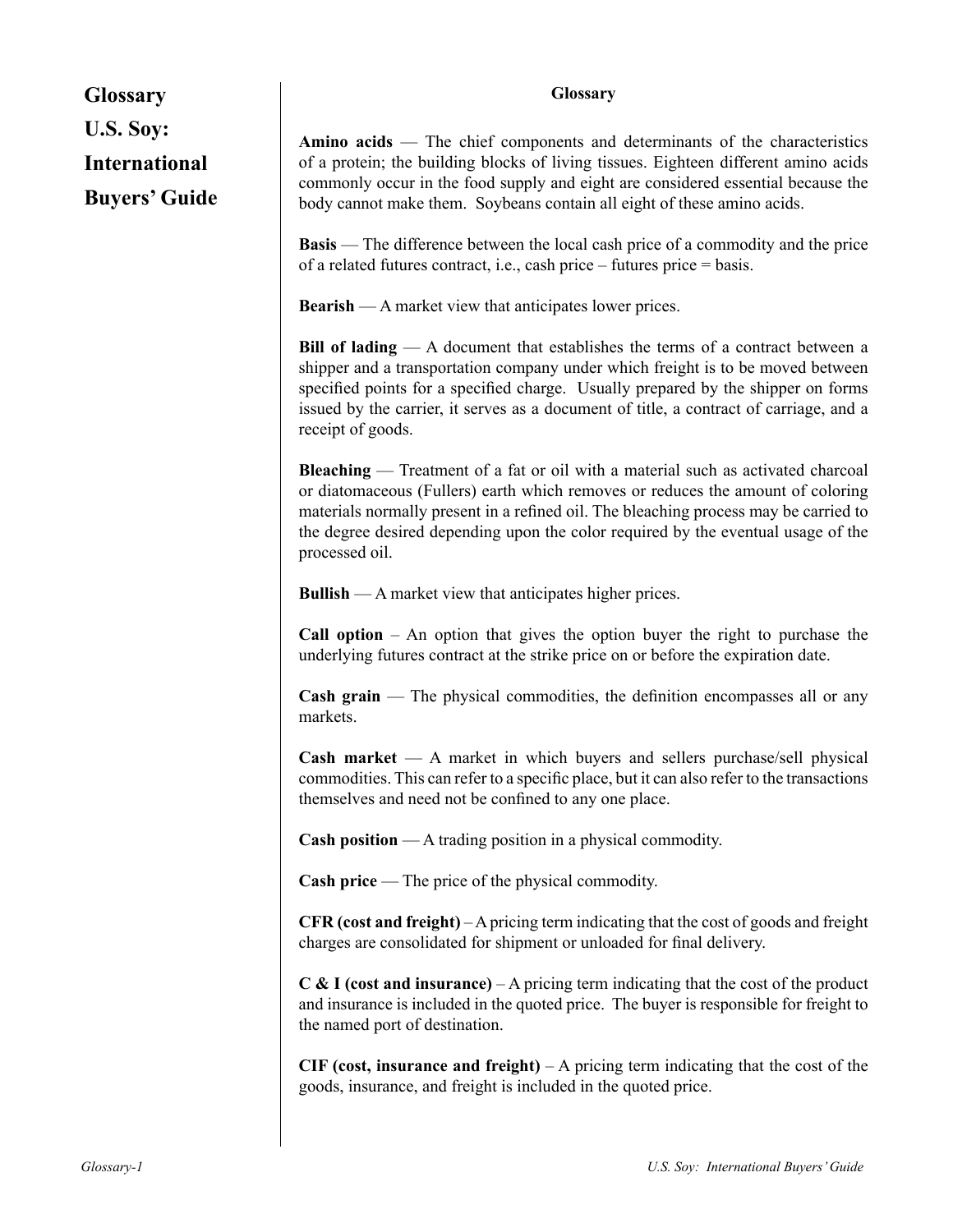**Confirming bank** — The financial institution that confirms payment against presentation of negotiated documents; preferably a first class U.S. bank.

**Container** — A uniform, sealed, reusable metal "box" (generally 40 feet in length, able to hold about 40,000 pounds) in which goods are shipped by vessel or rail. The use of containers (or containerization) in trade is generally thought to require less labor than more traditional shipment methods and reduce losses due to breakage, spoilage, and pilferage.

**Container Ship** — A ship specially constructed to handle containerized cargo.

**Cooking Oil** — A refined, bleached, and deodorized oil that has not been further processed to remove the higher melting point portions of the oil. Cooking oils tend to crystallize or set up semi-solid at temperatures much below about 70 degrees F. For this reason, heating coils should be installed in storage tanks for cooking oils in contrast to salad oils where no heating coils are usually necessary.

**Cracking** — The breaking of the whole seed into several pieces to facilitate dehulling and flaking.

**Crude soy oil** — Sometimes referred to as crude raw soybean oil; the unrefined oil produced by any one of the procedures described for the extraction of oil from soybeans. It is customary to filter the oil and/or allow it to settle after being processed from the soybeans as required by the standard trade specifications. Crude soy oil is a mixture of triglycerides composed of unsaturated fatty acids (oleic, linoleic, linolenic) and saturated fatty acids, together with usually not more than 1.5% of free fatty acids and from 1.8% to 3.2% of phospholipids, depending on the quality and kind of soybeans and the procedure used in processing.

**Dead weight** — The vessel's total carrying capacity, i.e. cargo plus fuel and water and constant (crew, machinery, spare parts, etc). Dead weight cargo capacity is what remains after deducting fuel and water, etc. as above for total dead weight.

**Defatted soy flour** — Flour produced by the nearly complete removal of the oil from soybeans by the use of hexane or other homologous hydrocarbon solvents; usually contains about 1% fat.

**Degummed soy oil** — Sometimes referred to as crude degummed soy oil; the product resulting from washing crude soy oil with water and/or steam or another degumming agent for a specified period of time and then separating the oil-andwater mixture, usually by centrifugation, to remove the phosphatides. It shall not contain more than 0.02% of phosphorus without a discount penalty.

**Degumming** — The removal of phospholipids from vegetable oil by a water washing step.

**Delivery period** — The time period within which a buyer will provide a vessel to receive delivery on FOB contracts.

**Demurrage** – A surcharge assessed by steamship lines and railroads for storage at their port facility longer than the allotted "free time."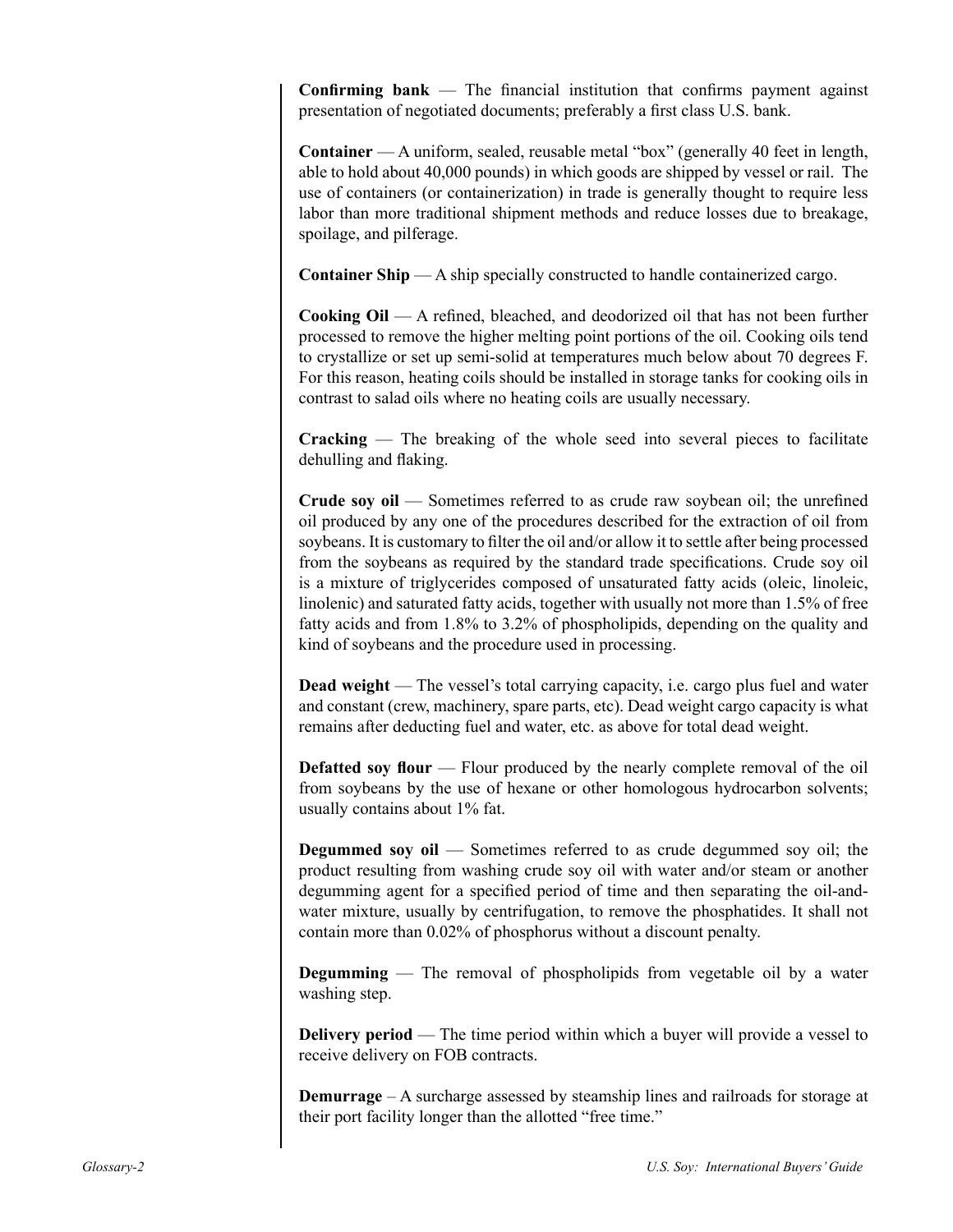**Deodorizing** — A process involving use of high vacuum and superheated steam in washing of fats and oils. Deodorization removes from fats and oils materials originally present or introduced during previous processing that would contribute objectionable flavors and odors to the finished product.

**Diglyceride** — A chemical combination of fatty acids and glycerin in the proportion of two fatty acid units to one glycerin unit. A diglyceride may result from the combination of the units or by splitting off one fatty acid unit from a triglyceride during fat breakdown or hydrolysis.

**Edible crude soy oil** — Soy oil which shall be of any of the following designated types produced from mature yellow soybeans: (1) expeller pressed, (2) expeller pressed degummed, (3) hydraulic pressed, (4) hydraulic pressed degummed, (5) solvent extracted, (6) solvent extracted degummed, and (7) mixtures of any of the above-described types. When the oil is produced by solvent extraction, the name of the solvent used in the process must be given.

**Edible refined soy oil** — Crude or degummed soy oil which has been subjected to special refining processes to adapt it specifically for use in food products. In addition to treatment with alkali, bleaching, partial hydrogenation, the oils may be also winterized. These oils are further classified as salad oils, cooking oils, or shortening.

**Expeller** — Equipment for expressing oil from oil seeds, consisting of an augur moving through a slotted barrel through which oil can drain. Also called a continuous screw press.

**Extruder** — A jacketed augur used as an economical cooker and as a means of texturizing soy flours or concentrates. Can also be used to treat oilseed flakes before solvent extraction.

**Extrusion** — A process for texturizing soy flours or other proteins using high pressures and temperatures in an extruder.

**FAS (free alongside)** – A pricing term indicating that the quoted price includes the cost of delivering the goods alongside a designated vessel.

**FEU (40-foot-equivalent unit)** – Commonly describes a 40-foot container.

**FOB (free on board)** – A pricing term indicating that the quoted price includes the cost of loading the goods into transport vessels at the specified place.

**Fully refined soy oil** — The edible oil produced from crude or degummed soy oil that has been treated with dilute alkali solution (caustic refining) or neutralization, treated with absorbent clay materials (bleaching) and subjected to steam distillation at high temperatures under vacuum (deodorizing). Such oil may also be produced by a process called physical (steam) refining which consists of degumming, bleaching and neutralization by final step of deodorizing.

**Fumigation** — Application of a pesticide or chemical to a cargo in order to rid the cargo of insects. The most common type of fumigant is phosphine gas, which is applied, in several different methods, to grain while in the elevator or vessel or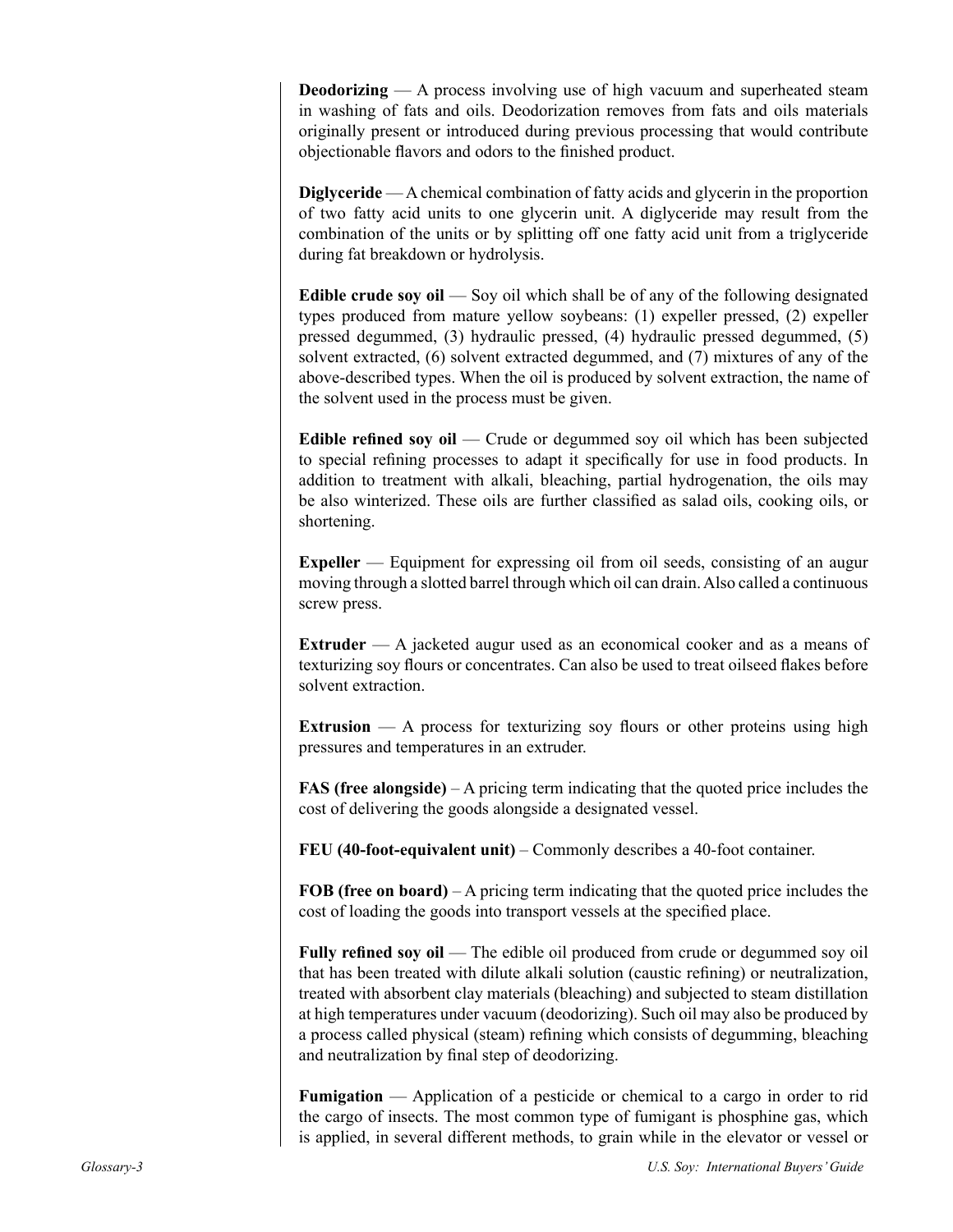barge. A firm licensed by the government should handle fumigant, which can be toxic.

**Futures contract** – A contract traded on a futures exchange for the delivery of a specified commodity at a future time. The contract specifies the item to be delivered and the terms and conditions of delivery.

**Futures price** – The price of a futures contract determined by open competition between buyers and sellers on the trading floor of a commodity exchange or through the exchange's electronic trading platform.

**Gumming** — Formation and accumulation of a fat insoluble sticky material resulting from continued heating of fats and oils. The gummy material is produced by oxidation and polymerization of the fat and represents fat breakdown products that collect on heating surfaces.

**Hedging** — Shifting the price risk to reduce or remove any unforeseen adverse price movements in the future. The risk is shifted to those who are willing to take on the risk in hopes of making a profit (speculators).

**High-fat soy flour** — Flour produced by adding back soy oil and/or lecithin to defatted soy flour to a specified level, usually in the range of 15%.

**Hydrogenated soy oil** — During the process of hydrogenation, the soy oil is exposed to hydrogen gas in the presence of heat and a catalyst (nickel, copper chromite) and the hydrogen combines with certain of the chemical components (unsaturated fatty acids) of the triglycerides with a resultant increase in the melting point of the oil; sometimes referred to as "hardening."

**Hydrogenation** — The process of chemically adding hydrogen in the presence of a catalyst to the unsaturated, "hydrogen short" portions of a natural fat. The addition of hydrogen reduces the reactivity of the fat toward oxygen and thus stabilizes and retards rancidity development in the fat. Hydrogenation usually raises the melting point of a fat or changes it from liquid oil to a solid fat.

**Hydrolyzed soy protein** — Made from soybean flours, concentrates or isolates, treated with an acid or a base or an enzyme and then dried.

**Kibbled soybean meal** — The product obtained by cooking ground solvent extracted soybean meal, under pressure and extruding from an expeller or other mechanical pressure device. It must be designated and sold according to its protein content and shall contain not more than 7% crude fiber.

**Lecithin** — The mixed phospholipids product obtained from soy oil by the degumming process, contains lecithin, cephalin and inositol phosphatides, together with glycerides of soy oil and traces of tocopherols, glucosides and pigments. It is designated and sold according to conventional descriptive grades with respect to consistency and bleaching. The dehydrated emulsion of mixed phosphatides and soy oil is further processed to produce the commercial grades which may be described as follows: plastic or firm consistency; soft consistency; fluid; unbleached; bleached; and double bleached. High quality commercial lecithin contains 60% to 65% phosphatides.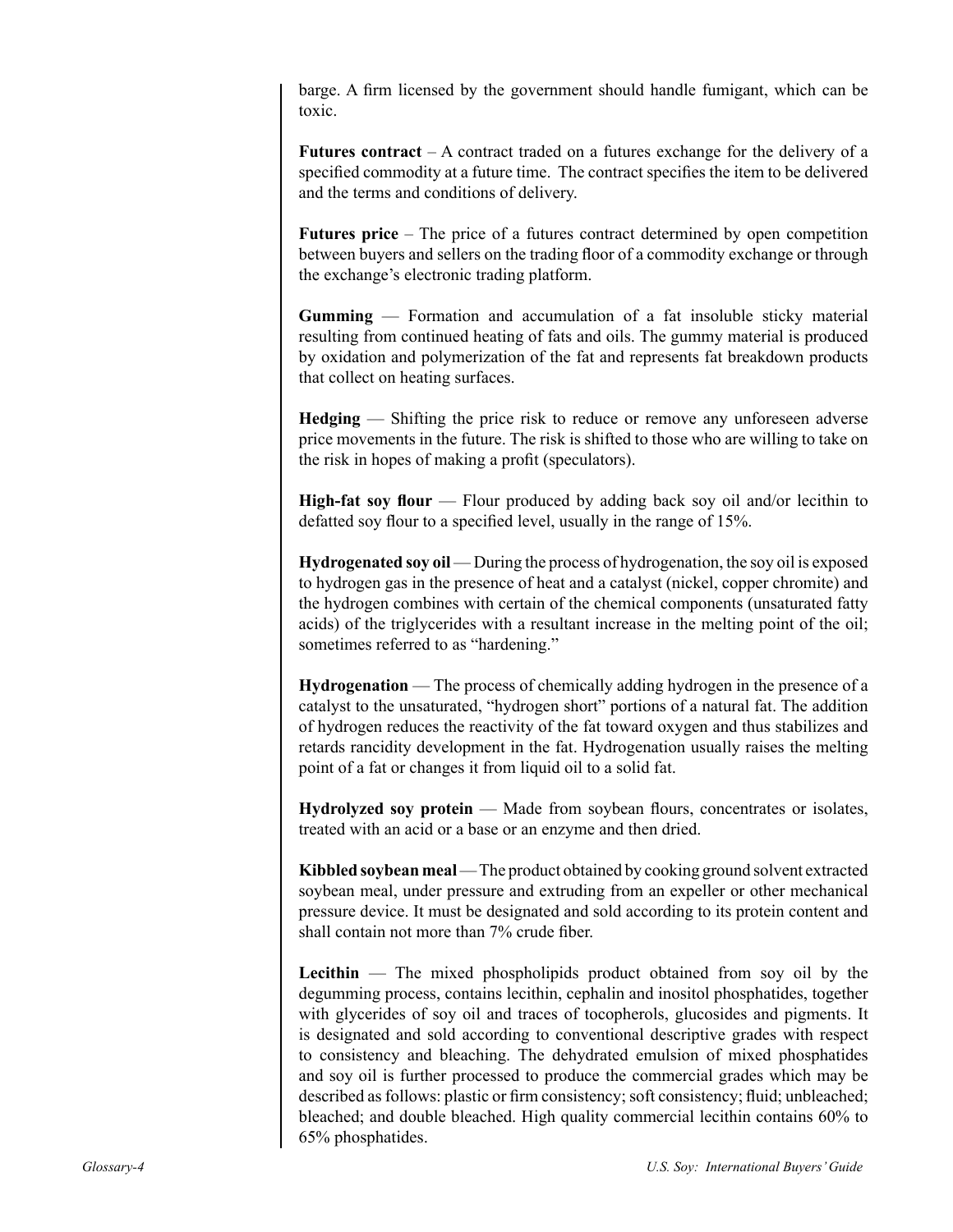**Loading charges** — Costs incurred for the loading of cargo. The charges vary depending on the kind of vessel specified, the port visited, and the time spent at berth. The party responsible for the charges is determined as part of contract negotiation.

**Long position**  $\overline{\phantom{a}}$   $\overline{\phantom{a}}$  A position established by purchasing a futures contract or an options contract (either a call or a put).

**Margin** — Deposits posted by all futures buyers or sellers to the brokers handling their accounts, guaranteeing that the buyer/seller will meet his obligation.

**Margin call** – A requirement made by a brokerage firm to a market participant to deposit additional funds into one's margin account to bring it up to the required level.

**Meat extenders** — Soy or other vegetable proteins used as partial substitutes for meat in processed items such as patties, chili, casseroles, etc.

**Melting point** — Usually the temperature at which a natural or processed fat becomes perfectly clear and liquid or at which a disc of the fat assumes a spherical shape under prescribed conditions of raising the temperature of the fat sample. The melting point for typical nonhydrogentated soy oil is in the range of  $-10$  to  $-16$ degrees C. Hydrogenation decreases the degree of saturation, and therefore, raises the melting point of oil.

**Oilseed crops** – Soybeans, peanuts, cottonseed, sunflower seed, canola and rapeseed, as well as other crops used to produce edible and/or non-edible oils.

**Premium** – The price of a particular option contract determined by trading between buyers and sellers. The premium is the maximum amount of potential loss for an option buyer and the maximum amount of potential gain for an option seller.

**Put option** – An option that gives the option buyer the right to sell the underlying futures contract at the strike price on or before the expiration date.

**Price discovery** — The process by which a combination of the futures and cash markets allow both buyers and sellers to determine the approximate value of a commodity at a given moment.

**Refining** — Treatment of a natural or processed fat to remove impurities. Refining is accomplished by treatment of the fat with caustic soda, centrifuging, washing with water and centrifuging again. The separated refined fat or oil is dried by heating under vacuum.

**Shipped weight** — The weight of the grain that is shipped; determined by or under the supervision of FGIS or a state weighing agency. Shipped weight is almost always the weight that governs. The weight certificate is final. This is also frequently referred to as loaded weight.

**Short position** — The position created by the sale of a futures contract or option (either a call or put).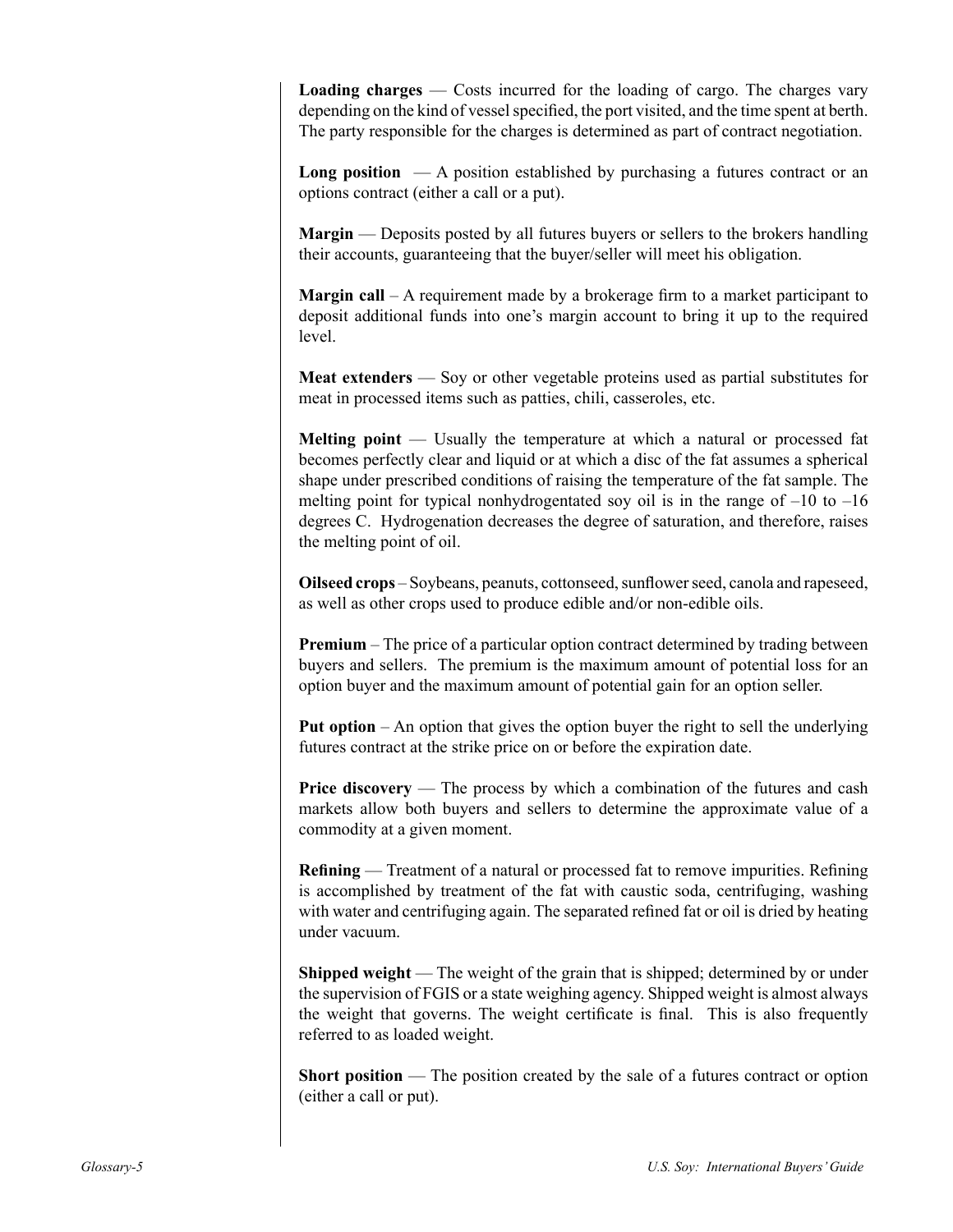**Speculator** – A market participant who buys and sells futures and/or options in hopes of making a profit – adding liquidity to the market.

**Soy flour and/or grits** — The ground, screened, graded product obtained after extracting most of the oil from selected, sound, clean, dehulled soybeans. They are produced from grinding the defatted soy flakes. Grits are courser ground than soy flour. Protein range is 40% to 60%. It must contain not more than 4.0% crude fiber.

**Soy protein concentrate** — Prepared from high quality sound, clean, dehulled soybean seeds by removing most of the oil and water soluble non-protein constituents and must contain not less than 65% protein on a moisture-free basis.

**Soy protein isolates** — Soy protein that has been removed and greatly concentrated from the soybean by chemical or mechanical means. Isolates are generally produced by extracting protein from white flakes or flour with water or a mild alkali. Isolates usually have a protein content of at least 90%.

**Soya** — As with the term soybeans, soya describes a legume, the botanical name of which is Glycine max (L) Merrill. Also, soya can be used when describing the entire plant, crop or category of products derived from soybeans. Differentiated from the term soybeans, which can be used to describe the actual seed of soya. Internationally acceptable.

**Soybeans** — A legume, the botanical name of which is Glycine max (L) Merrill; a summer annual varying in height from less than a foot to more than six feet and in habit of growth from stiffly erect to prostate; the cultivated plant may reach a height of three feet or more. The seeds (soybeans) are borne in pods that grow in cluster of three to five with each pod usually containing two or three more seeds. The oil content of the soybean varies from  $13\%$  to  $26\%$  (average  $18\%$  to  $22\%$ ) and from 38% to 45% protein (on a moisture-free basis.) Soybeans were grown for centuries in the Orient and first introduced to the United States early in the 19th century. Soybeans grow best in areas having hot, damp summer weather but they can be grown under a great variety of climatic conditions.

**Soybean cake** — Product resulting from the extraction of part or all of the oil by pressure or solvents from soybeans, sold according to its protein content and further described by its process of manufacture.

**Soybean extraction/processing** — The procedures involved in the separation of the oil and the protein meal; also called "crushers" or oil mill operations. There are two types of processes presently used in the United States for this purpose: (1) Solvent extraction: the process whereby the oil is leached or washed (extracted) from flaked soybeans by the use of commercial hexane as the solvent. The level of oil in the extracted flakes can be reduced to 1% or less by this processing method. The products resulting from the use of this process are designated in the trade as "solvent extracted," e.g. "Solvent extracted soybean meal," "dehulled solvent extracted soybean meal," "solvent extracted soy grits," "solvent extracted soy flour." Practically all soybeans processed in the United States are processed by the solvent extraction system. (2) Continuous pressing: a continuous pressing process, at elevated temperatures, using expellers or screw presses which utilize a worm shaft continuously rotating within a pressing cylinder or cage to express the oil from soybeans after they have been ground and properly conditioned. The oil content of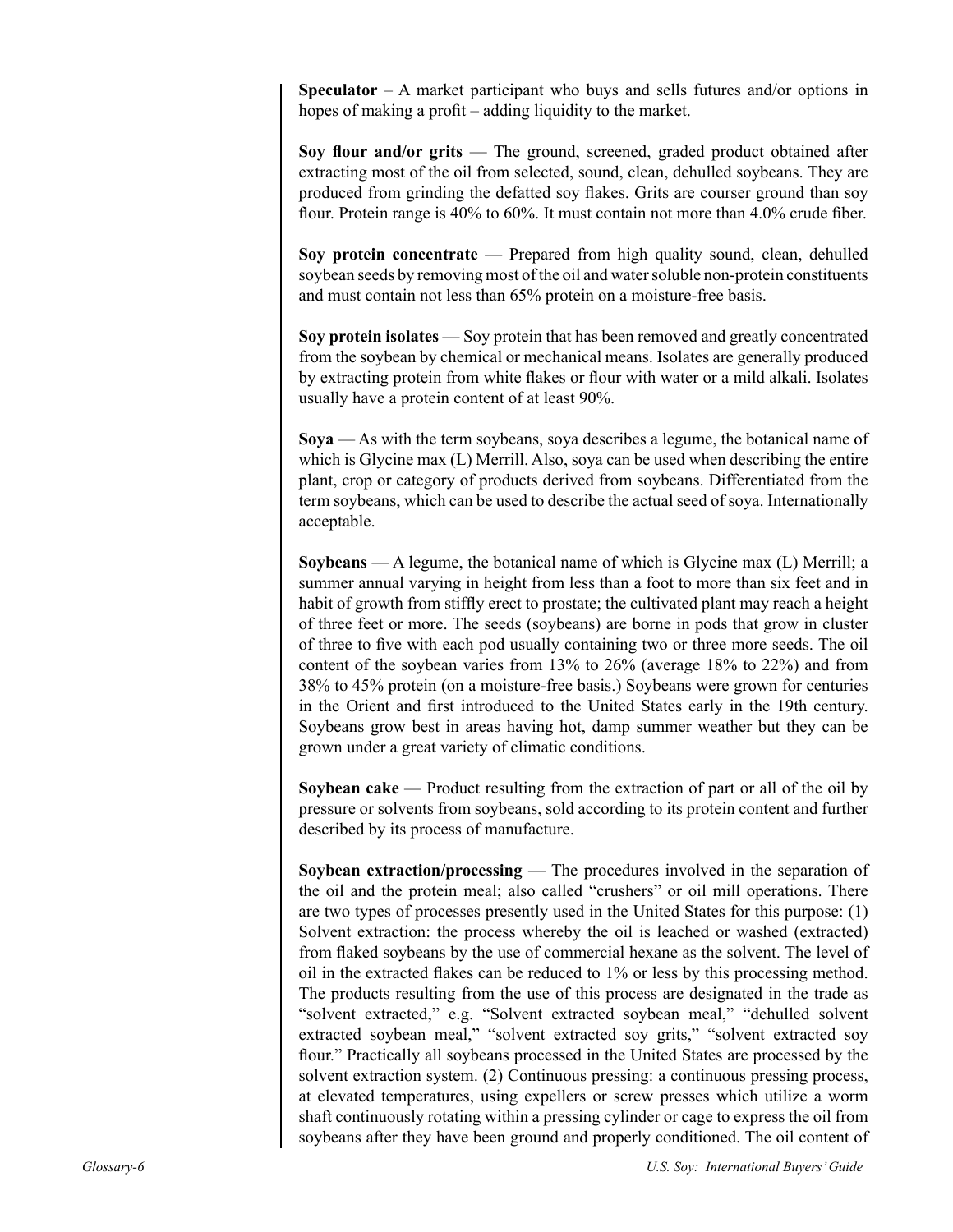the resulting press cake is reduced to from 4% to 6% by this processing method. Although technically incorrect, the products resulting from this type of processing are often referred to as "expeller," e.g. "expeller soybean meal."

**Soybean meal** — Ground soybean cake, ground soybean chips or ground soybean flakes, sold according to its protein content and further described by its process of manufacture. Typical composition: protein 44.0% minimum, fat 0.5% minimum, fiber 7% minimum, and moisture 12.0% maximum.

**Soybean meal, dehulled, solvent extracted** — Obtained by grinding the flakes remaining after removal of most of the oil from dehulled soybeans by a solvent extraction process. It must contain not more than 3.5% crude fiber.

**Soybean meal, mechanical extracted** — the product obtained by grinding the cake or chips that remain after removal of most of the oil from soybeans by a mechanical extraction process. It must contain not more than 7% crude fiber.

**Soybean meal, solvent extracted** — The product obtained by grinding the flakes that remain after removal of most of the oil from soybeans by a solvent extraction process. It must contain not more than 7.0% crude fiber.

**Soybean mill feed** — Composed of soybean hulls and the offal from the tail of the mill that results from the manufacture of soy grits or flour. It must contain not less than 13% crude protein and not more than 35% crude fiber.

**Soybean mill run** — Composed of soybean hulls and such bean meats that adhere to the hulls that result from normal milling operations in the production of dehulled soybean meal. It must contain not less than 11% crude protein and not more than 35% crude fiber.

**Soybean processor** — A company or firm whose primary business is the separation of the oil and meal in soybeans. The activities of a processor may also include refining and/or distribution of the oil as well as distribution or further production with soybean meal or soybean protein.

**Soybean hulls** — The outer covering of the soybean. Hulls typically contain 13% moisture.

**Soyfoods** — Term for edible (primarily for human consumption) soy-based products. These include traditional soyfoods such as tofu, soymilk, tempeh, soy sauce etc: soy protein products produced after processing such as soy flour, soy concentrates and isolated soy proteins: soy oil products such as refined soy oil, hydrogenated soybean oil and soybean lecithin: and other edible by-products such as soybean hulls and soy fiber. Also, "second generation" soyfoods, a term to describe consumer-oriented products that use a soyfood as a primary ingredient, such as tofu or soymilk-based nondairy frozen desserts or tofu-stuffed ravioli.

**Soymilk** — A protein-rich, milk-like liquid typically obtained from the soaking and grinding of whole soybeans with water; or, hydrating whole, full-fat soy flour; cooking the resultant slurry, and filtering all or part of the soy pulp or fiber from the cooked liquid.